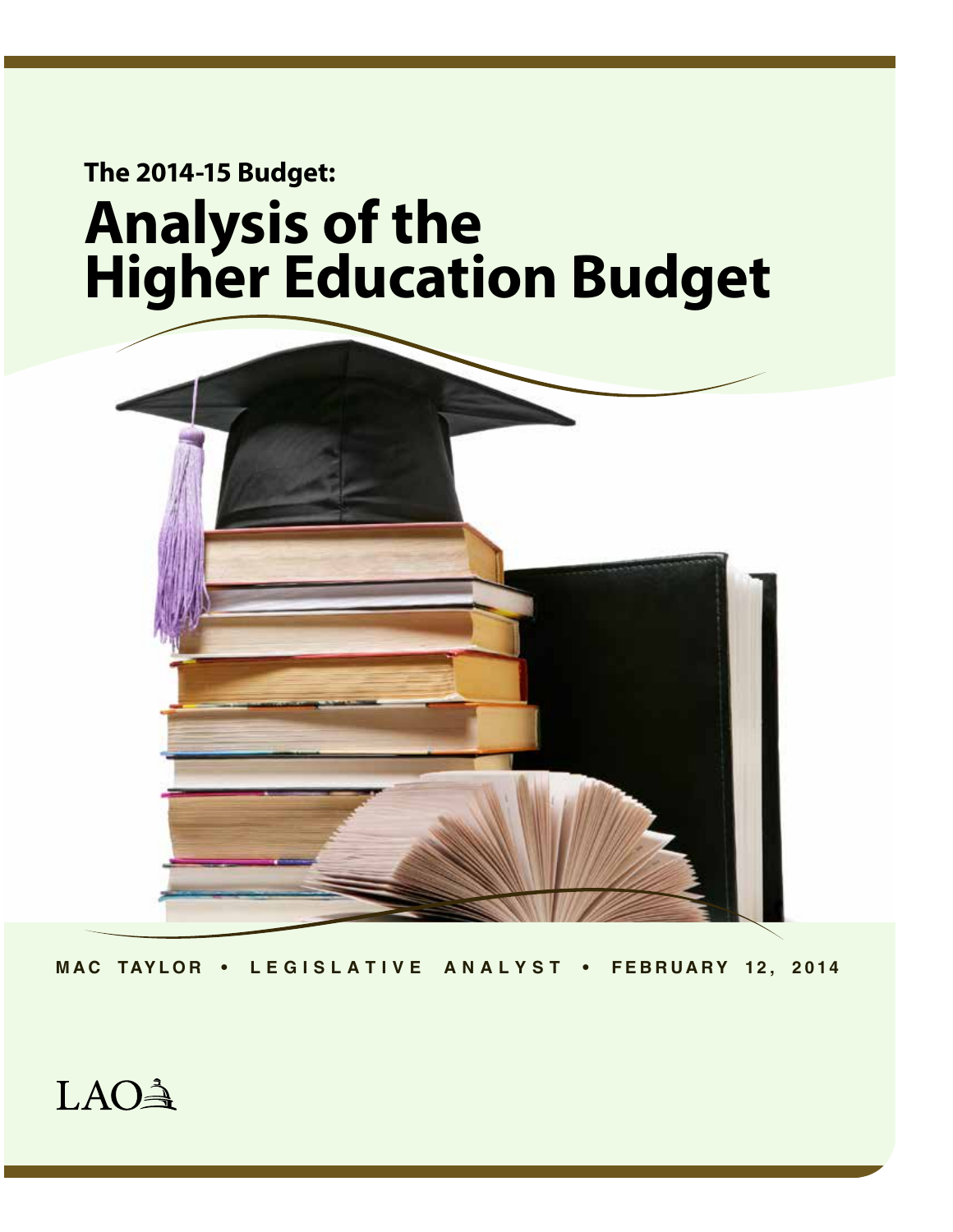## **CONTENTS**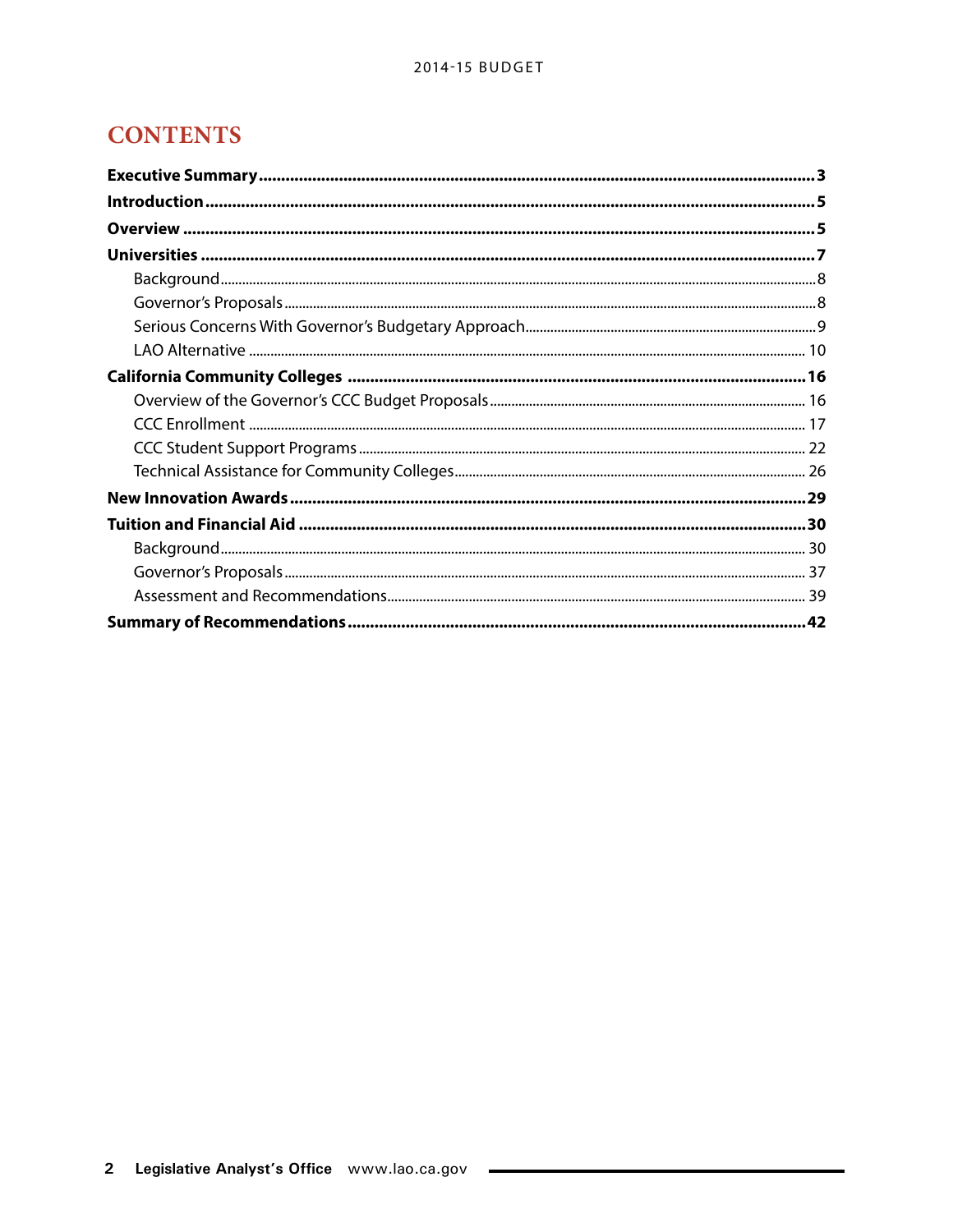# **EXECUTIVE SUMMARY**

### **Overview**

California's public higher education system consists of the University of California (UC), California State University (CSU), California Community Colleges (CCC), Hastings College of the Law (Hastings), the California Student Aid Commission, and the California Institute for Regenerative Medicine (CIRM). The Governor's budget provides \$13 billion in General Fund support for higher education in 2014-15. This is \$1.2 billion (10 percent) more than the revised current-year level. After making adjustments for enrollment and accounting changes that otherwise would distort year-to-year comparisons, per-student support funding increases 2 percent at UC, 3 percent at CSU, and 4 percent at CCC.

### **Universities**

*Governor Proposes Continuation of His Multiyear Budget Plan.* The Governor's 2014-15 budget proposal for the universities is the second year of a four-year budget plan introduced last year. Specifically, the Governor proposes to: (1) provide UC and CSU each with \$142 million in unallocated base increases, (2) maintain an extended freeze on student tuition, (3) provide CSU with more flexibility to make decisions on capital projects (such flexibility was provided to UC beginning in 2013-14), and (4) not link funding with enrollment or other specific purposes.

*Serious Concerns With Governor's Approach.* Similar to last year, we have serious concerns about the Governor's overall budgetary approach for the universities and recommend the Legislature reject it. Most troubling, the Governor's budget does not link university funding to specific purposes. Instead, his plan includes large unallocated increases tied only to keeping tuition flat. Further, the Governor's approach to CSU capital outlay takes funding decisions out of the regular budget process. This overall budgetary approach diminishes the Legislature's role in key decisions and allows the universities to pursue their own interests rather than state-identified priorities.

*Recommend Alternative Approach That Designates Funding for Specific Purposes.* We recommend the Legislature return to its traditional budgetary approach for the universities. Using a workload approach, we lay out a specific alternative to the Governor's plan. Our alternative funds 2 percent enrollment growth at CSU to serve eligible students who might otherwise be denied admission. (For UC, we include no enrollment growth since the university continues to accept all eligible students.) Our alternative also funds inflation and other workload cost increases at both universities. In total, our plan provides UC with \$186 million and CSU with \$209 million—\$44 million and \$18 million more, respectively, than the Governor's plan. Because we assume that the state and students share in these cost increases, the amount of state support provided to the universities is \$100 million lower under our alternative. (This would be offset by an associated \$38 million increase in Cal Grant costs.)

*Recommend Monitoring Performance.* We recommend the Legislature require UC and CSU to discuss their performance in specific areas (such as student access and success) at budget hearings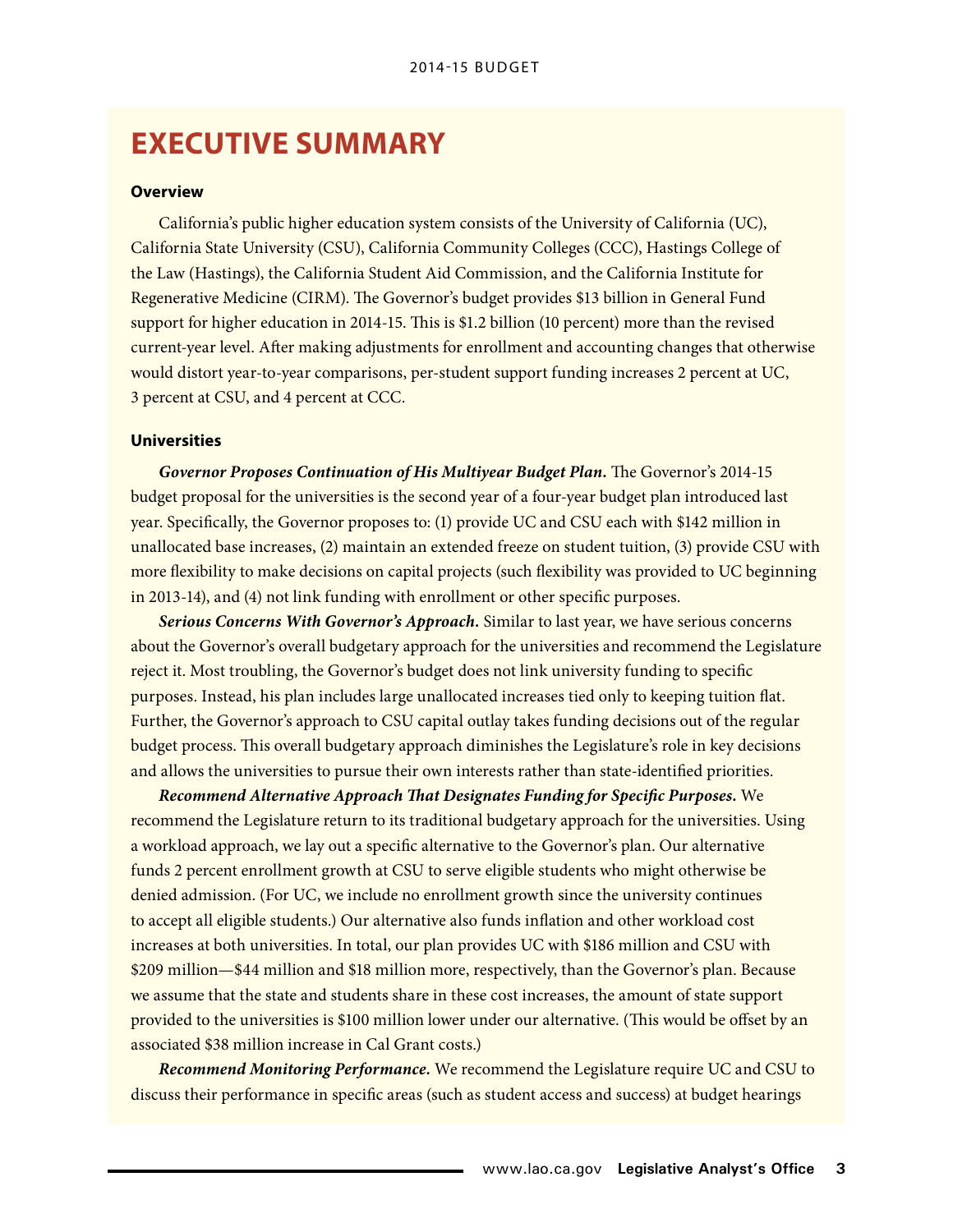each spring. The Legislature could use this opportunity to learn more about each university's performance, develop performance expectations moving forward, and make funding decisions based on this information.

### **Community Colleges**

*Significantly Increases CCC Funding in 2014-15.* The Governor proposes to increase CCC's Proposition 98 funding to \$6.7 billion, which is \$489 million (8 percent) more than the revised current-year level. (In addition to the augmentations highlighted below, the Governor proposes to pay down CCC deferrals, fund CCC maintenance and instructional support, and address certain CCC mandates. We discuss these issues in other 2014-15 budget reports.)

*Funds 3 Percent Enrollment Growth.* One of the Governor's largest CCC augmentations for 2014-15 is \$155 million for 3 percent enrollment growth (34,000 full-time equivalent [FTE] students). The Governor's budget also requires the CCC Chancellor's Office to develop a new enrollment growth allocation formula. Based on preliminary information we have received from community colleges, we believe 3 percent enrollment growth likely is too high and needs to be revisited once better current-year data are available. In addition, while we agree that CCC's existing enrollment growth allocation formula needs to be revised, we recommend the Legislature postpone implementation until 2015-16. Such a delay would give the Chancellor's Office a reasonable amount of time to develop a new CCC formula as well as to coordinate with the California Department of Education (CDE) on a funding formula for the state's adult education initiative.

*Increases Funding for Student Support Programs.* The Governor proposes a \$200 million augmentation for the Student Success and Support Program (SSSP) and gives partial flexibility to three other CCC student support programs. While the Governor's overarching goals of enhancing student support and increasing flexibility are laudable, we believe his specific proposals are too narrowly focused. To provide substantially greater flexibility, we recommend the Legislature consolidate seven categorical programs into a new Student Support block grant.

### **Tuition and Financial Aid**

*Low Tuition, High Aid Make College Affordable for Many.* California's tuition and fee levels are relatively low (especially at CSU and CCC) while other costs of college attendance (such as housing and transportation) are somewhat higher than national averages. Financial aid programs help offset a large proportion of costs for many low- and middle-income families in the state. As a result, the net price they pay (after fee waivers, grants, and scholarships) often is far less than the list price. Moreover, students' share of educational costs is declining, and student debt levels remain low by national comparisons.

*Recommend Rejecting Extended Tuition Freeze.* The Governor proposes to freeze public college tuition for three more years (keeping fees flat from 2011-12 through 2016-17). We believe an extended tuition freeze would have several negative consequences and recommend instead that the state adopt a share-of-cost policy to help guide tuition and state funding decisions.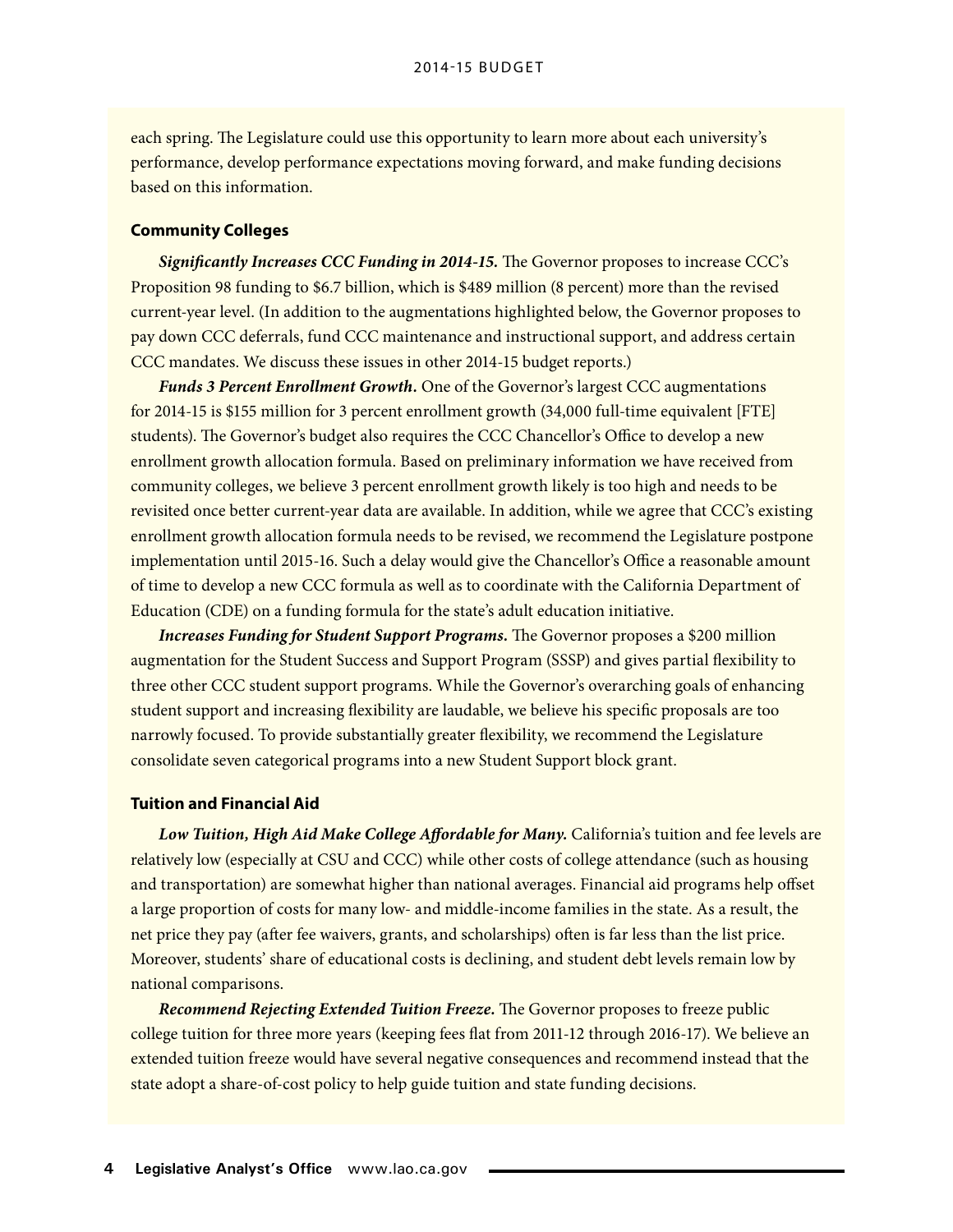# **INTRODUCTION**

In this report, we provide an overview of the Governor's higher education budget and then turn to the Governor's specific proposals for: (1) the universities, (2) community colleges, (3) new higher education innovation awards,

and (4) tuition and financial aid. In each of these four areas, we analyze the Governor's proposals and offer recommendations for the Legislature's consideration.

### **OVERVIEW**

*Provides \$20 Billion in Core Funding for Higher Education.* Under the Governor's proposal, total core funding for higher education in 2014-15 is \$20 billion—a \$1.3 billion (7 percent) increase over the 2013-14 level. As shown in Figure 1 (see next page), nearly all the increase in core funding is covered by the state General Fund. In addition to state General Fund support, the universities receive significant support from student tuition revenues. Under the Governor's proposal, tuition levels at the universities would remain flat. (Total tuition revenue increases slightly at UC due to an increase in nonresident students. It increases slightly at CSU due to a projected 2 percent increase in enrollment.) For the community colleges, local property tax revenue and student fee revenue are other main sources of core funding. The Governor's budget estimates that local property tax revenue will be up \$94 million (4 percent) from the current-year level. Student fee revenue is budgeted to increase \$13 million (3 percent) due to enrollment growth.

*Funding Per Student Would Increase at All Segments.* Figure 2 (see page 7) shows another perspective on higher education funding—one that adjusts for enrollment levels and any accounting changes (such as payment deferrals) that otherwise would distort year-to-year programmatic comparisons. The figure focuses on the amount of funding generally available to support operational costs. As shown in the figure, funding per FTE student in 2014-15 under the Governor's budget

ranges from about \$6,000 at CCC to nearly \$42,000 at Hastings. (The difference in level of support largely reflects the segments' different missions.) Year-over-year, the percentage increase in per-student funding ranges from 2 percent at UC to 6 percent at Hastings. (The increase at Hastings reflects a 2.6 percent reduction in total funding combined with an 8.1 percent decrease in enrollment.)

*Governor Proposes 10 Percent General Fund Increase.* The state is the largest source of core funding for UC, CSU, and CCC. As shown in Figure 3 (see page 7), the Governor's budget includes \$13 billion in total state General Fund support for higher education in 2014-15—a \$1.2 billion (10 percent) increase over the revised 2013-14 level. (For this comparison, we include support from the Student Loan Operating Fund (SLOF) and the federal Temporary Assistance for Needy Families (TANF) program because these sources directly offset General Fund support for Cal Grants. In effect, these sources are interchangeable with General Fund.)

*Large Increases for Universities, Community Colleges, Student Aid.* The Governor's major proposed augmentations for higher education are: base increases at the universities, increases in apportionment funding and two categorical programs at the community colleges, Cal Grants growth, and implementation of the new Middle Class Scholarship program approved by the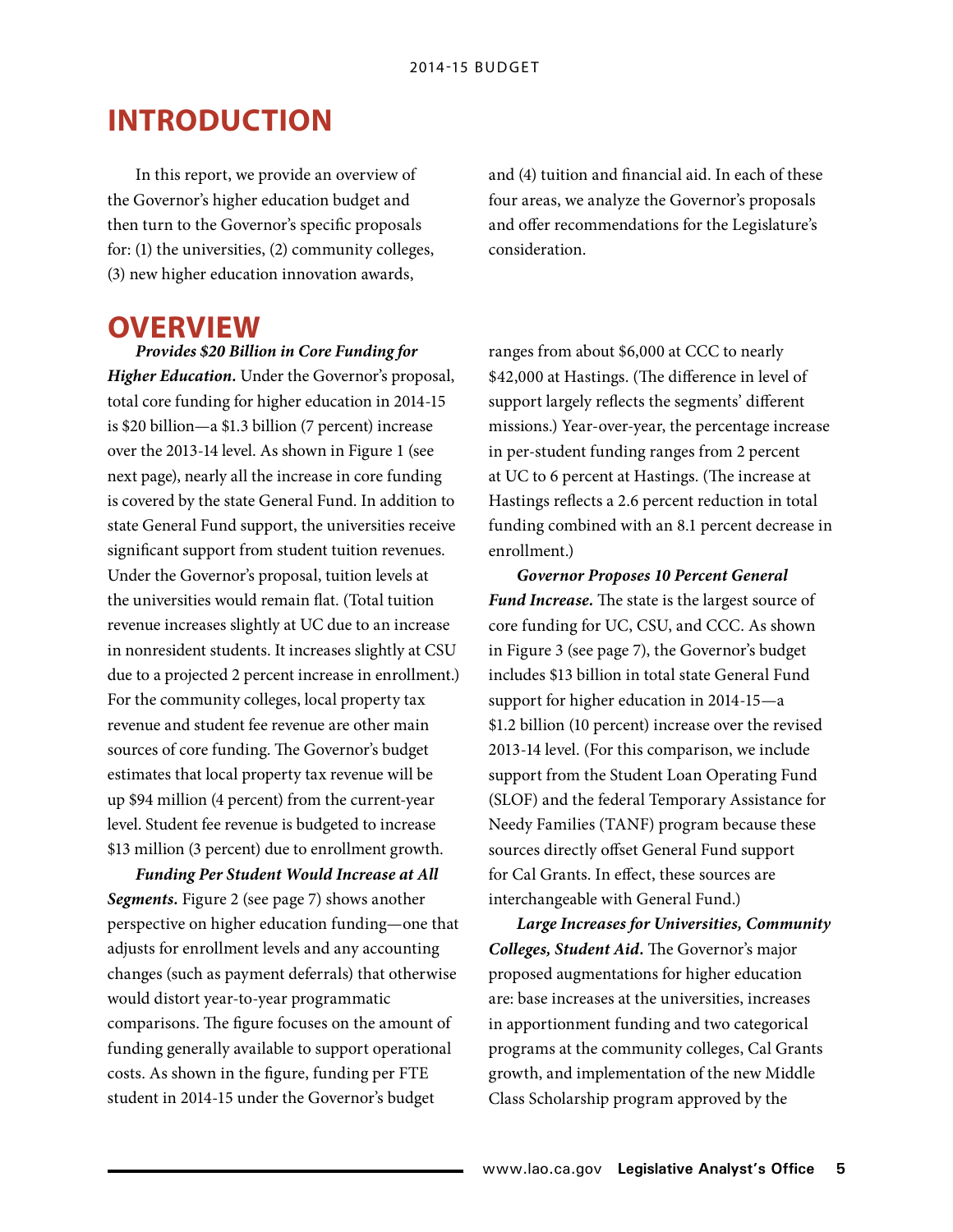### **Figure 1**

### **Higher Education Core Funding**

*(Dollars in Millions)*

|                                                       | 2012-13       | 2013-14        | 2014-15         | Change From 2013-14 |                          |
|-------------------------------------------------------|---------------|----------------|-----------------|---------------------|--------------------------|
|                                                       | <b>Actual</b> | <b>Revised</b> | <b>Proposed</b> | <b>Amount</b>       | <b>Percent</b>           |
| <b>University of California (UC)</b>                  |               |                |                 |                     |                          |
| General Fund <sup>a</sup>                             | \$2,566       | \$2,844        | \$2,987         | \$142               | 5%                       |
| Net tuition <sup>b</sup>                              | 2,525         | 2,605          | 2,651           | 46                  | $\overline{2}$           |
| Other UC core funds <sup>c</sup>                      | 351           | 344            | 331             | $-13$               | $-4$                     |
| Lottery                                               | 30            | 38             | 38              |                     | $\overline{\phantom{0}}$ |
| <b>Subtotals</b>                                      | (\$5,471)     | (\$5,831)      | (\$6,006)       | (\$175)             | (3%)                     |
| <b>California State University (CSU)</b>              |               |                |                 |                     |                          |
| General Funda,d                                       | \$2,473       | \$2,789        | \$2,966         | \$177               | 6%                       |
| Net tuition <sup>b</sup>                              | 2,009         | 2,014          | 2,055           | 41                  | $\overline{2}$           |
| Lottery                                               | 40            | 56             | 57              | 1                   | $\overline{2}$           |
| <b>Subtotals</b>                                      | (\$4,522)     | (\$4,859)      | (\$5,078)       | (\$219)             | (5%)                     |
| <b>California Community Colleges (CCC)</b>            |               |                |                 |                     |                          |
| General Fund <sup>a</sup>                             | \$4,269       | \$4,390        | \$4,828         | \$438               | 10%                      |
| Local property tax                                    | 2,241         | 2,232          | 2,326           | 94                  | $\overline{4}$           |
| Fees                                                  | 425           | 435            | 448             | 13                  | 3                        |
| Lottery                                               | 157           | 182            | 182             |                     |                          |
| <b>Subtotals</b>                                      | (\$7,092)     | (\$7,238)      | (\$7,784)       | (\$545)             | (8%)                     |
| <b>Hastings College of the Law (Hastings)</b>         |               |                |                 |                     |                          |
| Net tuition <sup>b</sup>                              | \$33          | \$33           | \$30            | $-$ \$2             | $-7%$                    |
| General Fund <sup>a</sup>                             | 9             | 10             | 11              | $\mathbf{1}$        | 13                       |
| Subtotals <sup>e</sup>                                | (\$42)        | (\$42)         | (\$41)          | $(-$1)$             | $(-3%)$                  |
| <b>California Student Aid Commission (CSAC)</b>       |               |                |                 |                     |                          |
| <b>General Fund</b>                                   | \$671         | \$1,042        | \$1,299         | \$257               | 25%                      |
| <b>Student Loan Operating Fund</b>                    | 85            | 98             | 60              | $-38$               | $-39$                    |
| <b>TANF funds</b>                                     | 804           | 542            | 545             | 3                   | $\mathbf{1}$             |
| <b>Subtotals</b>                                      | (\$1,559)     | (\$1,682)      | (\$1,904)       | (\$222)             | (13%)                    |
| <b>California Institute for Regenerative Medicine</b> |               |                |                 |                     |                          |
| <b>General Funda</b>                                  | \$53          | \$97           | \$284           | \$187               | 193%                     |
| <b>Awards for Innovation in Higher Education</b>      |               |                |                 |                     |                          |
| <b>General Fund</b>                                   |               |                | 50              | 50                  | N/A                      |
| <b>Totals</b> f                                       | \$17,685      | \$18,583       | \$19,893        | \$1,310             | 7%                       |
| <b>General Fund</b>                                   | \$10,041      | \$11,173       | \$12,425        | \$1,252             | 11%                      |
| Net tuition/fees <sup>f</sup>                         | 3,936         | 3,919          | 3,930           | 11                  |                          |
| Local property tax                                    | 2,241         | 2,232          | 2,326           | 94                  | 4                        |
| Other                                                 | 1,239         | 984            | 936             | $-48$               | $-5$                     |
| Lottery                                               | 228           | 275            | 276             | $\mathbf{1}$        |                          |

a Includes general obligation bond debt service. For CCC, also includes Quality Education Investment Act funds.

b Reflects tuition after set aside for institutional financial aid. In 2014-15, UC, CSU, and Hastings plan to provide \$1 billion, \$665 million, and \$12 million, respectively, in institutional<br> **Deflects** tuition after set aid.<br><sup>C</sup> Excludes carry forward of prior year balance in 2013-14 under the assumption that most of this balance will continue to be carried forward.

<sup>d</sup> Includes health benefit costs for CSU retired annuitants.

e Embedded in the subtotals each year is about \$200,000 from Lottery funds.

<sup>f</sup> To avoid double-counting, excludes UC and CSU tuition paid on behalf of students from Cal Grants. These payments appear in both UC/CSU net tuition and CSAC General Fund.

TANF = Temporary Assistance for Needy Families.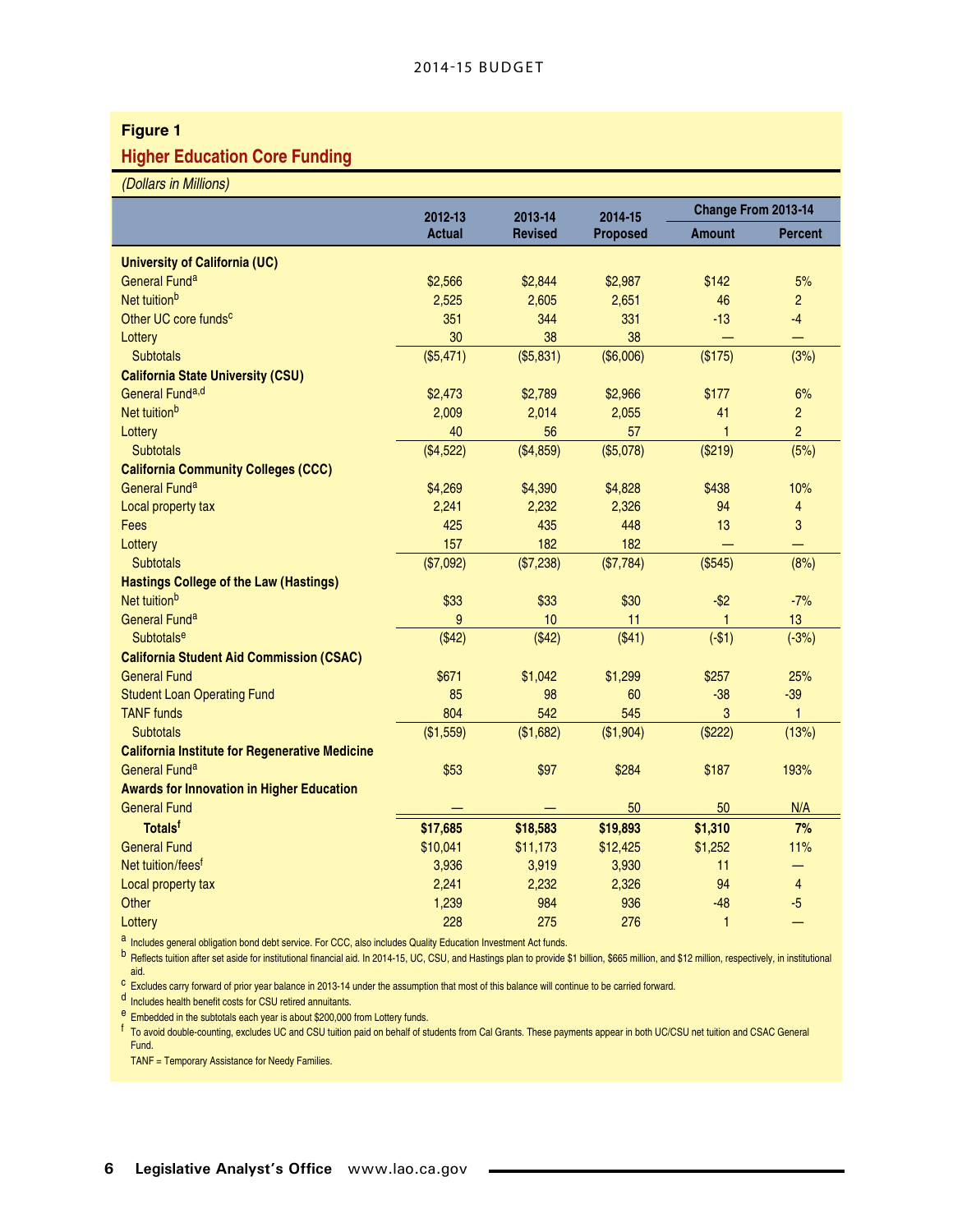#### **Figure 2**

### **Higher Education Support Funding Per Full-Time Equivalent Student<sup>a</sup>**

### *(Dollars in Millions)*

|                                      | 2012-13                         | 2013-14  | 2014-15         | Change From 2013-14 |                |  |
|--------------------------------------|---------------------------------|----------|-----------------|---------------------|----------------|--|
|                                      | <b>Revised</b><br><b>Actual</b> |          | <b>Proposed</b> | Amount              | <b>Percent</b> |  |
| Hastings College of the Law          | \$34,151                        | \$39,535 | \$41,896        | \$2,361             | 6%             |  |
| <b>University of California</b>      | 21,295                          | 22.736   | 23,249          | 513                 | $\overline{2}$ |  |
| <b>California State University</b>   | 11.879                          | 12,506   | 12.823          | 318                 | 3              |  |
| <b>California Community Colleges</b> | 5,671                           | 5,997    | 6.266           | 269                 | $\overline{4}$ |  |

a Includes General Fund, net tuition and fees, other university core funds, and local property taxes. Excludes general obligation and lease-revenue bond debt-service payments. Also excludes institutional financial aid, which averages about \$12,500 per student at Hastings, \$4,100 per student at UC, and \$1,800 per student at CSU.

Legislature last year, as shown in Figure 4 (see page 8). (The Governor's budget also contains a \$187 million increase for debt service for bonds that support CIRM research. The increased payments are related to the timing of previous bond issuance.)

# **UNIVERSITIES**

In this section, we start by providing background on major actions taken in last year's budget for UC and CSU. Next, we discuss the Governor's 2014-15 plan for the universities, assess the plan, and offer an alternative plan for the

Legislature's consideration. For the alternative, we rely on a number of guiding principles for developing university budgets that we lay out in our recent publication, *A Review of State Budgetary Practices for UC and CSU.*

### **Figure 3**

*(Dollars in Millions)*

### **Higher Education General Fund Support**

| (Dollars in Millions)                          |                                 |          |                 |         |                     |
|------------------------------------------------|---------------------------------|----------|-----------------|---------|---------------------|
|                                                | 2012-13                         | 2013-14  | 2014-15         |         | Change From 2013-14 |
|                                                | <b>Revised</b><br><b>Actual</b> |          | <b>Proposed</b> | Amount  | <b>Percent</b>      |
| University of California                       | \$2,566                         | \$2,844  | \$2,987         | \$142   | 5%                  |
| California State University <sup>a</sup>       | 2.473                           | 2.789    | 2.966           | 177     | 6                   |
| California Community Colleges <sup>b</sup>     | 4.269                           | 4.390    | 4.828           | 438     | 10                  |
| California Student Aid Commission <sup>c</sup> | 1,559                           | 1,682    | 1.904           | 222     | 13                  |
| California Institute for Regenerative Medicine | 53                              | 97       | 284             | 187     | 193                 |
| Hastings College of the Law                    | 9                               | 10       | 11              | 1       | 13                  |
| Awards for Innovation in Higher Education      |                                 |          | 50              | 50      | N/A                 |
| Debt-Service Obligations <sup>d</sup>          | (1,027)                         | (1,027)  | (1,255)         | (228)   | (22)                |
| <b>Totals</b>                                  | \$10,930                        | \$11,812 | \$13,030        | \$1,218 | 10%                 |

a Includes health benefit costs for CSU retired annuitants.

**b** Includes Quality Education Investment Act funds.

<sup>C</sup> Includes federal Temporary Assistance for Needy Families funds and monies from the Student Loan Operating Fund—both of which directly offset General Fund expenditures for Cal Grants.

d Amounts, which include debt service on general obligation, lease-revenue, and UC general revenue bonds, are shown for reference only, as they already are reflected in the lines above.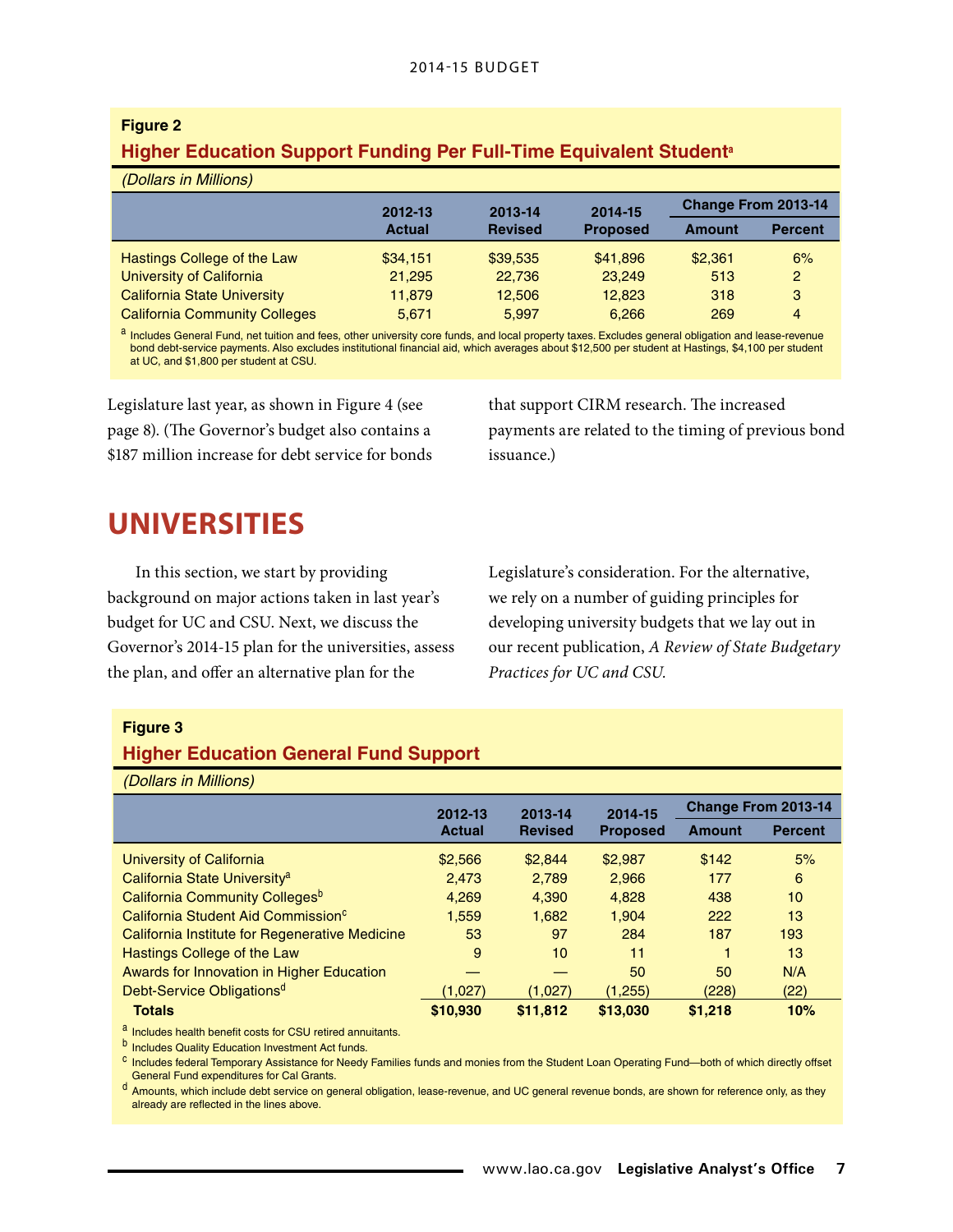### **Figure 4 Governor's Higher Education General Fund Spending Changes<sup>a</sup>**

| (In Millions)                                                                                                                                                                                                                                                                                                                                                                                                                                                                                                                                                                                                                                                                                                             |                                                                                                                     |
|---------------------------------------------------------------------------------------------------------------------------------------------------------------------------------------------------------------------------------------------------------------------------------------------------------------------------------------------------------------------------------------------------------------------------------------------------------------------------------------------------------------------------------------------------------------------------------------------------------------------------------------------------------------------------------------------------------------------------|---------------------------------------------------------------------------------------------------------------------|
| 2013-14 Budget Act                                                                                                                                                                                                                                                                                                                                                                                                                                                                                                                                                                                                                                                                                                        | \$11,564                                                                                                            |
| Provide additional funds for CCC deferral paydown<br>Backfill for CCC redevelopment agency revenue<br>Other adjustments<br><b>Total Change</b>                                                                                                                                                                                                                                                                                                                                                                                                                                                                                                                                                                            | \$163<br>38<br>47<br>\$248                                                                                          |
| 2013-14 Revised Spending                                                                                                                                                                                                                                                                                                                                                                                                                                                                                                                                                                                                                                                                                                  | \$11,812                                                                                                            |
| Provide 5 percent base increases for UC, CSU, and Hastings<br>Increase funding for CCC Student Success and Support program<br>Adjust debt-service payments<br>Increase CCC maintenance and instructional support<br>Fund 3 percent CCC enrollment growth<br>Implement Middle Class Scholarship program<br>Fund Cal Grant program growth<br><b>Fund new Awards for Innovation</b><br>Provide 0.86 percent CCC cost-of-living adjustment<br>Provide additional funds for CCC deferral paydown<br>Adjust employee compensation and benefits<br><b>Expand Cal Grant renewal eligibility</b><br>Remove one-time funding<br>Adjust for anticipated CCC redevelopment agency revenue<br>Other adjustments<br><b>Total Change</b> | \$286<br>200<br>187<br>175<br>155<br>107<br>100<br>50<br>48<br>43<br>24<br>15<br>$-55$<br>$-3$<br>$-115$<br>\$1,218 |
| 2014-15 Proposed Spending                                                                                                                                                                                                                                                                                                                                                                                                                                                                                                                                                                                                                                                                                                 | \$13,030                                                                                                            |

a Excludes transfer of \$198 million in general obligation bond debt-service funding from a separate item to CSU support item since this has no immediate programmatic effect on the university and does not increase overall state spending. Also excludes changes in Temporary Assistance for Needy Families and Student Loan Operating Funds, as these directly offset General Fund support and have no programmatic effect.

### Legislature adopted the proposed 5 percent base increases for both universities, though it did not commit to out-year, unallocated funding increases or the extended tuition freeze. The Legislature also set enrollment targets and restored some earmarks. The Governor, however, vetoed the enrollment targets and nearly all the earmarks, citing a desire to give the universities greater flexibility to manage their resources. The Legislature approved the Governor's proposal to combine UC's support and capital budgets, but rejected this same proposal for CSU.

*Legislature Adopted* 

*Some Elements of Governor's Plan, Rejected Others.* The

### **Background**

*Last Year Governor Proposed Multiyear Plan for Universities.* Last year, the Governor proposed a four-year funding plan for the universities that included unallocated base budget increases of 5 percent each year for 2013-14 and 2014-15, followed by 4 percent increases in each of the subsequent two years. The plan also called for an extended tuition freeze. In addition, the plan proposed to increase the universities' flexibility to allocate funds by (1) removing enrollment targets, (2) eliminating most earmarks (such as for student outreach programs), and (3) combining support and capital budgets.

### **Governor's Proposals**

The Governor's 2014-15 budget plan for the universities is largely a continuation of the multiyear plan he introduced last year, as detailed below.

*Proposes Increase in General Purpose Funding for Universities.* The Governor proposes unallocated base budget increases of \$142 million each for UC and CSU in 2014-15. These increases represent the second annual installment in the four-year funding plan he proposed last year. About \$10 million of CSU's increase is related to a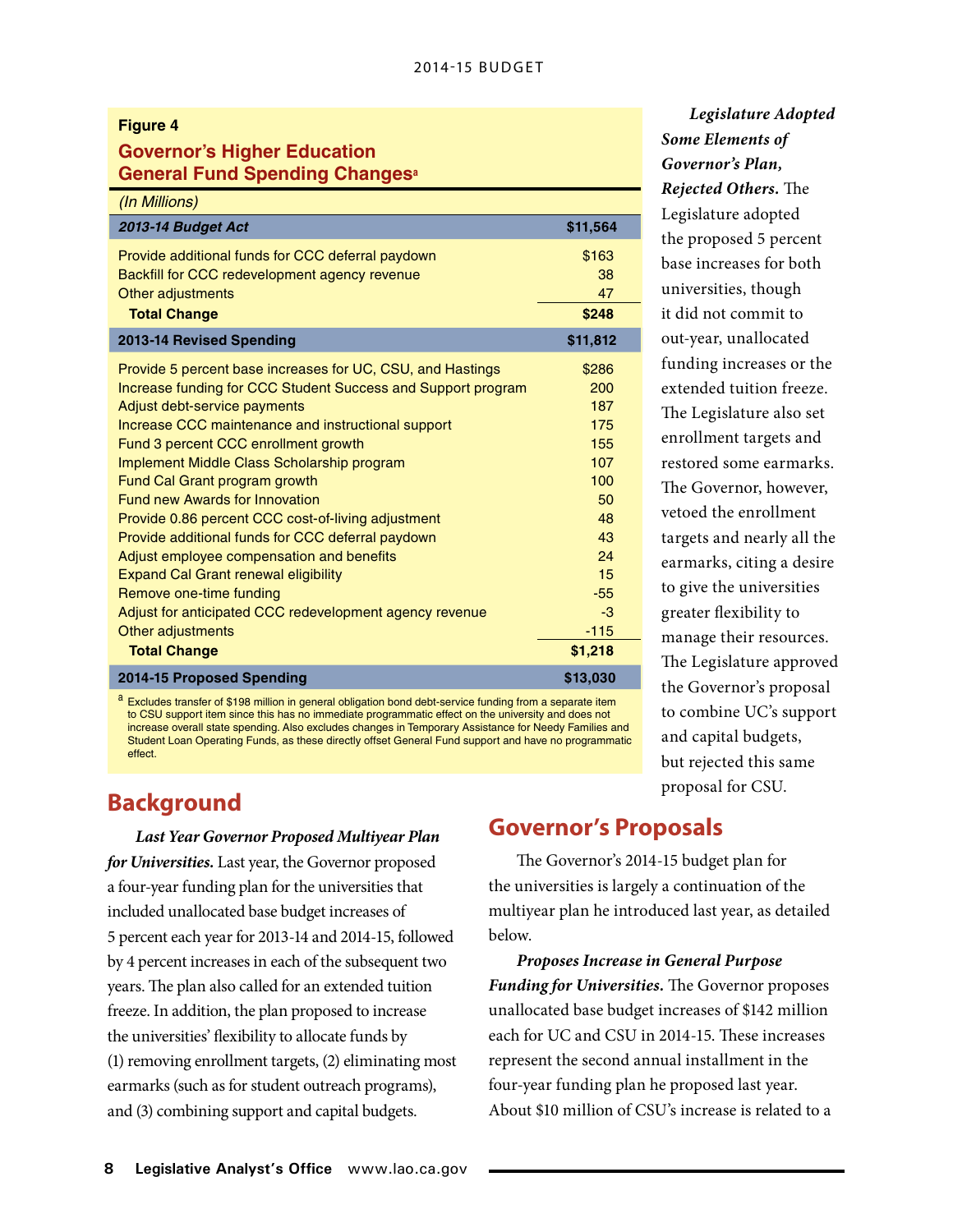new proposed process for funding capital projects, discussed in the next paragraph. In addition, the Governor adjusted CSU's budget for changes in debt service, retirement contributions, and retired employee health care costs.

*New Capital Outlay Process for CSU.* Similar to the new capital outlay process approved for UC last year, the Governor proposes to shift general obligation and lease-revenue bond-debt service payments into CSU's main appropriation. Moving forward, CSU would be responsible for funding debt service from within this main appropriation. Under the proposal, the university would issue its own revenue bonds for various types of capital projects and could restructure its existing lease-revenue bond debt. To use its new authority, the university would be required to submit project proposals to the Joint Legislative Budget Committee (JLBC) and Department of Finance (DOF) for approval. The CSU's capital projects no longer would be reviewed as part of the regular budget process.

*No Enrollment Targets for Universities.*  Similar to last year, the Governor does not propose enrollment targets or enrollment growth funding for the universities. The Governor's budget summary shows resident enrollment flat in the budget year at UC, growing by 2.3 percent at CSU, and decreasing by 8 percent at Hastings. (The administration indicates these enrollment levels are shown for "display purposes only and do not constitute an enrollment plan.")

*Assumes No Tuition Increases.* The Governor once again conditions his proposed annual funding increases for the universities on their continuing to freeze tuition at 2011-12 levels. This proposal is discussed in more detail in the "Tuition and Financial Aid" section of this report.

*Requires UC and CSU to Adopt Sustainability Plans.* The Governor proposes budget bill language requiring the UC and CSU governing boards to adopt three-year sustainability plans

by November 30, 2014. Under this proposal, the universities would project expenditures for each year from 2015-16 through 2017-18 and describe changes needed to ensure expenditures do not exceed available resources (based on General Fund and tuition assumptions provided by DOF). The segments also would project resident and nonresident enrollment for each of the three years and set targets for the performance measures approved as part of last year's budget package. (This package included measures of enrollment, student progress, graduation, degrees awarded, funding per degree, and efficiency, with several of the measures disaggregated for undergraduate and graduate students, transfer students, low-income students, and students in science, technology, engineering, and mathematics disciplines.)

### **Serious Concerns With Governor's Budgetary Approach**

Similar to last year, we have serious concerns about the Governor's overall budgetary approach for the universities and recommend the Legislature reject it. Most troubling, the Governor's budget does not link university funding to state priorities. Although the Governor enumerates several higher education priorities in his budget summary (for example, reducing the cost of education and improving affordability, timely completion rates, and program quality), his funding plan includes large unallocated increases tied only to maintaining flat tuition levels. The budget requires the universities to set performance goals, but does not establish state performance expectations or link the universities' funding to meeting these expectations. Further, the Governor's approach to CSU capital outlay takes funding decisions out of the legislative budget process. This overall budgetary approach diminishes the Legislature's role in key decisions and allows the universities to pursue their own interests rather than state-identified priorities.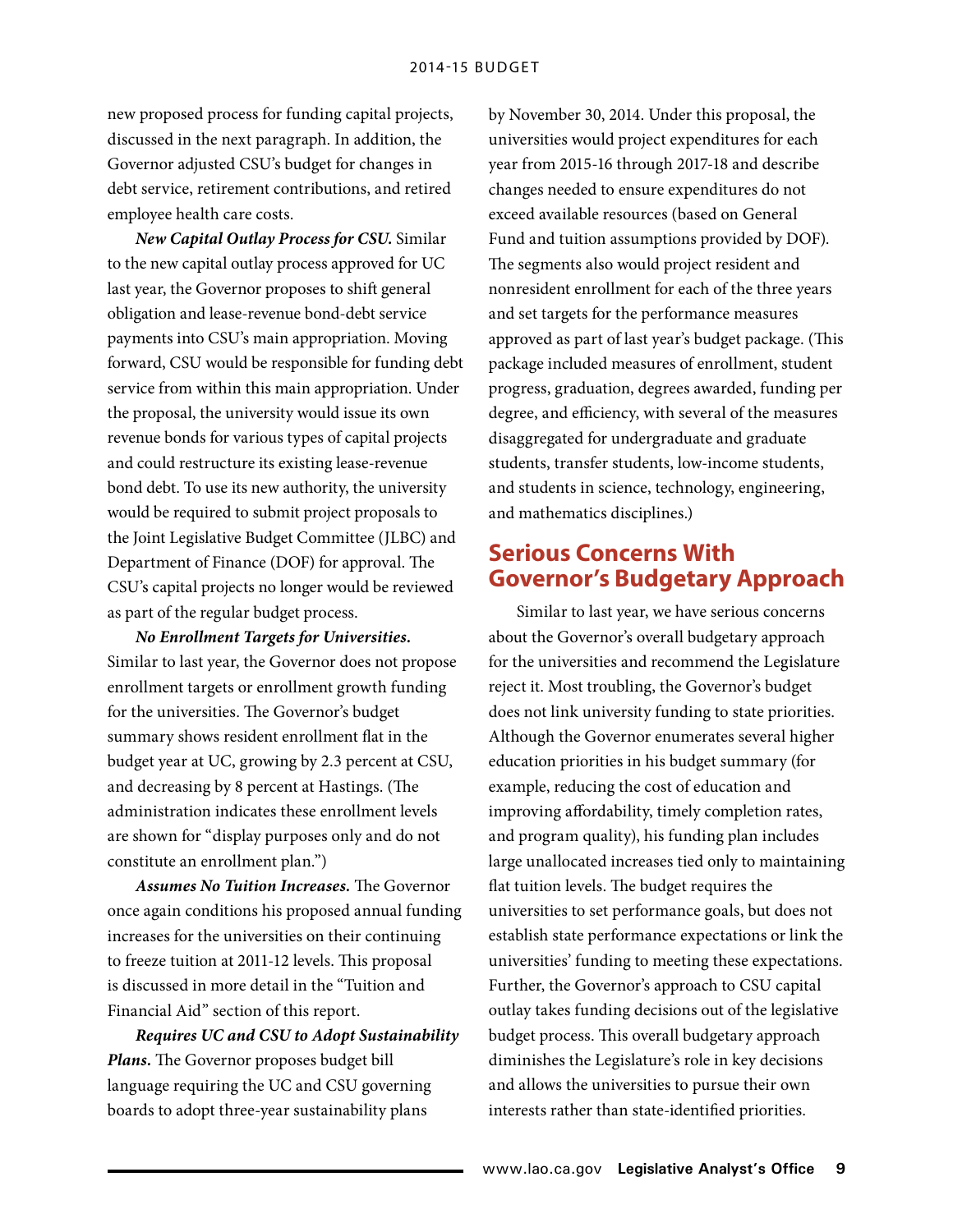### **LAO Alternative**

*Recommend Budgetary Approach That Designates Funding for Specific Purposes.* In our recent publication, *A Review of State Budgetary Practices for UC and CSU,* we recommended the Legislature build the universities' budgets based on enrollment growth, inflation, targeted set-asides, and capital outlay, while assuming that cost increases are shared by students and the state. We further recommended the Legislature incorporate performance measures into its budget decisions. Below, we lay out a specific alternative to the Governor's plan that addresses each of these areas. For enrollment, we recommend funding growth at CSU and keeping enrollment flat at UC. We recommend funding inflationary cost increases at the universities and providing targeted augmentations for debt service, pensions, and retiree health costs. For capital outlay, we recommend rejecting the Governor's proposal to remove CSU capital outlay from the regular budget process. For performance, we recommend the Legislature monitor the universities' performance and use the results to inform budget decisions.

*LAO Alternative Plan Provides Higher Support for UC and CSU, but Requires Less State Spending.* Altogether, our alternative would provide \$186 million (\$108 million from the state General Fund and \$78 million from increased student tuition) for UC and \$209 million (\$125 million from the state General Fund and \$84 million from increased student tuition) for CSU. In total, our alternative would provide \$62 million more than the Governor's proposal for the universities. Because tuition would cover a share of the increased funding, however, the General Fund increase is \$100 million less than the Governor's proposed General Fund augmentation.

### **Enrollment**

To determine how many enrollment slots to provide at UC and CSU, we consider information about demographic changes, college participation rates, freshman and transfer eligibility, and state workforce needs, as discussed below.

*Demographic Projections Show College-Age Population Decreasing.* One main factor to consider related to enrollment growth is demographic changes. In particular, changes in the traditional college-age population (comprised of 18- to 24-year olds) and changes in the number of California high school graduates are key drivers of enrollment at the universities. State demographic projections show the college-age population declining by about 1 percent from 2014 to 2015. State projections also show the number of California high school graduates decreasing by about 1.5 percent from 2013-14 to 2014-15. These downward trends suggest no pressures for enrollment growth from demographic changes in the budget year.

*College Participation Rates More Difficult to Predict, Assume Remain Flat.* Another factor that affects enrollment levels is college participation rates. This is the percentage of individuals in a particular demographic category (such as recent high school graduates or the 18- to 24-year old population) attending college. Increases in participation rates can drive increases in enrollment, while decreases in participation rates can result in less enrollment. The most recent data available on participation rates from the federal Department of Education show the percent of recent California high school graduates attending college decreasing from 65.4 percent in 2008 to 61.7 percent in 2010. Predicting future participation rates based on these past trends, however, is difficult. This is because students' interest in attending college is influenced by a number of factors, including student fee levels, availability of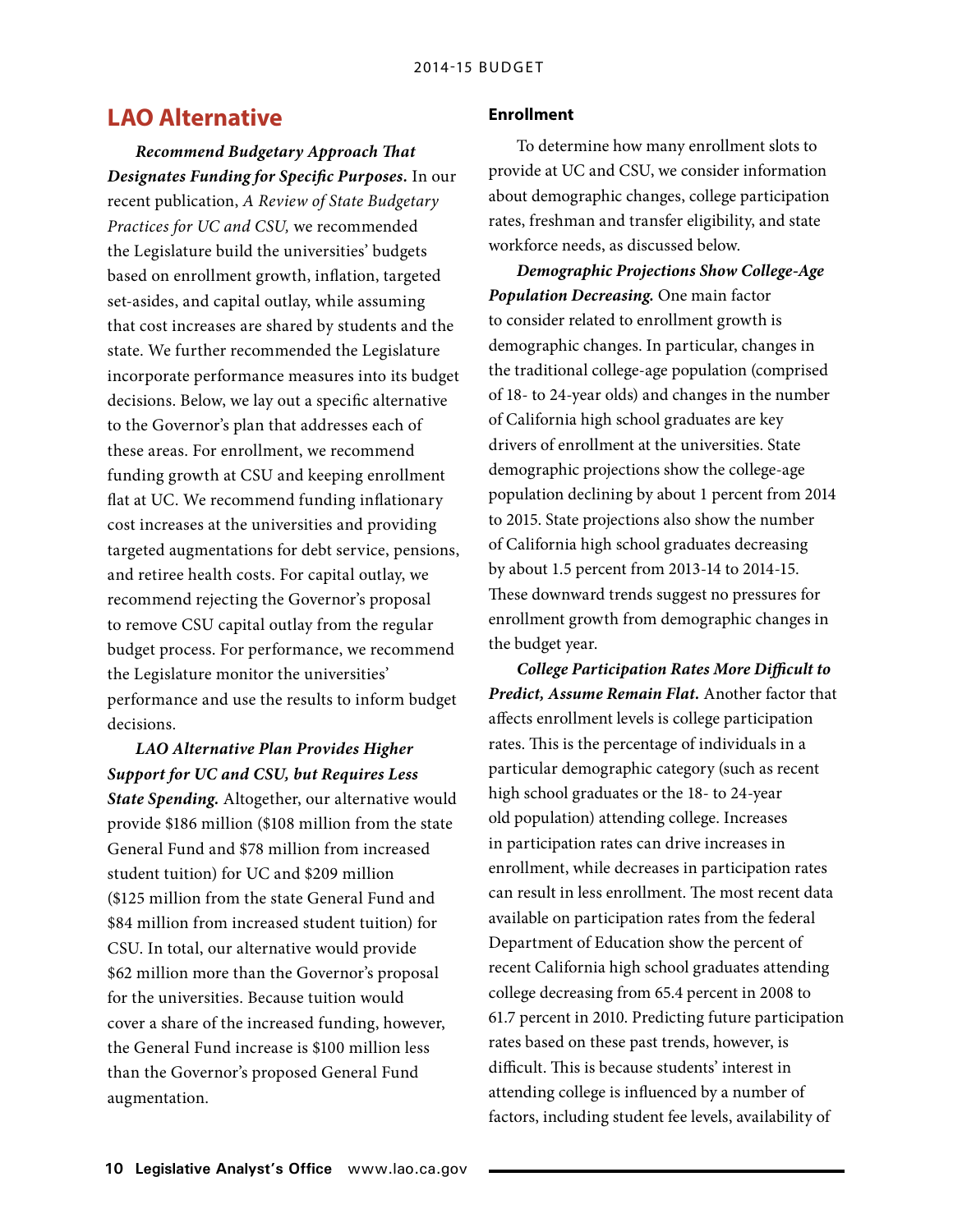financial aid, and the availability and attractiveness of other postsecondary options. Without better information to project future participation rates, we assume they remain flat in the near future.

*State Lacks Reliable Data on Access.* In addition to demographics and participation rates, another factor to consider is whether the universities are providing access to all eligible students. Under the state's Master Plan for Higher Education, students in the top 12.5 percent and 33 percent of high school graduates are eligible to attend UC and CSU, respectively. Because student achievement levels and university admissions policies can change over time, the state in the past periodically conducted eligibility studies to identify the pool of high school graduates from which the universities were drawing. These studies then were used to help guide enrollment decisions. For instance, if UC and CSU were drawing from beyond their freshman eligibility pools, this would indicate that the universities needed to tighten their admissions criteria. Because the state's last eligibility study was conducted in 2007—and the California Postsecondary Education Commission, the state agency that performed the studies, was closed down in 2011—the Legislature lacks a current freshman eligibility study to help guide its enrollment decisions.

*UC Reports All Eligible Students Provided Access.* Based on current admissions policies, UC indicates it has been admitting all eligible students in recent years. However, the university reports an increase in the number of students admitted to the system but not to the particular campuses to which they applied. These students are offered admission only to UC Merced.

*CSU Reports Some Eligible Students Denied Access.* Based on its current admissions policies, CSU indicates that about 26,400 students who met CSU's eligibility criteria were denied admission for the fall 2013 semester. These students include an

unknown mix of eligible students denied access to their local campus and eligible students not applying to their local campus. The latter group are students who may have applied only to campuses with high-demand programs outside their local service area.

*Mixed Evidence on Need for Enrollment Growth Related to Workforce Needs.* Chapter 367, Statutes of 2013 (SB 195, Liu), specified that state budget decisions should take into account several goals. One of the goals that pertains to enrollment decisions is state workforce needs. In recent years, some studies have suggested that states, including California, need to increase the number of bachelor's degrees to meet future demand by employers. These studies come to this conclusion mainly by looking at past trends in the proportion of job-holders with a bachelor's degree and extrapolating these trends into the future. For instance, one recent study concluded that whereas 34 percent of California job-holders had a bachelor's degree in 2006, by 2025 this proportion would need to increase to 41 percent. At the same time, other studies suggest a surplus of bachelor's degree-holders exists. For example, another recent study found that nationally nearly half of all job holders with bachelor's degrees work in jobs for which they are overqualified. Given these conflicting findings, the Legislature may want to proceed cautiously as it begins to consider workforce needs as part of its enrollment decisions.

*Available Data Suggest Different Approaches for UC and CSU.* We recommend the Legislature weigh the above factors carefully in determining enrollment targets for the universities. Given some factors point in different directions—as well as the gaps in relevant information—the Legislature will need to exercise its professional judgment in crafting an enrollment plan for the universities. Below, we provide enrollment levels for UC and CSU the Legislature could adopt based on the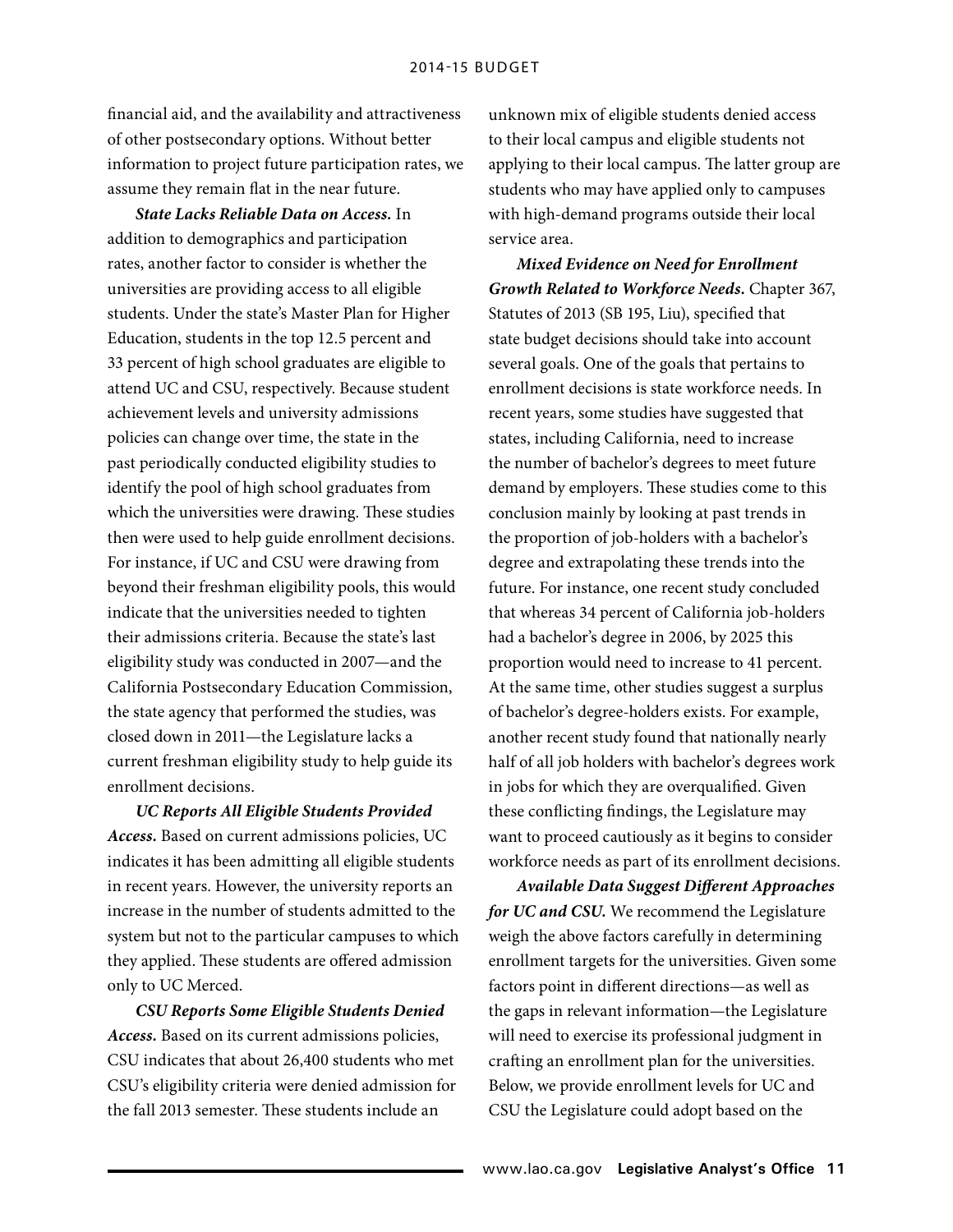available information. (In the nearby box, we discuss what enrollment targets the Legislature can use as a base from which to make adjustments, given no target was included in the 2013-14 budget.)

• *Keep Enrollment Flat for UC in 2014-15.*  The available data does not suggest a need to increase enrollment at UC in the budget year. The university continues to admit all

eligible students and demographic trends suggest enrollment demand could decrease slightly in the near future.

**Increase CSU Enrollment by 2 Percent** *in 2014-15.* Though demographic trends also point to a decrease in demand for CSU enrollment, the university is

### **What Should Base Enrollment Targets Be for UC and CSU?**

*Enrollment Funding Not Used on a Consistent Basis in Recent Years. As shown in the figure* below, the state has not included enrollment targets in the state budget on a consistent basis over the last seven years. During this time, the universities both expanded enrollment when the state did not include an enrollment target in the budget and increased enrollment above the state target when one was included. As a result, both the University of California (UC) and California State University (CSU) assert they currently have "unfunded" students that they are serving. The universities believe that unfunded students should not be included in their state enrollment targets until funding is provided for them.

*Recommend Using Current-Year Actual Enrollment Levels as Base for Targets.* In our view, the concept of unfunded enrollment is unhelpful since in actuality state funding is spread out across as many resident students as the universities enroll. In other words, *all* students currently are supported with state funding. Because the so-called unfunded students already are enrolled at the universities, any funding that the state provides for them would not necessarily be used to expand enrollment. To avoid conflating funding for enrollment growth with funding for other purposes, we recommend the Legislature use current-year actual enrollment levels as the base enrollment target moving forward. If the universities feel that they lack adequate base funding for students they currently are serving, then they could come forward with budget requests in the spring that identify why they require more funding.

| <b>Full-Time Equivalent Students</b>   |         |         |         |         |                      |                      |         |
|----------------------------------------|---------|---------|---------|---------|----------------------|----------------------|---------|
|                                        | 2007-08 | 2008-09 | 2009-10 | 2010-11 | 2011-12              | 2012-13              | 2013-14 |
| UC                                     |         |         |         |         |                      |                      |         |
| Enrollment target                      | 198.455 | None    | None    | 209.977 | 209.977 <sup>a</sup> | 209.977 <sup>a</sup> | None    |
| Actual enrollment                      | 203.906 | 210.558 | 213.589 | 214.692 | 213.763              | 211.212              | 210.986 |
| Percent change in actual<br>enrollment |         | 3.3%    | 1.4%    | 0.5%    | $-0.4%$              | $-0.5%$              | $-0.1%$ |
| <b>CSU</b>                             |         |         |         |         |                      |                      |         |
| Enrollment target                      | 342.553 | None    | None    | 339,873 | 331.716 <sup>a</sup> | 331.716 <sup>a</sup> | None    |
| Actual enrollment                      | 353.915 | 357.223 | 340.289 | 328.155 | 341.280              | 343.227              | 350,000 |
| Percent change in actual<br>enrollment |         | 0.9%    | $-4.7%$ | $-3.6%$ | 4.0%                 | $-0.4%$              | 2.0%    |

### **Enrollment Targets Not Used on a Consistent Basis in Recent Budgets**

<sup>a</sup> State budget did not require the universities to return money if they fell short of this target.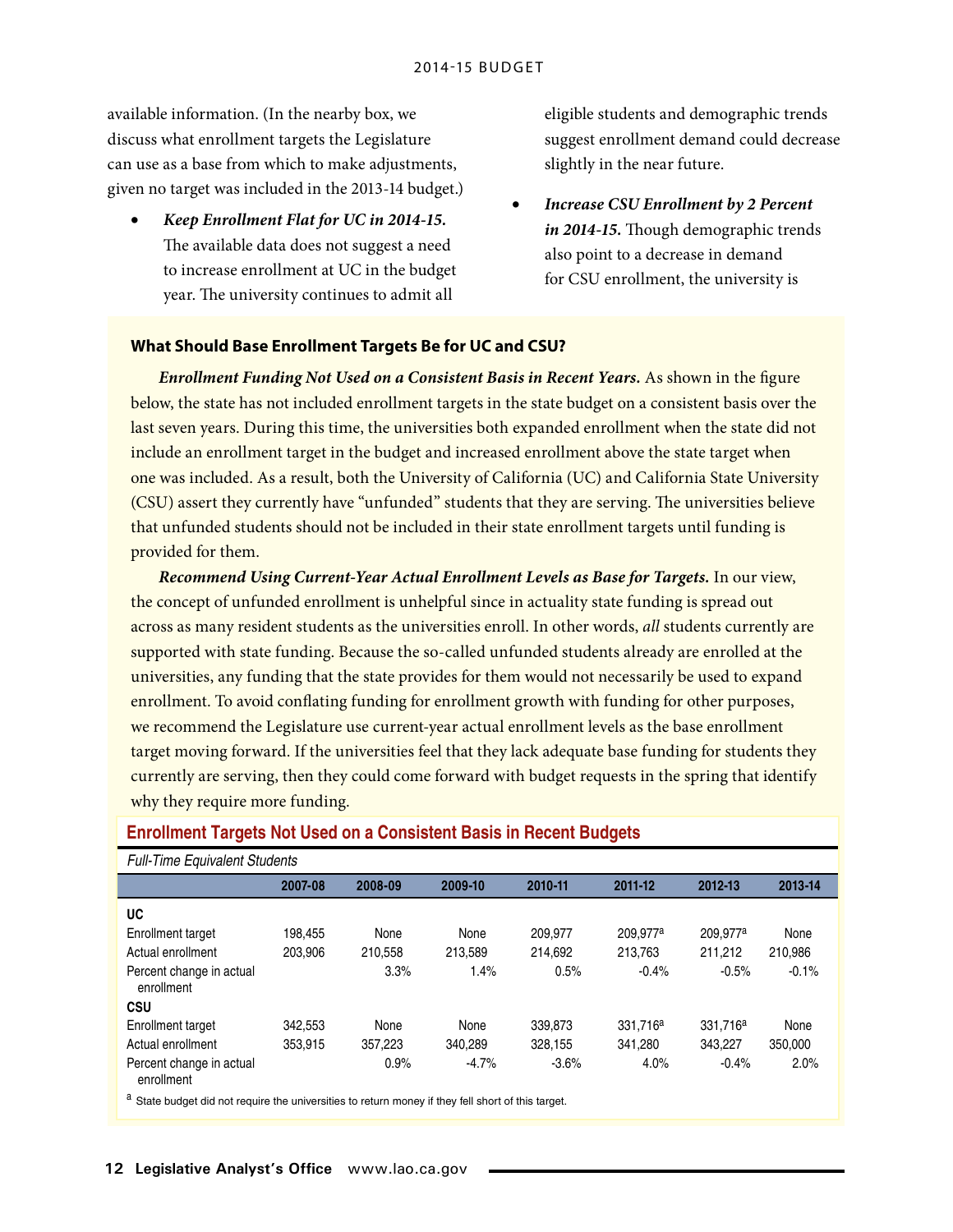reporting an inability to accommodate existing eligible students. Determining how much enrollment funding to provide to address this concern is difficult, given a lack of solid information on how many of the denied eligible students have been denied access to their local campus versus another campus in the system. Further complicating matters is an inability to accurately estimate how many of the denied eligible students actually would attend CSU if offered a slot. Taking these factors into consideration, we conclude increasing enrollment by 2 percent (or 7,000 FTE students) is a reasonable approach to address the issue. Further, to ensure that any enrollment growth is used to decrease the number of eligible students being denied admission, we recommend the Legislature include budget bill language requiring CSU to report next year on: (1) the number of eligible students denied admission, including how many of these students were denied admission to their local campus, and (2) the efforts it has made to increase the capacity of impacted campuses and programs.

*Recommend Providing \$42 Million for CSU Enrollment Growth.* Using the state's historical marginal cost formula, we calculate the state funding rate per CSU FTE student for 2014-15 to be \$5,999. (The CSU recently has published a lower state funding rate, yet we have been unable to replicate the university's calculation.) Using our calculated state funding rate, we estimate state costs of \$42 million for 2 percent enrollment growth at CSU. In addition, because some of these new students would qualify for state Cal Grants, we estimate the associated costs for Cal Grants would increase by about \$8 million.

*Recommend Also Setting Out-Year Targets, Funding New Eligibility Study.* In our recent publication reviewing state budgetary practices for UC and CSU, we also recommended: (1) setting targets for the year after the budget year to give the Legislature more influence over university enrollment decisions, and (2) funding a new eligibility study to provide updated information for the Legislature to make its enrollment decisions. Given the downward demographic trends in the college-age population, we recommend the Legislature express its intent for enrollment to remain flat at both UC and CSU in 2015-16. (This expectation presumes that the 2014-15 enrollment growth provided to CSU addresses the concern related to eligible students not being able to access their local campuses.) For the eligibility study, the Legislature would have to designate a state agency to perform this task (internally or by contract). These studies involve reviewing transcripts of high school graduates accepted to the universities and typically have included the participation of UC, CSU, and CDE. The last eligibility study conducted in 2007 cost about \$600,000.

### **Inflation**

*Prices Expected to Increase 2.2 Percent in 2014-15.* In 2014-15, prices for goods and services purchased by state and local governments are expected to increase by 2.2 percent. The state traditionally has augmented the universities' budget to account for such inflation. This allows the universities to maintain their existing programs. In other words, the universities can use this funding to provide employee salary increases (to stay competitive with other employers) as well as to cover increased costs for supplies, materials, and equipment.

*Recommend \$68 Million Base Increase for UC.*  Increasing UC's total core budget by 2.2 percent costs \$118 million. (To perform this calculation, we exclude base funding for retiree health care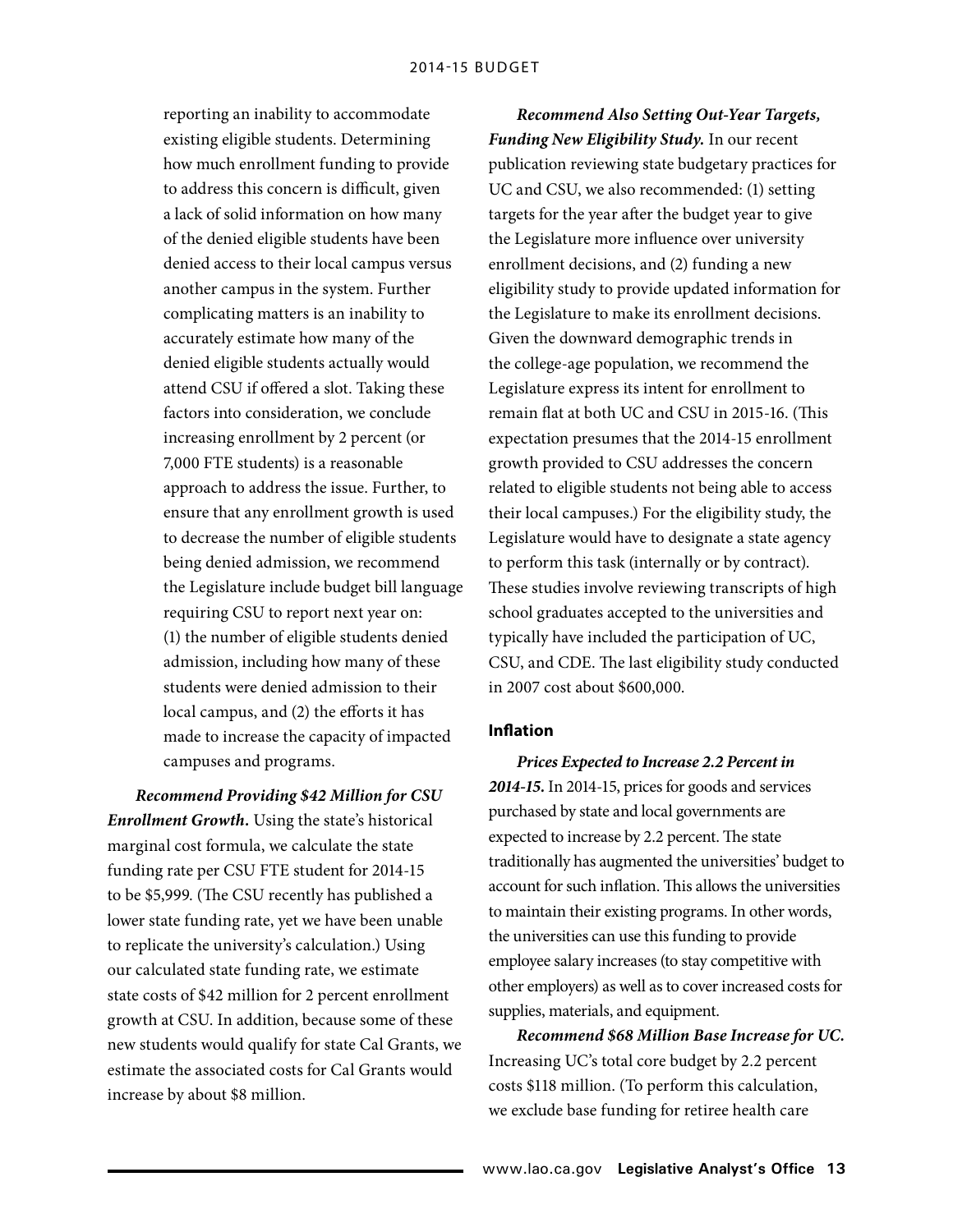and pensions, which we recommend funding separately.) As part of a share-of-cost policy, we assume that the state and students share this cost increase. Currently, state funding makes up about 58 percent of combined state and student funding (excluding institutional financial aid). Based on this ratio, we recommend the Legislature provide UC with a base increase of \$68 million and assume the remaining \$50 million comes from an increase in student tuition.

*Recommend \$53 Million Base Increase for CSU.* Increasing CSU's total core budget by 2.2 percent costs \$85 million. (We exclude from this calculation funding for debt service, retiree health care, and pensions, which we recommend funding separately.) Similar to our approach for UC, we recommend the state provide its share of cost (62 percent) and students provide the remaining share. Accordingly, we recommend the state provide CSU with a base increase of \$53 million and assume the remaining \$32 million comes from an increase in student tuition.

#### **Targeted Funding**

Because some cost increases do not track with inflation, the state traditionally has provided a few separate budget adjustments for certain cost changes.

*Recommend \$25 Million for CSU Pension and Retiree Health Care Costs.* Pension and retiree health care costs at CSU are expected to increase by \$15.6 million and \$24.3 million, respectively. Because CSU participates in the state's retirement plans, it does not fully control these cost increases. For instance, CSU does not control the employer pension contribution rate or the health care premiums set by the state's retirement system. Because similar factors drive retirement cost increases for CSU and other state agencies, and the state covers these cost increases for other state agencies, we believe covering CSU's increased

retirement costs too is reasonable. Pension and retiree health care cost increases total \$40 million. Based on the state's share of cost for CSU, we recommend the Legislature provide \$25 million and assume the remaining \$15 million comes from an increase in student tuition.

*Recommend \$39 Million for UC Pension and Retiree Health Care Costs.* Unlike CSU, UC manages its own retirement plans. Though some differences exist between UC's plan and the state's plan, the university has been making changes in recent years that have made them more similar. For instance, starting in 2014-15, the university will increase its employees' contribution rate from 6.5 percent to 8 percent of salary—the same rate currently paid by most state employees. Given these changes, we believe it is reasonable for the state to provide funding for UC's retirement costs at this time. In 2014-15, UC expects its pension and retiree health care costs to increase by a total of \$68 million. (These cost increases primarily are to address an unfunded liability in the pension plan.) Based on the state's share of cost for UC, we recommend the Legislature provide UC with \$39 million and assume the remaining \$29 million comes from an increase in student tuition.

*Recommend \$5.3 Million for CSU for Debt Service.* In 2014-15, lease-revenue debt-service costs for CSU are expected to increase by \$8.5 million. Because this increase relates to capital projects previously approved by the state, we recommend the Legislature provide funding to cover this cost increase. Based on the state's share of cost for CSU, we recommend the Legislature provide CSU with \$5.3 million and assume the remaining \$3.2 million comes from an increase in student tuition.

#### **Performance**

*Set Targets, Monitor Performance, and Use Results to Inform Budget Decisons.* As we discussed in our recent publication, we recommend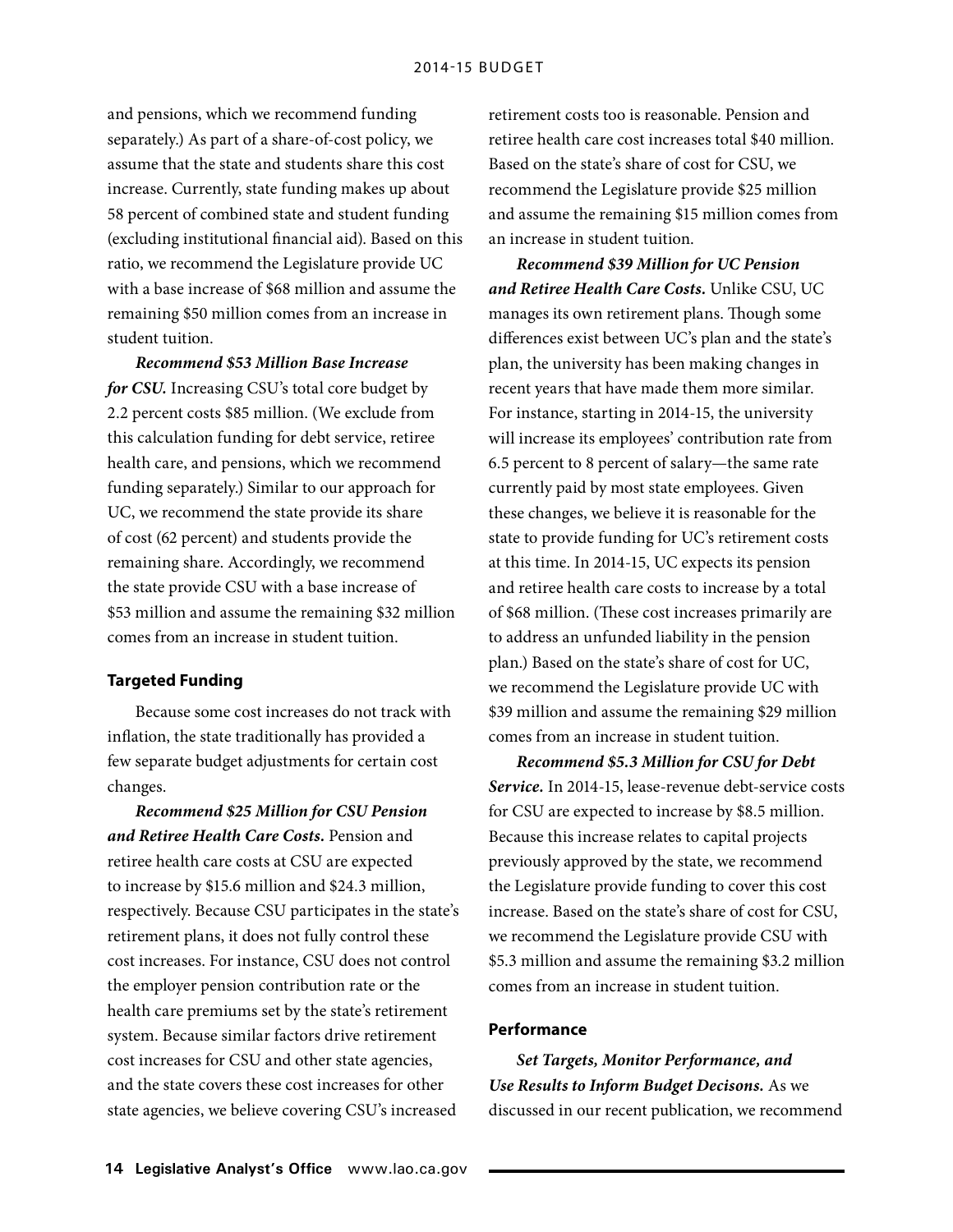the Legislature require UC and CSU to discuss their performance in specific areas (including student access and success) at budget hearings each spring. The Legislature could use this opportunity to learn more about each university's performance and develop performance expectations moving forward. We further recommend the Legislature use the information reported at budget hearings regarding whether the universities are meeting state expectations to guide funding decisions. In order to do so, the Legislature would need to work with the universities to identify the reasons why they are or are not meeting expectations.

*Focus on Ways to Become More Efficient.*  Under our alternative budget, the Legislature would Legislature could then assess whether these new types of courses have succeeded in: (1) expanding access, (2) reducing costs per student, and (3) maintaining educational quality.

### **Summary of LAO Alternative Budget for UC and CSU**

Taken together, we believe that the various aspects of our alternative budget provide a more rational and transparent way to fund the universities than the Governor's approach. Figure 5 includes the various components of our alternative budgets for UC and CSU and compares them to the Governor's budget. We discuss the two main implications of our alternative below.

be funding a workload budget—essentially covering cost increases for the universities. Because this workload budgetary approach does not encourage the universities to become more efficient, the Legislature could focus on efficiency through its performance measures, namely funding per degree. To start, we recommend the Legislature work with the universities to identify ways to increase productivity for a certain level of funding. To build upon efforts already in progress, we further recommend the Legislature require the universities to report on the results of their recent efforts to expand online and hybrid course offerings. The

### **Figure 5 Comparison of Governor's Budget and LAO Alternative for UC and CSU**

| 2014-15                                                                                                                                                                                                                              |                   |                   |
|--------------------------------------------------------------------------------------------------------------------------------------------------------------------------------------------------------------------------------------|-------------------|-------------------|
|                                                                                                                                                                                                                                      | <b>UC</b>         | <b>CSU</b>        |
| <b>Governor's Budget</b>                                                                                                                                                                                                             |                   |                   |
| Unallocated base increases                                                                                                                                                                                                           | \$142             | \$142             |
| <b>Retiree health</b>                                                                                                                                                                                                                |                   | 24                |
| <b>Pensions</b>                                                                                                                                                                                                                      |                   | 16                |
| Debt service                                                                                                                                                                                                                         |                   | 9                 |
| <b>Totals</b>                                                                                                                                                                                                                        | \$142             | \$191             |
| <b>Student share</b>                                                                                                                                                                                                                 |                   |                   |
| <b>State share</b>                                                                                                                                                                                                                   | \$142             | \$191             |
| <b>LAO Alternative Budget</b>                                                                                                                                                                                                        |                   |                   |
| <b>Enrollment growth</b>                                                                                                                                                                                                             |                   | \$76              |
| Inflation <sup>a</sup>                                                                                                                                                                                                               | \$118             | 85                |
| <b>Retiree health</b>                                                                                                                                                                                                                | 4                 | 24                |
| Pensions                                                                                                                                                                                                                             | 64                | 16                |
| Debt service                                                                                                                                                                                                                         |                   | 9                 |
| <b>Totals</b>                                                                                                                                                                                                                        | \$186             | \$209             |
| Student shareb                                                                                                                                                                                                                       | \$78 <sup>c</sup> | \$84 <sup>c</sup> |
| State share <sup>b</sup>                                                                                                                                                                                                             | 108               | 125               |
| <b>Difference in General Fund From</b><br><b>Governor's Budget</b>                                                                                                                                                                   | $-$35$            | $-$ \$66          |
| a Inflation adjustment applied to debt-service funding for UC only.                                                                                                                                                                  |                   |                   |
| $\mathbf{D}$ and $\mathbf{A}$ are the state of the state of the state of the state of the state of the state of the state of the state of the state of the state of the state of the state of the state of the state of the state of |                   |                   |

 $\frac{b}{c}$  Assumes state and student shares same as in 2013-14.<br> $\frac{c}{c}$  Equates to tuition increases of 2.5 percent at UC and 3.3 percent at CSU—in line with inflation. (If the universities wanted to redirect tuition revenues to institutional financial aid programs consistent with past practice, the tuition increases would be 3.8 percent at UC and 5 percent at CSU.)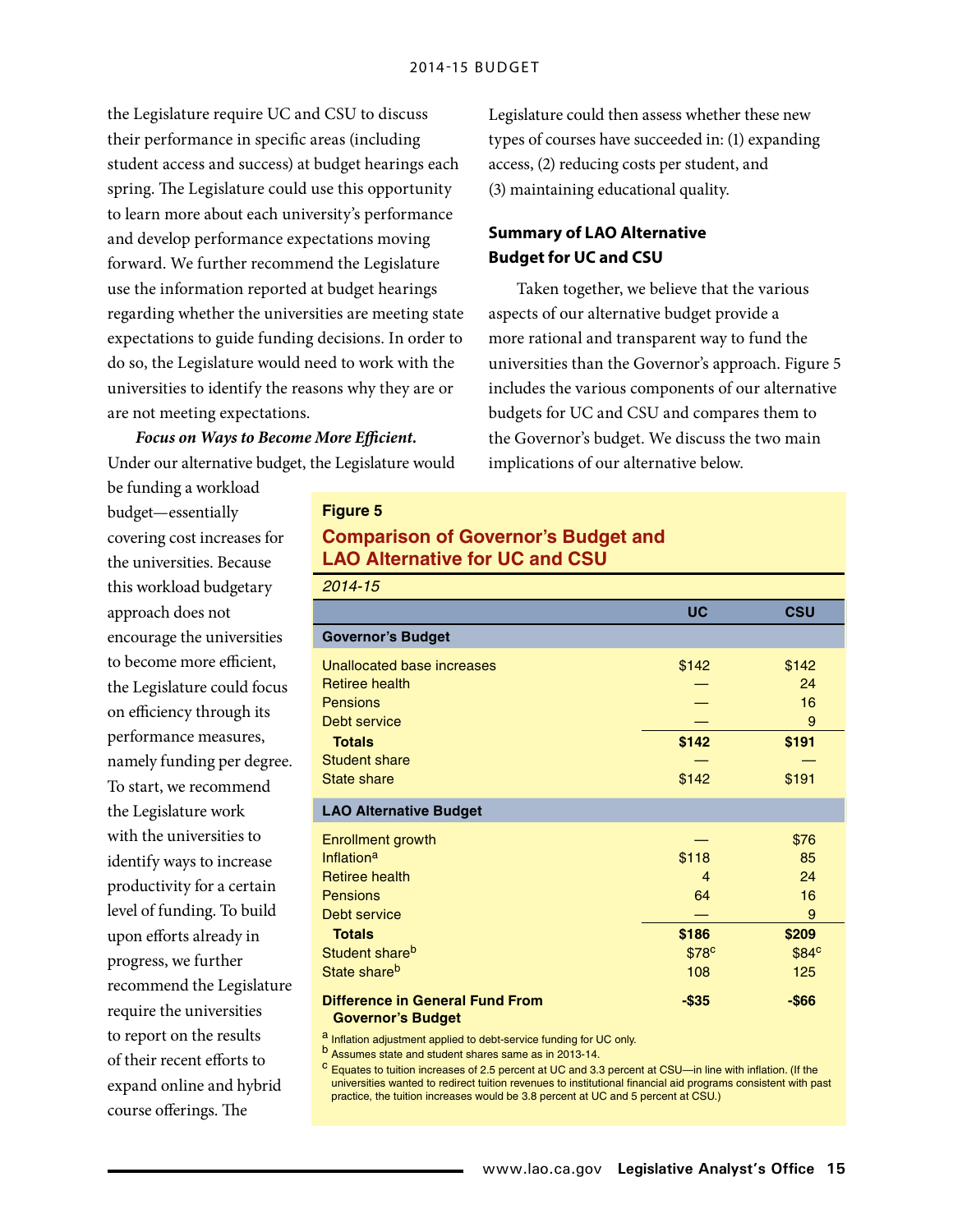*Compared to Governor, Total Support Higher for Both Universities.* As shown in the figure, our plan provides UC with \$186 million in additional support in 2014-15, about \$44 million more than the Governor's proposal. The additional spending under our plan recognizes that certain cost increases, such as for inflation and pensions, will exceed the amount provided by the Governor. Our plan provides CSU with \$209 million in total support, about \$18 million more than the Governor. This is because our plan includes funding for enrollment growth in addition to inflation.

*Relatively Modest Increase in UC and CSU Tuition Levels.* To generate the additional tuition revenue assumed under our plan, UC would need to increase tuition by 2.5 percent and CSU by 3.3 percent. (If the universities wanted to generate additional funding for intuitional financial aid consistent with their past practice, they would need to increase tuition by 3.8 percent at UC and 5 percent at CSU.)

*Slight Increase in Cal Grant Costs.* Because our plan includes 2 percent enrollment growth at CSU, Cal Grant costs likely would increase by about \$8 million. (This is because overall Cal Grant participation likely would increase.) Because UC and CSU would increase tuition under our plan, state Cal Grant costs also would increase as these awards cover full tuition at the universities. We estimate the cost of the higher awards would total about \$30 million.

# **CALIFORNIA COMMUNITY COLLEGES**

In this section, we summarize the Governor's budget for community colleges; discuss his specific proposals related to enrollment growth, student support programs, and the CCC Chancellor's Office; provide our assessment of those proposals; and offer associated recommendations for the Legislature's consideration. (We discuss CCC deferrals, deferred maintenance, and mandates in other 2014-15 budget reports.)

### **Overview of the Governor's CCC Budget Proposals**

*Makes Three Notable Changes to the 2013-14 CCC Budget.* As shown in the top part of Figure 6, the Governor proposes to increase CCC Proposition 98 spending in 2013-14 by \$202 million to \$6.2 billion. This increase consists of three notable changes: \$163 million to pay down additional CCC deferrals; \$38 million to shift a like amount of redevelopment agency-related revenues to the following fiscal year; and \$9 million to

meet Proposition 30's requirement that CCC basic aid districts receive a minimum of \$100 per FTE student from the Education Protection Account (which, in turn, is backfilled by General Fund).

*Proposes to Increase CCC Proposition 98 Funding by \$489 Million (8 Percent) in 2014-15.* As shown in the main part of Figure 6, the Governor's budget request for 2014-15 increases Proposition 98 funding for CCC to \$6.7 billion. This is \$489 million (8 percent) over the revised current-year level. As proposed by the Governor, CCC would receive 10.9 percent of total Proposition 98 funding in 2014-15.

*Increases Funding for Both Apportionments and Categorical Programs.* Figure 7 (see page 18) details Proposition 98 expenditures for CCC programs. As shown in the figure, 2014-15 apportionment funding would total \$5.7 billion, which reflects an increase of \$233 million (4.3 percent) from the revised current-year level. The Governor's budget would increase total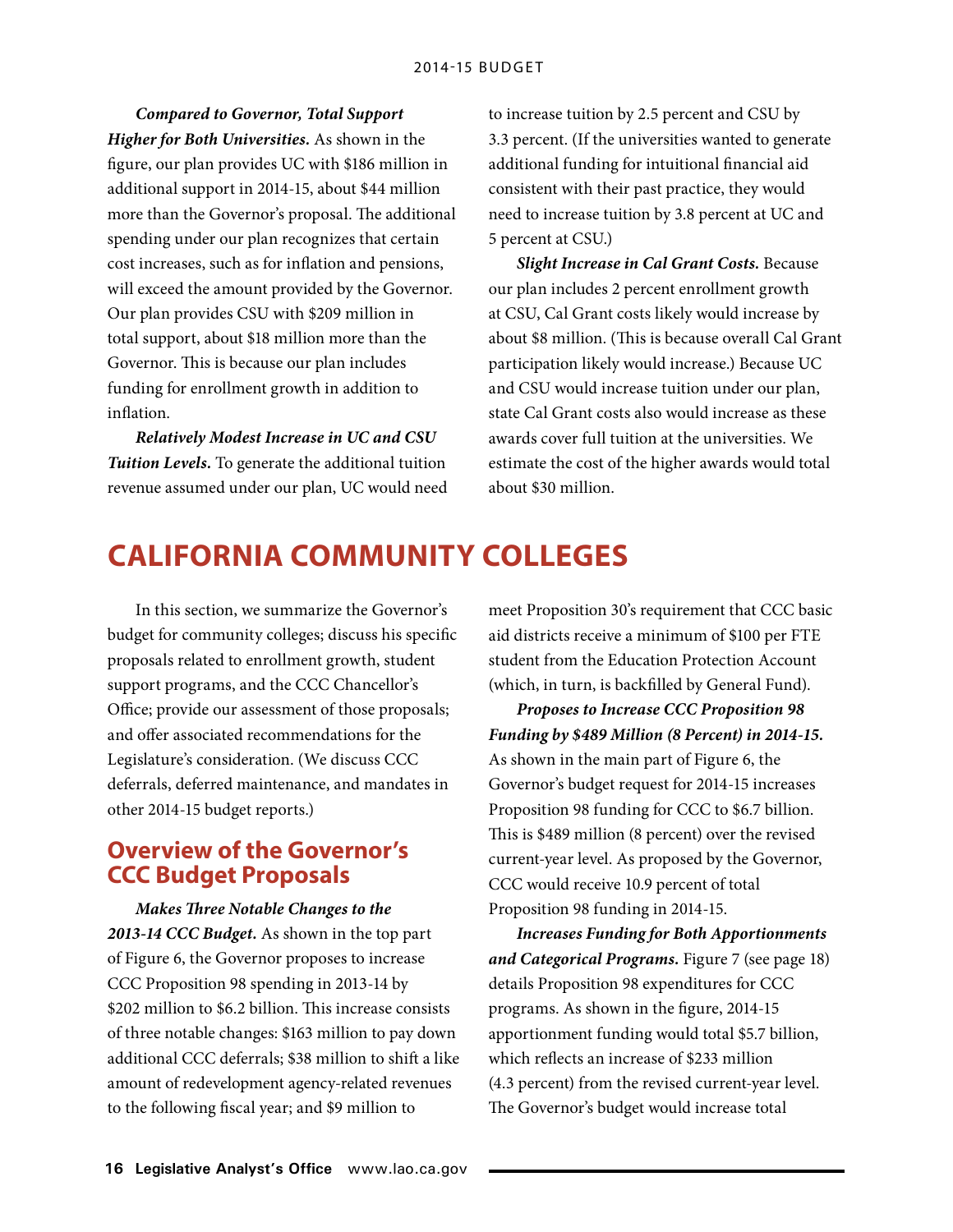#### **Figure 6**

### **Proposition 98 Spending Changes for Community Colleges**

| (In Millions)                                                                     |                   |
|-----------------------------------------------------------------------------------|-------------------|
| 2013-14 Budget Act                                                                | \$6,032.0         |
| Additional deferral pay down                                                      | \$162.7           |
| Redevelopment agency (RDA) shift                                                  | 38.4              |
| Proposition 30 funds related to basic aid districts                               | 9.3               |
| <b>Technical adjustments</b>                                                      | $-8.9$            |
| Subtotal                                                                          | (\$201.5)         |
| 2013-14 Revised Spending                                                          | \$6,233.5         |
| <b>Back Out One-Time Actions</b>                                                  |                   |
| Deferral pay down                                                                 | $-$162.7$         |
| Maintenance/instructional support                                                 | $-30.0$           |
| Adult education planning grants                                                   | $-25.0$           |
| Technology initiative adjustment                                                  | $-6.9$            |
| Subtotal                                                                          | $(-$224.7)$       |
| <b>Technical Changes</b>                                                          |                   |
| Proposition 39 adjustment                                                         | $-$11.0$          |
| Shift of funding for QEIA to non-Proposition 98                                   | $-48.0$           |
| Adjustment to RDA shift                                                           | $-2.7$            |
| Adjustment to mandate block grant                                                 | $-0.5$<br>$-40.8$ |
| Other technical changes<br>Subtotal                                               | $(-$103.0)$       |
| <b>Policy Changes</b>                                                             |                   |
| Deferral pay down                                                                 | \$235.6           |
| <b>Enrollment growth</b>                                                          | 155.2             |
| Cost-of-living adjustment (0.86 percent)                                          | 48.5              |
| <b>Student Success and Support Program</b>                                        | 200.0             |
| Maintenance/instructional support                                                 | 175.0             |
| New technical assistance program                                                  | 2.5               |
| Subtotal                                                                          | (\$816.8)         |
| 2014-15 Proposed Spending                                                         | \$6,722.6         |
| Detail may not total due to rounding.<br>QEIA = Quality Education Investment Act. |                   |

funding for categorical programs to \$900 million, which is \$268 million (42 percent) over the revised current-year level.

*Major Proposed Augmentations.* The Governor's budget contains several 2014-15 spending proposals for community colleges. His largest proposals include: \$236 million (one-time) to retire all CCC deferrals, \$200 million (ongoing) for the SSSP, \$175 million (one-time) for the

physical plant (maintenance) and instructional support program, and \$155 million for enrollment growth. As discussed later, the Governor also proposes a new CCC Chancellor's Office technical assistance program (\$2.5 million Proposition 98 General Fund and \$1.1 million non-Proposition 98 General Fund).

*Requests Additional Categorical Program Flexibility.* The Governor proposes to expand CCC flexibility by allowing districts to reallocate up to 25 percent of funds from three categorical programs that target financially needy and/or academically underprepared students to other programs that serve high-need students. These three programs are California Work Opportunity and Responsibility to Kids (CalWORKs), Extended Opportunity Programs and Services (EOPS), and Student Success for Basic Skills Students.

*No Change to Enrollment Fee Levels.* The Governor proposes no change to the current enrollment fee amount of \$46 per credit unit (or \$1,380 for a full-time student taking 30 units). Community colleges continue to offer noncredit instruction at no charge.

### **CCC Enrollment**

#### **Background**

*Several Factors Influence CCC Enrollment.*  Under the state's *Master Plan for Higher Education* and state law, community colleges operate as open access institutions. That is, all persons 18 years or older may attend a community college. (While CCC does not deny admission to students, there is no guarantee of access to a particular class.) Many factors affect the number of students who attend community colleges, including changes in the state's population, particularly among young adults; local economic conditions; the availability of certain classes; and the perceived value of the education to potential students.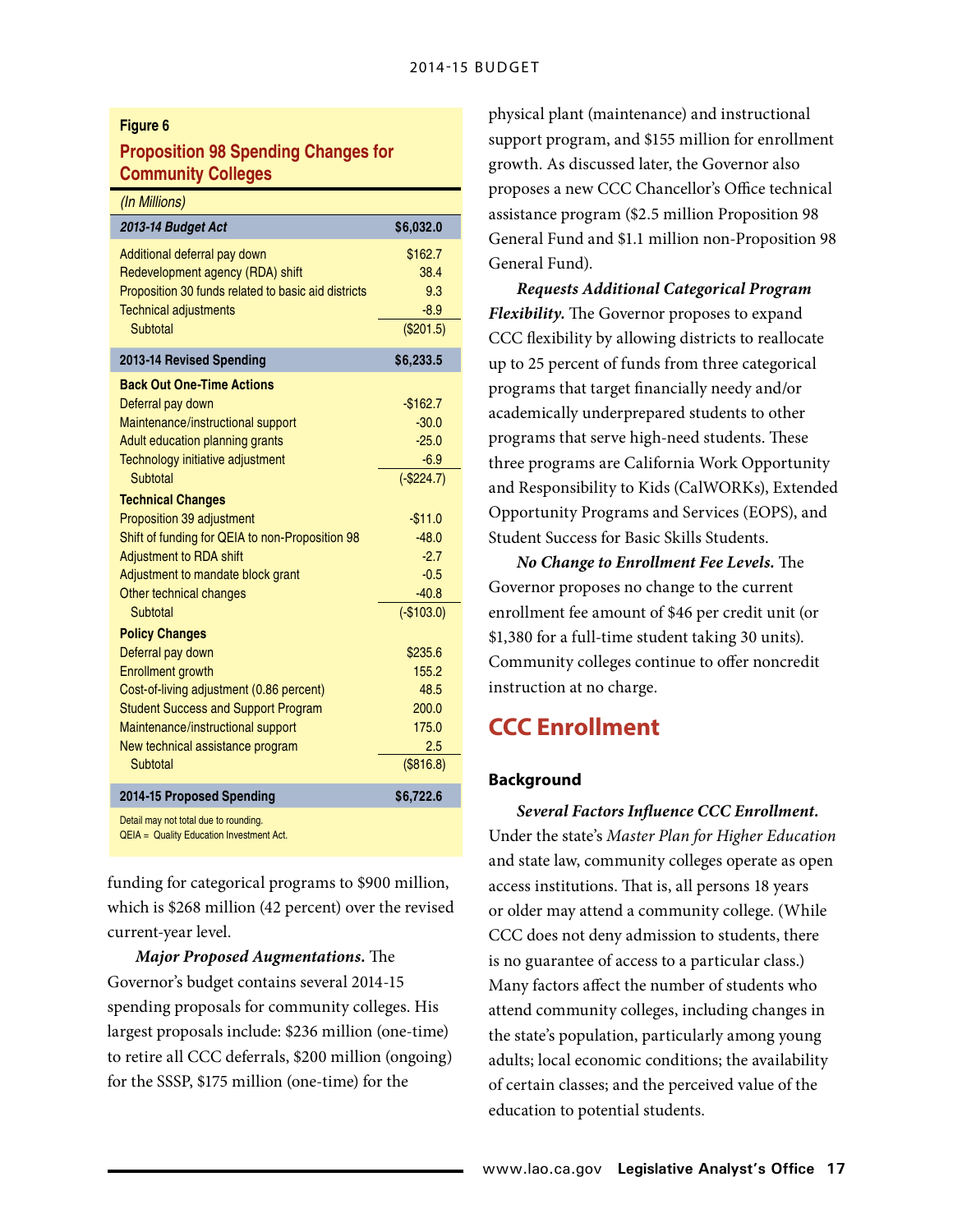### **Figure 7**

### **Community College Programs Funded by Proposition 98**

*(Dollars in Millions)*

|                                                   | 2012-13<br>2013-14 |                          | 2014-15                                 |               | <b>Change From</b><br>2013-14 |  |
|---------------------------------------------------|--------------------|--------------------------|-----------------------------------------|---------------|-------------------------------|--|
|                                                   | <b>Revised</b>     | <b>Revised</b>           | <b>Proposed</b>                         | <b>Amount</b> | <b>Percent</b>                |  |
| <b>Apportionments</b>                             |                    |                          |                                         |               |                               |  |
| <b>General Fund</b>                               | \$3,351.0          | \$3,221.4                | \$3,360.0                               | \$138.5       | 4.3%                          |  |
| <b>Local property taxes</b>                       | 2,240.6            | 2,232.3                  | 2,326.3                                 | 94.0          | 4.2                           |  |
| <b>Subtotals</b>                                  | (\$5,591.6)        | (\$5,453.7)              | (\$5,686.2)                             | (\$232.5)     | (4.3%)                        |  |
| <b>Categorical Programs</b>                       |                    |                          |                                         |               |                               |  |
| <b>Academic Senate</b>                            | \$0.3              | \$0.5                    | \$0.5                                   |               |                               |  |
| <b>Adult Education planning grants</b>            |                    | 25.0                     | $\equiv$ a                              | $-$25.0$      | $-100.0%$                     |  |
| Apprenticeship (community colleges)               | 7.2                | 7.2                      | 7.2                                     |               |                               |  |
| Apprenticeship (school districts)                 |                    | 15.7                     | 15.7                                    |               |                               |  |
| <b>CalWORKs student services</b>                  | 26.7               | 34.5                     | 34.5                                    |               |                               |  |
| Campus child care support                         | 3.4                | 3.4                      | 3.4                                     |               |                               |  |
| <b>CTE Pathways Initiative</b>                    | 48.0               | 48.0                     | $\overline{\phantom{0}}^{\,\mathsf{b}}$ | $-48.0$       | $-100.0$                      |  |
| <b>Disabled Students Program</b>                  | 69.2               | 84.2                     | 84.2                                    |               |                               |  |
| <b>Economic and Workforce Development</b>         | 22.9               | 22.9                     | 22.9                                    |               |                               |  |
| <b>EOPS</b>                                       | 73.6               | 88.6                     | 88.6                                    |               |                               |  |
| <b>Equal Employment Opportunity</b>               | 0.8                | 0.8                      | 0.8                                     |               |                               |  |
| <b>Financial Aid Administration</b>               | 71.0               | 67.5                     | 67.9                                    | 0.4           | 0.5                           |  |
| <b>Foster Parent Education Program</b>            | 5.3                | 5.3                      | 5.3                                     |               |                               |  |
| <b>Fund for Student Success</b>                   | 3.8                | 3.8                      | 3.8                                     |               |                               |  |
| <b>Nursing grants</b>                             | 13.4               | 13.4                     | 13.4                                    | ▃             |                               |  |
| Online/Technology initiative                      |                    | 16.9                     | 10.0 <sup>c</sup>                       | $-6.9$        | $-40.9$                       |  |
| <b>Part-time Faculty Compensation</b>             | 24.9               | 24.9                     | 24.9                                    |               |                               |  |
| <b>Part-time Faculty Office Hours</b>             | 3.5                | 3.5                      | 3.5                                     |               |                               |  |
| Part-time Faculty Health Insurance                | 0.5                | 0.5                      | 0.5                                     | $\equiv$      | $\equiv$                      |  |
| <b>Physical Plant and Instructional Support</b>   |                    | 30.0                     | 175.0                                   | 145.0         | 483.3                         |  |
| <b>Student Success and Support Program</b>        | 49.2               | 99.2                     | 299.2                                   | 200.0         | 201.6                         |  |
| <b>Student Success for Basic Skills Students</b>  | 20.0               | 20.0                     | 20.0                                    |               |                               |  |
| Technical assistance program                      |                    | $\overline{\phantom{0}}$ | 2.5 <sup>d</sup>                        | 2.5           |                               |  |
| <b>Telecommunications and Technology Services</b> | 15.3               | 15.8                     | 15.8                                    |               |                               |  |
| <b>Transfer Education and Articulation</b>        | 0.7                | 0.7                      | 0.7                                     |               |                               |  |
| <b>Subtotals</b>                                  | (\$459.6)          | (\$632.2)                | (\$900.2)                               | (\$267.9)     | (42.4% )                      |  |
| <b>Other Appropriations</b>                       |                    |                          |                                         |               |                               |  |
| District financial-crisis oversight               | \$0.6              | \$0.6                    | \$0.6                                   |               |                               |  |
| Lease-revenue bond payments                       | 63.7               | 63.6                     | 63.8                                    | \$0.2         | 0.3%                          |  |
| Mandate block grant                               | 33.3               | 33.3                     | 32.8                                    | $-0.5$        | $-1.5$                        |  |
| Mandate reimbursements <sup>e</sup>               |                    |                          |                                         |               |                               |  |
| Proposition 39 (grant and loan program)           |                    | 50.0                     | 39.0                                    | $-11.0$       | $-22.0$                       |  |
| <b>Subtotals</b>                                  | (\$97.6)           | (\$147.5)                | (\$136.2)                               | $(-$11.3)$    | $(-7.7%)$                     |  |
| <b>Totals</b>                                     | \$6,148.8          | \$6,233.5                | \$6,722.6                               | \$489.2       | 7.8%                          |  |

<sup>a</sup> Planning grants are available for expenditure over 2013-14 and 2014-15.

b Funding giams are available for exponsive out Estream and The Cuality Education Investment Act (non-Proposition 98 General Fund).

<sup>c</sup> Funding in 2014-15 reflects ongoing costs for this initiative.

d The Governor's budget reflects this augmentation in the Student Success and Support Program.

<sup>e</sup> A total of \$17,000 is provided in each fiscal year.

CTE = Career Technical Education and EOPS = Extended Opportunity Programs and Services.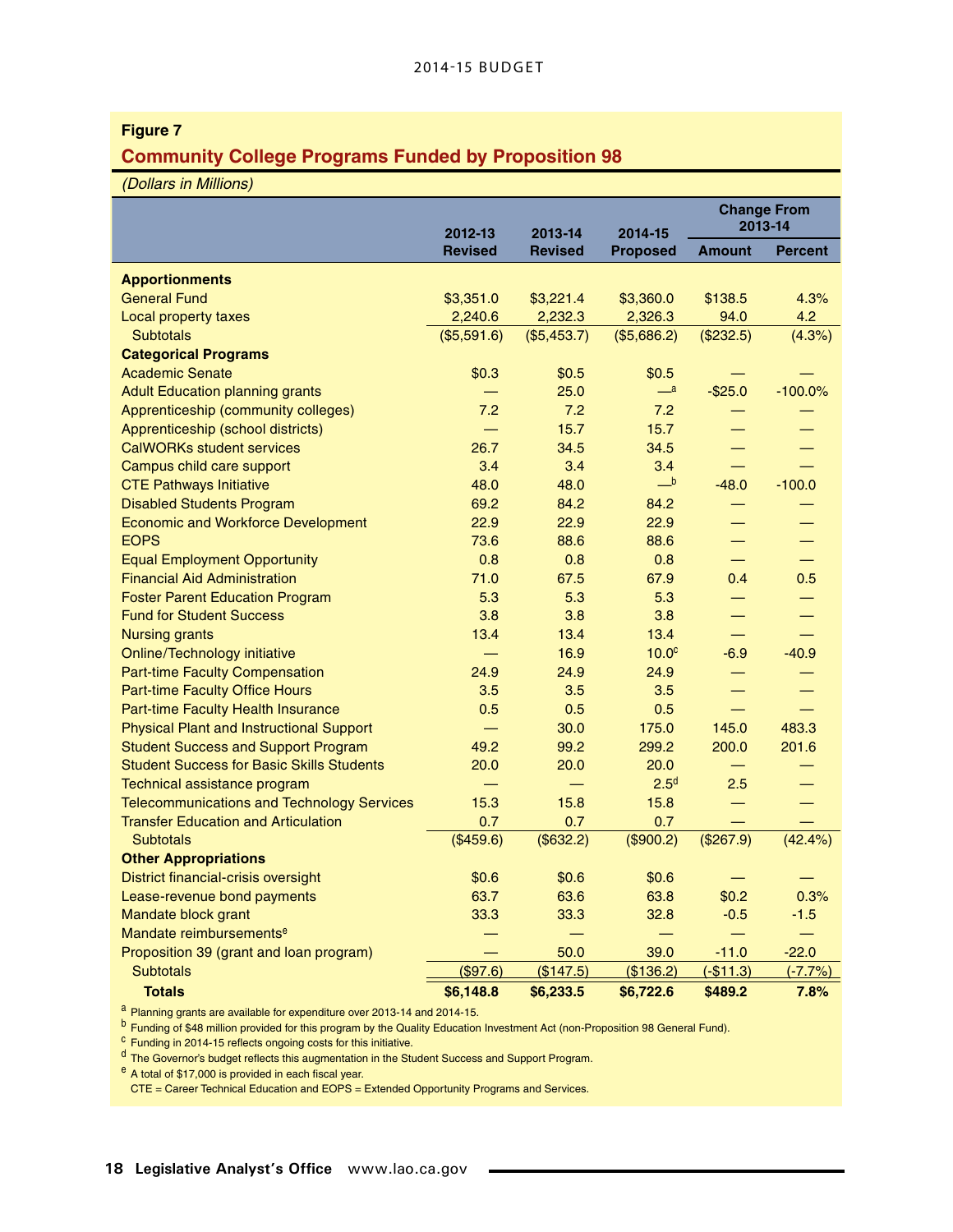*Enrollment Funds Allocated by CCC Chancellor's Office Using Specified Formula.* In most years, the state provides the CCC system with enrollment growth funds, which the CCC Chancellor's Office historically has allocated to districts according to a set formula based largely on year-to-year changes in the local high school graduation and adult population rates. In allocating enrollment funding each year, the CCC Chancellor's Office sets a limit or "cap" on the maximum number of FTE students each district will be funded to serve. (Districts decide the mix of credit and noncredit instruction they offer.) With some exceptions, a district enrolling students above this cap in a given year generally does not receive funding for the "overcap" students. On the other hand, a district that fails to meet its enrollment target in a given year loses the enrollment funds associated with the vacant slots the following year (though state law gives a declining district three years to earn back the lost

*Growth Allocation Formula.* For 2014-15, the Governor's budget proposes \$155 million for 3 percent enrollment growth (an additional 34,000 FTE students). In addition, the budget requires the CCC Chancellor's Office to develop a new enrollment growth allocation formula for implementation in the budget year. The Governor's budget summary describes a growth formula that "gives first priority to districts identified as having the greatest unmet need in adequately serving their community's higher educational needs. All districts will receive some additional growth funding, and over time will be fully restored to pre-recession apportionment levels."

#### **Assessment**

*Information to Date Suggests Enrollment Growth Proposal Likely Too High.* Though systemwide enrollment was somewhat above the budgeted level in 2012-13, more than a dozen

funds).

### *Enrollment Has Fluctuated Notably in*

*Recent Years.* Figure 8 displays enrollment trends since 2006-07. As the figure shows, enrollment demand and funding have been highly volatile in recent years. This volatility has stemmed primarily from the state's economy and budget crisis, as discussed in the nearby box (see page 20).

### **Governor's Proposals**

*Proposes Enrollment Growth Funds and Implementation of New* 

### **CCC Enrollment Has Experienced Significant Ups and Downs in Recent Years Figure 8**

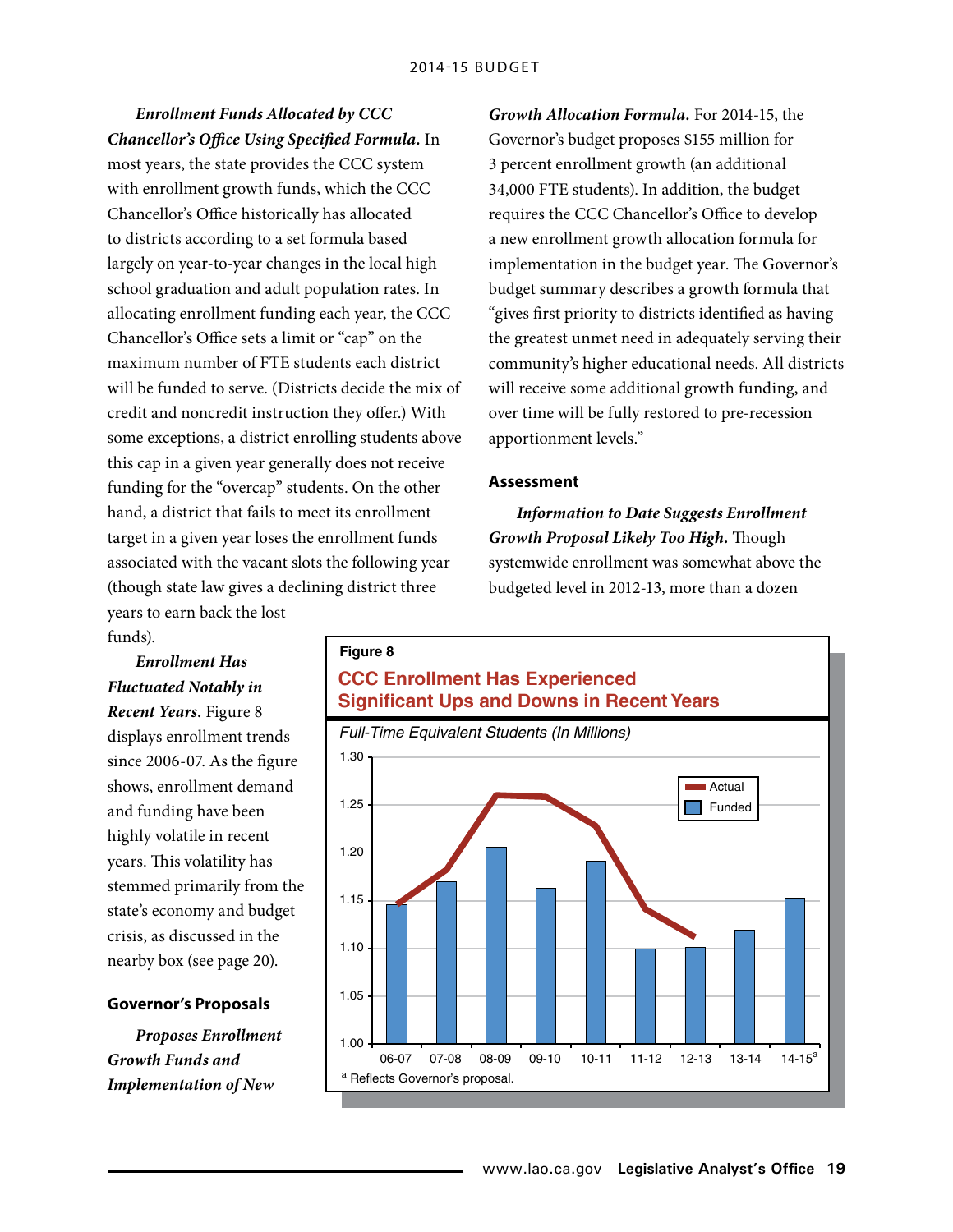#### **California Community Colleges (CCC) Enrollment Trends**

*Recession Brought Surge of Enrollment Demand.* After a few years of modest growth during the mid-2000s, CCC enrollment surged beginning in 2007-08. This was due in large part to individuals choosing to attend college at a time of a tight job market. While the state provided enrollment growth funds in both 2007-08 and 2008-09, the amount was insufficient to accommodate the number of students served by the CCC system. By the end of 2008-09, actual enrollment had exceeded the funded level by over 50,000 full-time equivalent students (FTE) students.

*2009-10 Budget Reduced Enrollment Funding.* The 2009-10 budget included a \$190 million (3.3 percent) cut to CCC apportionments. To maintain the same amount of enrollment funding per student, districts' 2009-10 enrollment targets were reduced in proportion to the reduction in base apportionment funding. As a result, funded enrollment levels for each district declined by 3.3 percent (43,000 FTE student slots) from 2008-09's budgeted level. Despite this reduction, the CCC system ended up serving a similar number of FTE students in 2009-10 as in 2008-09 (in large part by increasing class sizes and funding courses using district reserves). By the end of 2009-10, actual enrollment exceeded funded enrollment by about 95,000 FTE students (about 8 percent of funded FTE students). Additionally, as we discussed in the *2010-11 Budget: Higher Education*, during this time an unknown but likely significant number of individuals attempted to enroll in courses at CCC but were unable to find an available slot.

*Growth Monies in 2010-11 Budget Used to Reduce Enrollment Funding Gap.* The 2010-11 budget provided community colleges with \$126 million, which the CCC Chancellor's Office allocated to districts on an across-the-board basis to partially restore the cut from the prior year. Because of the large disconnect between funding and enrollments, districts generally did not use this additional funding to increase the number of students served. Rather, the primary benefit of the new funds was to reduce districts' gap between funded and actual enrollment.

2011-12 Budget Brought Second Round of Cuts to CCC. The largest reduction to community colleges came in the 2011-12 budget, when community colleges experienced a \$385 million base apportionment cut. As with the 2009-10 budget, districts' enrollment targets were reduced in proportion to this funding cut. As a result, funded enrollment levels in 2011-12 declined by 7.6 percent, or about 90,000 FTE students systemwide. To accommodate this reduction, districts further cut course section offerings. As we discussed in *The 2012-13 Budget: Proposition 98 Education Analysis*, virtually all types of instruction were affected during this period, with the biggest cuts concentrated in noncredit instruction and courses that were primarily recreational in nature (such as physical education). As a result of these reductions, actual enrollment dropped by 87,000 FTE students in 2011-12.

*Recent Growth Funds for Restoration.* After the significant base reduction in 2011-12, the *2012-13 Budget Act* and *2013-14 Budget Act* provided \$50 million (0.9 percent) and \$89 million (1.6 percent), respectively, in enrollment growth funds. As in 2010-11, these funds were allocated to districts on an across-the-board basis to give districts an opportunity to restore their share of prior-year reductions. In 2012-13, most community colleges met (or even exceeded) their enrollment target, collectively serving 10,000 FTE students above the funded level.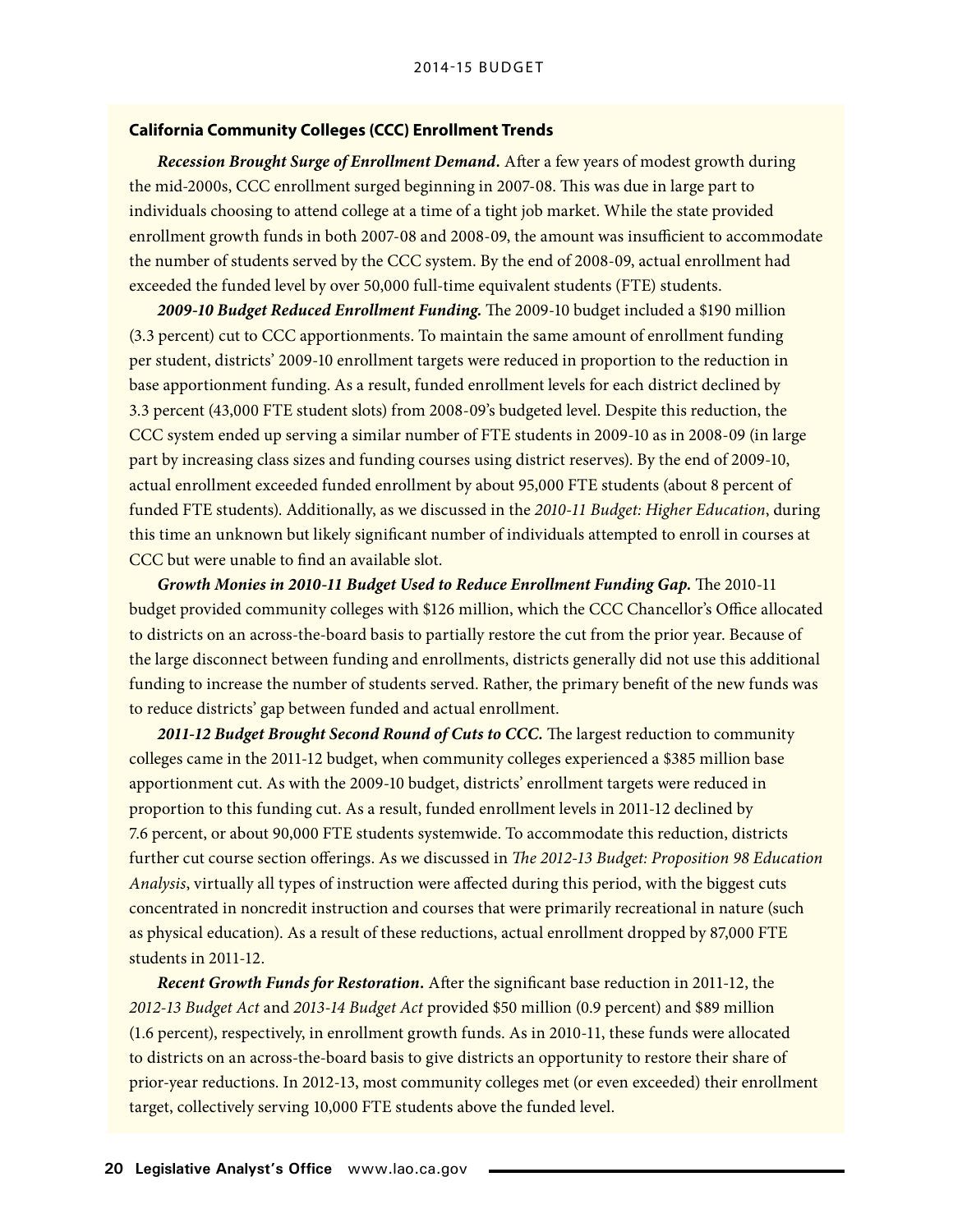districts failed to meet their enrollment targets representing a total of \$41 million in unfilled enrollment slots. Based on our discussions with a number of CCCs, this seems to be an increasing trend, whereby more districts are experiencing less demand and having trouble meeting their enrollment targets. (This reduction in demand may be tied at least in part to adults opting for employment as a result of an improved state economy.) As a result, the CCC system realistically may not be able to achieve 3 percent growth in 2014-15. In recognition of this strong possibility, the CCC Board of Governors (BOG) itself has only requested 2 percent enrollment growth (\$110 million) for 2014-15.

*Existing CCC Growth Allocation Formula Is Flawed.* We agree with the Governor that CCC's enrollment growth allocation formula needs to be revised. Some aspects of the existing formula (such as annual changes in local high school graduates) appear to be reasonably associated with enrollment demand within a CCC district. In other ways, however, the formula is problematic. For example, the formula's inclusion of changes in the adult population takes into account adults of all ages—regardless of whether they are young adults or seniors of retirement age. This lack of differentiation may overstate CCC enrollment demand in areas with growing older-adult populations and understate demand in areas with a comparatively younger adult demographic.

*Revised CCC Growth Formula Must Align With Adult Education Initiative.* In addition, given the state's current effort to restructure adult education, the Legislature will want to ensure the formula used to fund CCC enrollment growth is well aligned with the formula used to fund growth in adult education. Between 2013-14 and 2014-15, community colleges and school districts (through their adult schools) are conducting local needs assessments of adult education services (such as

English as a second language instruction) and developing plans for integrating existing programs. The 2013-14 budget package includes intent language for the Legislature to appropriate new Proposition 98 funds in 2015-16 to expand adult education in the state, but the methodology for allocating such funds to adult education providers has not yet been determined. The Legislature will want to ensure the new funding formulas for adult education and apportionments are well tailored to their respective missions.

#### **Recommendations**

*Use Better Information in Coming Months to Make Decision on Growth Funding.* By late February, the CCC Chancellor's Office will have systemwide and district-level data on enrollment trends in the current year. These data will show the extent to which districts are meeting, exceeding, or falling short of their enrollment targets in the current year. The Legislature will need to carefully assess these data to evaluate the need for an additional 3 percent enrollment growth in the budget year. If it decides the entire \$155 million is not justified, the Legislature could use any associated freed-up funds for other Proposition 98 priorities.

*Postpone Implementation of New Formula Until 2015-16 but Request Periodic Updates on Its Development.* We recommend the Legislature reject the Governor's proposal to have a new formula in place for 2014-15 and instead give the CCC Chancellor's Office a reasonable period of time to develop a new allocation formula. During spring hearings, the Legislature could request the CCC Chancellor's Office and DOF to share their initial ideas for the new enrollment growth allocation formula. In addition, the Legislature could request the CCC Chancellor's Office and CDE to provide a list of potential growth allocation factors for adult education. Given the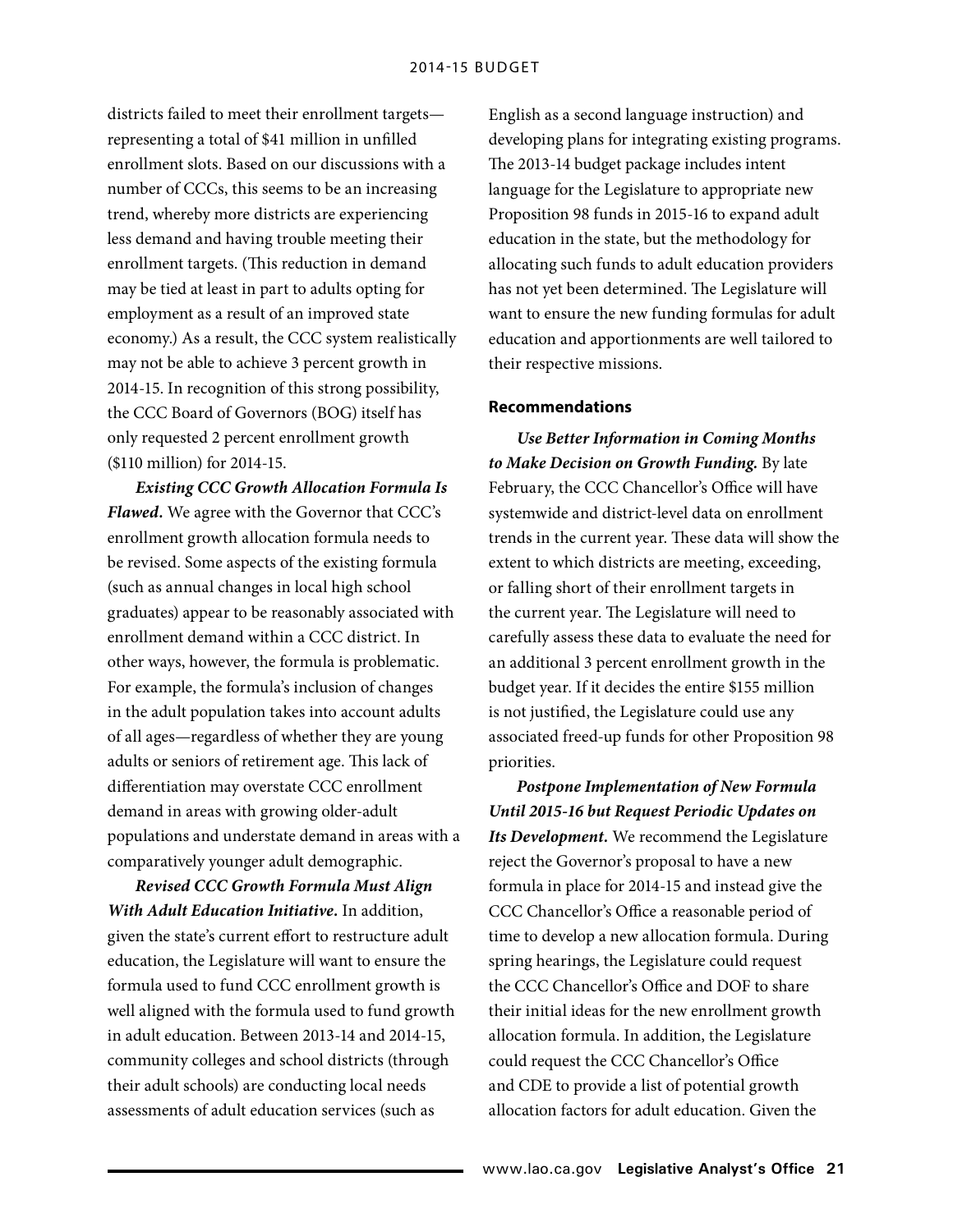complexity of these two efforts and the need to ensure coordination, the Legislature likely will want to request additional status updates from the CCC Chancellor's Office and CDE periodically throughout 2014. (A final plan probably will need to be adopted by December 2014, when preparation for the 2015-16 budget is occurring.)

*Release 2014-15 Enrollment Growth Funds on Across-the-Board Basis.* Given that a new CCC growth formula and new adult education allocation formula likely will not both be developed for a number of months, we recommend the Legislature direct the CCC Chancellor's Office to allocate any 2014-15 enrollment growth funds to districts on an across-the-board basis. (The Legislature could use the new formulas thereafter.)

### **CCC Student Support Programs**

### **Background**

In 2013-14, the community colleges are receiving \$632 million in categorical funding. The majority of these categorical monies (about \$400 million in 2013-14) fund various student support services—ranging from financial aid advising to campus child care to specialized assistance for students with disabilities. (The remaining CCC categorical programs serve various purposes unrelated to student support services, such as facilities maintenance and technology initiatives.) Figure 9 lists CCC's eight student support categorical programs.

*Categorical Program Funding Cut in 2009-10.* In response to the state's fiscal condition,

#### **Figure 9**

| <b>Community Colleges Have Eight Student Support Categorical Programs</b> |                                                                                                                                                                                                                                                                                                              |  |  |
|---------------------------------------------------------------------------|--------------------------------------------------------------------------------------------------------------------------------------------------------------------------------------------------------------------------------------------------------------------------------------------------------------|--|--|
| <b>Categorical Program</b>                                                | <b>Description</b>                                                                                                                                                                                                                                                                                           |  |  |
| <b>Extended Opportunity</b><br><b>Programs and Services</b><br>(EOPS)     | Provides various supplemental services (such as counseling, tutoring, and<br>textbook purchase assistance) for low-income and academically underprepared<br>students. (A subset of EOPS serves welfare-dependent single parents.)                                                                            |  |  |
| <b>Fund for Student Success</b>                                           | Consists of three separate programs: two programs that provide counseling,<br>mentoring, and other services for CCC students from low-income or historically<br>underrepresented groups who seek to transfer to a four-year college; and one<br>program for students who attend high school on a CCC campus. |  |  |
| <b>Student Success and Support</b><br>Program                             | Funds assessment, orientation, and counseling (including educational<br>planning) services for CCC students.                                                                                                                                                                                                 |  |  |
| <b>Student Success for Basic</b><br><b>Skills Students</b>                | Funds activities such as counseling and tutoring for academically<br>underprepared (basic skills) students, and curriculum and professional<br>development for basic skills faculty.                                                                                                                         |  |  |
| <b>Financial Aid Administration</b>                                       | Funds staff to process federal and state financial aid forms and assist low-<br>income students with applying for financial aid.                                                                                                                                                                             |  |  |
| <b>CalWORKs student services</b>                                          | Provides child care, career counseling, subsidized employment, and other<br>supplemental services to CCC students receiving CalWORKs assistance.<br>(These services are in addition to those provided to all CalWORKs recipients by<br>county welfare departments.)                                          |  |  |
| Campus child care support                                                 | Funds child care centers at 25 community college districts. (This child care is<br>unique to these 25 districts and not part of the state's CalWORKs child care<br>program.)                                                                                                                                 |  |  |
| <b>Disabled Students Program</b>                                          | Provides educational accommodations (such as sign language interpreters,<br>note takers, and materials in braille) and other specialized support services for<br>students with disabilities.                                                                                                                 |  |  |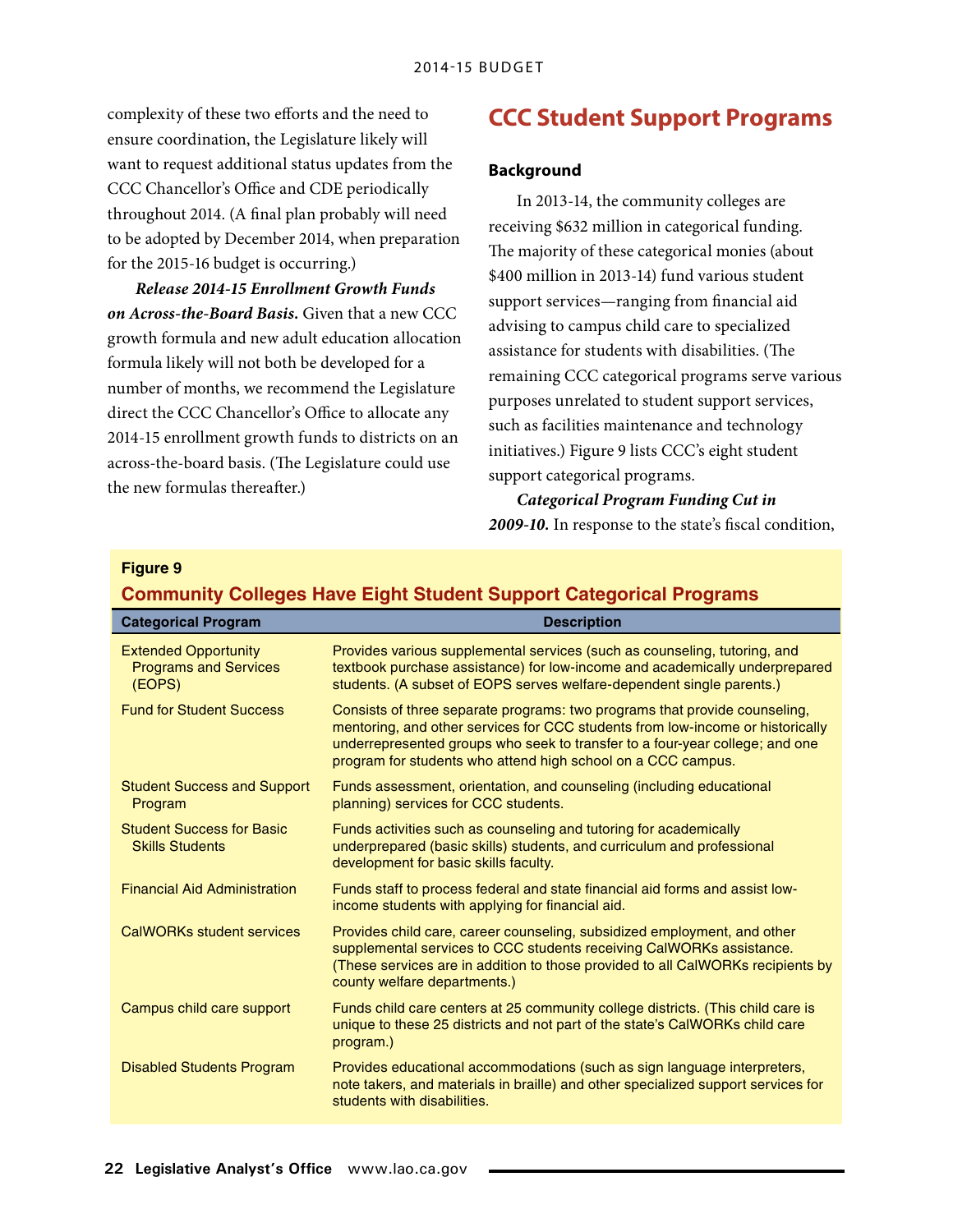the *2009-10 Budget Act* reduced ongoing Proposition 98 General Fund support for CCC's categorical programs by \$263 million (37 percent) compared with 2008-09. Of this amount, a total of \$181 million (38 percent) was cut from student support categorical programs. Of CCC's eight student support categorical programs, two programs received a base cut of about 50 percent, five programs were cut roughly 40 percent, and one (Financial Aid Administration) received a slight augmentation.

*2009-10 Reductions Accompanied by Some Flexibility.* To help districts better accommodate these reductions, in 2009-10 the state combined more than half of CCC's categorical programs (including two student support categorical programs) into a "flex item." Through 2014-15, districts are permitted to use funds from categorical programs in the flex item for any categorical purpose. (Such decisions must be made by local governing boards at publicly held meetings.) By contrast, funding for categorical programs that are excluded from the flex item must continue to be spent on specific associated statutory and regulatory requirements. For example, funds in the campus child care program (within the flex item) may instead be spent on CCC's CalWORKs program (outside the flex item), though CalWORKs categorical funds can only be spent for that program.

*CCC Task Force Identifies Student Supports as Key Priority.* It was during this period of categorical program cuts and flexibility that the Legislature and CCC system began rethinking the role of support services as they relate to student achievement. In response to ongoing concerns about low CCC completion rates, the Legislature passed Chapter 409, Statutes of 2010 (SB 1143, Liu). The legislation required the BOG to adopt and implement a plan for improving student success. It also required the BOG to create a task

force to develop recommendations for inclusion in the plan. In response to the legislation, the board created the Student Success Task Force, comprised of 21 members from inside and outside the CCC system. After meeting for nearly one year, the task force released *Advancing Student Success in California Community Colleges* in December 2011. The report contained a number of recommendations, including establishing statewide enrollment (registration) priorities and creating a CCC "scorecard" that disaggregates student performance outcomes by racial/ethnic group. A key focus of the report was on the need to strengthen support services for students. In particular, the report stressed the importance of helping incoming students identify their specific educational goals as early as possible and develop a course-taking plan to reach those goals. To that end, the task force report highlighted the importance of CCC's Matriculation program, which funds assessment, orientation, and counseling (including educational planning) services.

*Legislature Backs New Student Success and Support Program.* The BOG endorsed the Student Success Task Force's report recommendations in January 2012 and presented its plan to the Legislature shortly thereafter. In an effort to implement the task force's recommendations on student support, the Legislature passed Chapter 624, Statutes of 2012 (SB 1456, Lowenthal). Chapter 624 contained a number of provisions, including: (1) renaming the Matriculation program the SSSP; (2) requiring the BOG to establish policies around mandatory assessment, orientation, and educational planning for students; (3) calling for additional funding for SSSP; (4) requiring the BOG to develop a new methodology for allocating SSSP funds—from the current allocation model based solely on student enrollment to a new model based on factors such as the number of students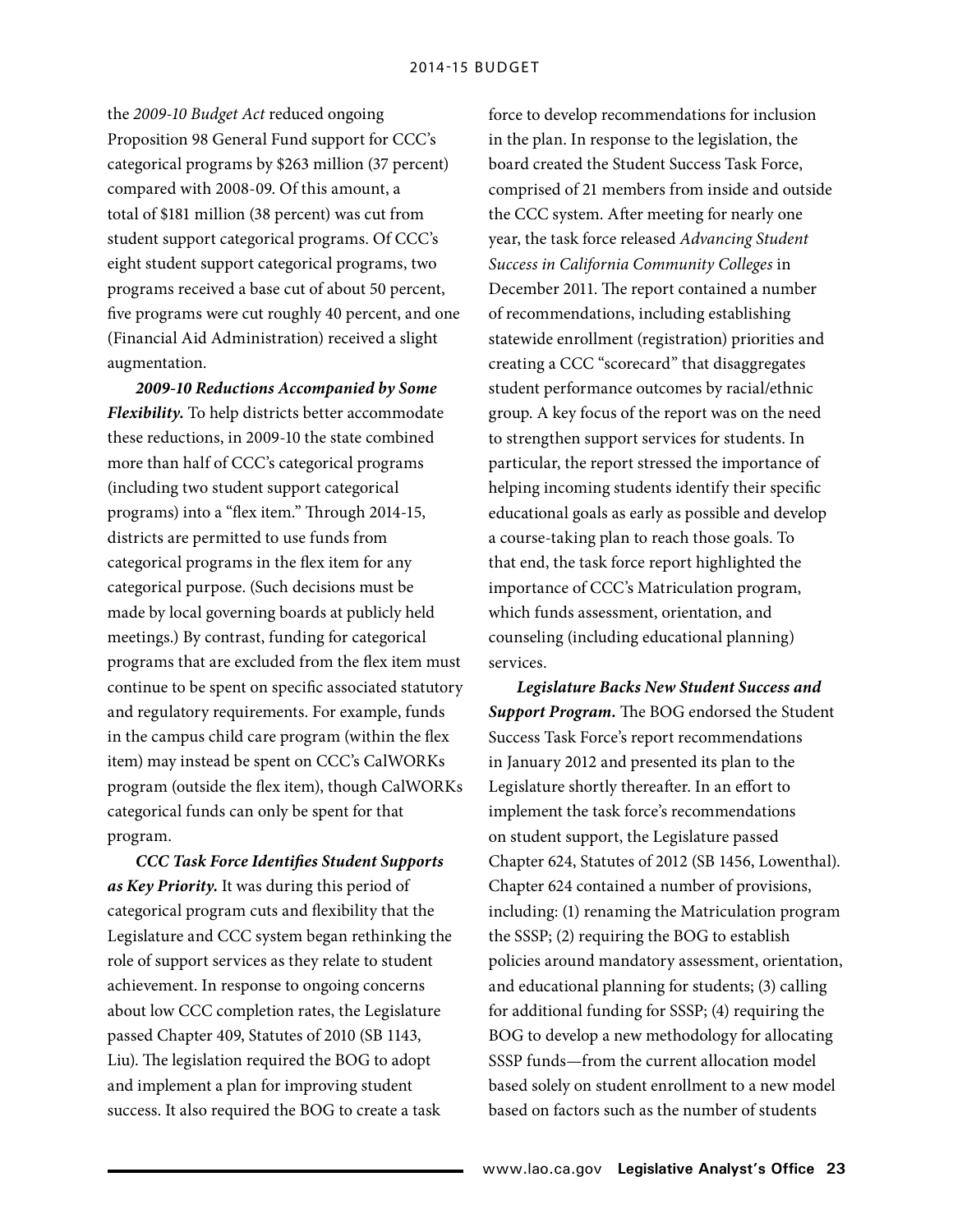developing an education plan; and (5) requiring each community college to create an SSSP plan. The SSSP plans are to contain information such as how colleges identify students who are "at risk" of academic probation and the strategies colleges use to help these students. The SSSP plans are to be coordinated with colleges' student equity plans. (Student equity plans, which CCC regulations require each college to develop, identify enrollment and achievement gaps among certain demographic groups and include strategies for closing the gaps.)

*2013-14 Budget Augments Funding for SSSP and Other Support Programs.* After receiving a 50 percent cut in the 2009-10 budget, the *2013-14 Budget Act* provided a \$50 million increase for SSSP. This increase represented a doubling of base funding for the program. The budget also contained smaller increases for three other student support categorical programs—the Disabled Students Program, EOPS, and CalWORKs.

#### **Governor's Proposal**

*Increases Funding for SSSP by \$200 Million.*  For 2014-15, the Governor proposes a \$200 million augmentation to SSSP, which would triple the current-year funding level for the program. Of the \$200 million, \$100 million would be allocated to districts in support of all students, consistent with existing practice. The remaining \$100 million would be allocated to districts specifically to serve "high need" CCC students. The Chancellor's Office would be tasked with defining what constitutes high need as well as with developing a methodology for allocating these monies to districts. The Governor's intent is for districts to use these additional funds to provide supplemental support services—beyond the base services provided by regular SSSP dollars—to reduce any student achievement gaps identified in colleges' student equity plans. In addition, as a condition of receiving these supplemental SSSP funds, CCCs

must explain in their student equity plans how they will improve coordination among the various student support categorical programs so as to improve service to high-need students.

*Gives Partial Flexibility to Three Other Categorical Programs.* In addition, the budget would permit districts to reallocate up to 25 percent of funds from three other student support categorical programs (CalWORKs, EOPS, and Student Success for Basic Skills Students) to other programs that serve high-need students.

### **Assessment**

*Governor's Intent to Increase Funding for Student Support Is Laudable . . .* Over the past several years, a number of reports have highlighted the relatively low success rates for CCC students. For example, the Institute for Higher Education Leadership and Policy has found that only about one-third of CCC students who seek to transfer or graduate with an associate degree or certificate actually do so. As a result of data such as these, the Legislature has shown a strong interest in improving student outcomes and, through legislation such as Chapter 624 and budget actions, has identified student support services particularly SSSP—as a key means of improving student success. Given these factors, the Governor's overarching goal of enhancing student supports is appropriate.

*. . . Though Specific Funding Proposal Falls Short of Fully Addressing Student Needs.* We have concerns, however, that the Governor's emphasis on SSSP is too narrowly focused. As state and national research has shown, students often need a variety of support to succeed. Different types of students may need different support services and many students need multiple types of support that extend beyond assessment, orientation, and counseling. For example, a student with a learning disability (such as dyslexia) may require specialized assistance. A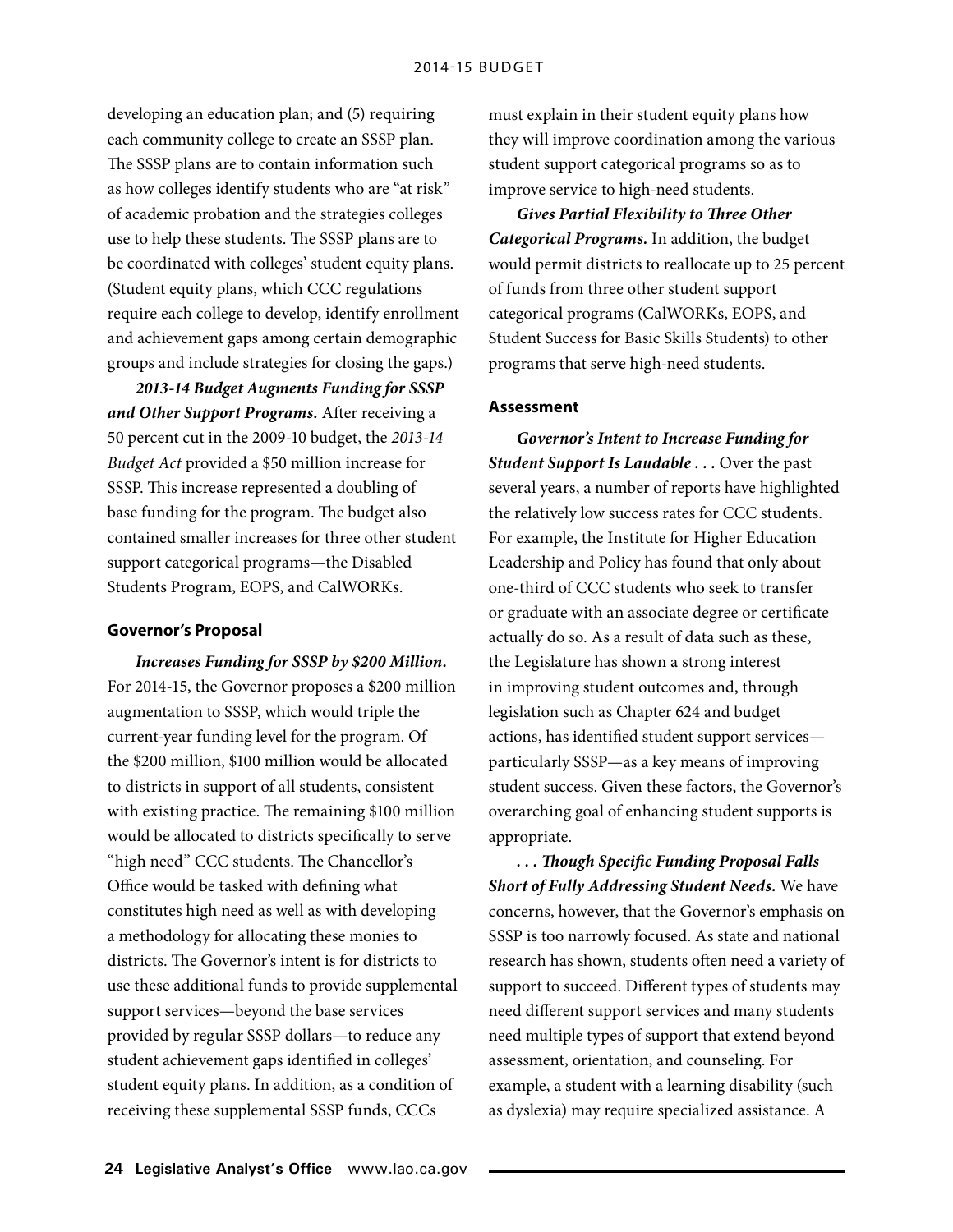low-income student may need access to financial aid advising and orientation services. Our review of several student equity plans shows strategies that colleges themselves have recommended for implementation (such as the formation of small learning communities and additional professional development) extend beyond SSSP-funded activities. By placing the entire \$200 million augmentation in SSSP, the Governor would limit the ability of CCCs to provide a more comprehensive set of effective services to students.

*Additional Flexibility Proposed by Governor Moves In the Right Direction . . .* We think the Governor's stated goal of increasing coordination among CCC's various student support categorical programs is laudable. As we have pointed out in past analyses, community college categorical programs tend to be highly prescriptive in terms of how funds can be spent. By requiring districts to spend funds for a specific purpose, categorical programs limit local flexibility to direct and combine funding in ways that address student needs most effectively and efficiently. (The Student Success Task Force came to a similar conclusion in its report, writing that "…the current approach results in organizational silos that are inefficient and create unnecessary barriers for students in need of critical services and detract from the need for local colleges to have control and flexibility over their student outcomes and resources.") Categorical funds also are costly for districts and the CCC Chancellor's Office to administer. Districts must apply for, track, and report the appropriate use of categorical funds, and the Chancellor's Office must oversee districts' compliance with numerous statutory and regulatory requirements. For all these reasons, we agree with the Governor that additional categorical flexibility is needed.

*. . . But Specific Proposals Are Too Limited.*  We are concerned, however, that the Governor's flexibility proposals do not go far enough. In

particular, by proposing just partial flexibility for CalWORKs, EOPS, and Student Success for Basic Skills Students—and no flexibility for other support programs such as Financial Aid Administration and Fund for Student Success—the Governor's approach would give community colleges only limited ability to tailor categorical services in ways that meet local needs.

### **Recommendations**

*Create CCC Student Support Block Grant.*  We recommend the Legislature consider providing greater flexibility to districts. A restructuring approach our office has recommended in the past is to consolidate categorical programs into broad thematic block grants. Block grants ensure that districts continue to invest in high educational priorities, while providing flexibility for districts to structure their programs in pursuit of these goals. For community colleges, we recommend the Legislature consolidate seven of CCC's eight student support programs (excluding the Disabled Students Program) into a new Student Support block grant. (This consolidation would reduce state-level administrative work, thereby likely freeing up several positions and a few hundred thousand dollars in non-Proposition 98 General Fund within the Chancellor's Office budget.) If the Legislature were to provide the Governor's proposed \$200 million augmentation for the block grant (rather than entirely for SSSP), total funding for the block grant would be \$517 million in 2014-15.

By combining funding for these programs into one block grant, community colleges would be able to allocate funding in a way that best meets the needs of their students—without being bound to specific existing programmatic requirements. With this funding, for example, districts could provide "wraparound" services such as assessment, orientation, counseling, financial aid advising, child care, tutoring and other activities designed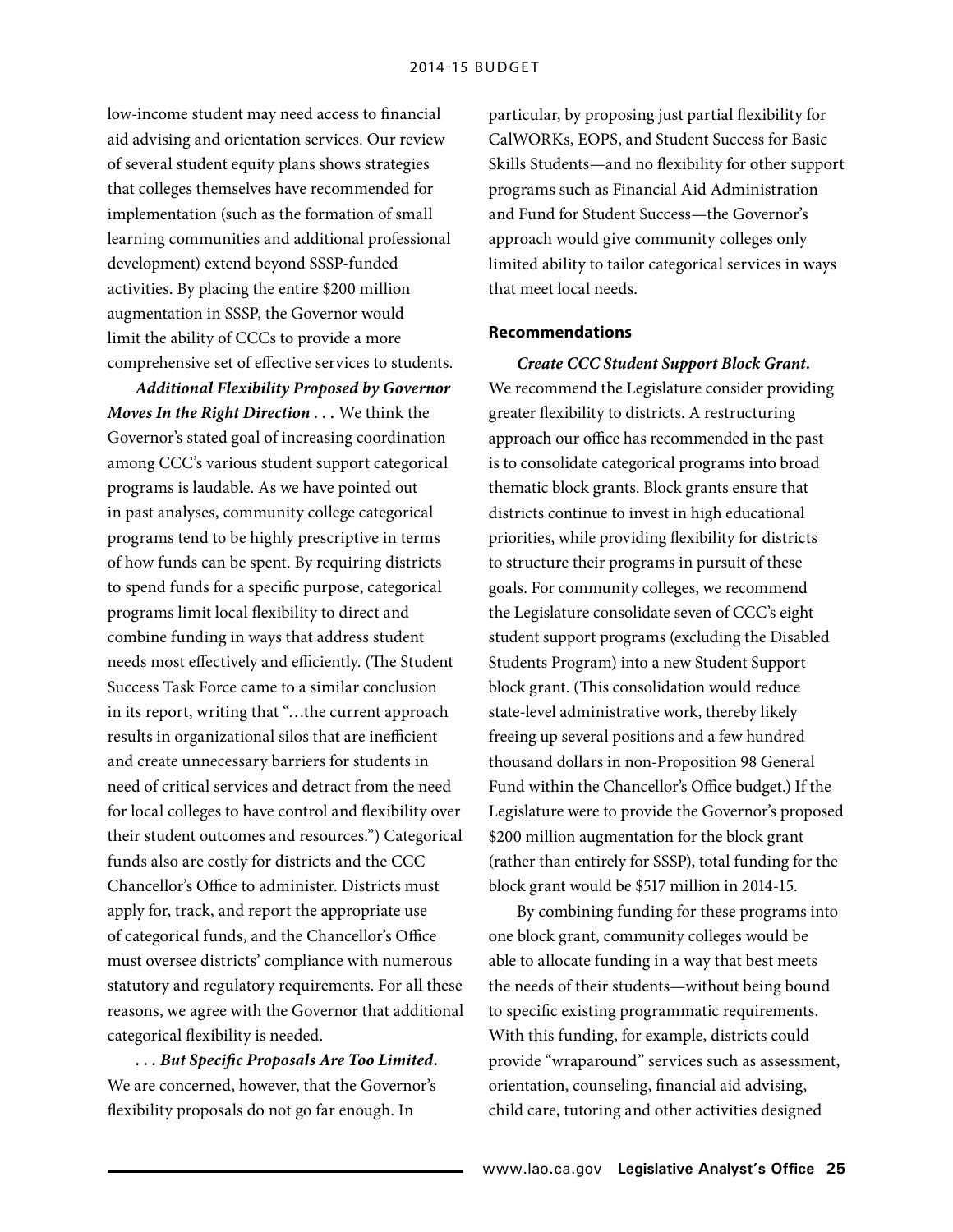to improve student completion. A block grant approach also could help districts operate their services more efficiently, such as by consolidating categorical programs' various counseling functions (now provided through SSSP, Student Success for Basic Skills Students, the Fund for Student Success, and EOPS, among other programs). In addition, a block grant approach would be a more lasting option for providing districts flexibility (as the current flex item is scheduled to sunset at the end of 2014-15.)

*Allocating Block Grant Funding.* Were the Legislature to take the block grant approach, we recommend adopting a new formula for allocating associated funding to districts. Specifically, we recommend that block grant funds be allocated to districts primarily on a per-student basis, with some allowance potentially made for districts with high percentages of financial aid recipients. For example, the Legislature could provide each district a base amount per student, with a supplemental amount provided for each student receiving a federal Pell Grant. To ease the transition to the new formula, districts could retain in 2014-15 at least the same amount of categorical funding for the seven consolidated programs as they received in 2013-14.

### **Technical Assistance for Community Colleges**

#### **Background**

*Locally Elected Boards Govern Districts.*  Under current law, the community colleges are operated by 72 districts. Each district is governed by a locally elected Board of Trustees. The state provides these governing boards with significant autonomy in matters such as determining course offerings, hiring and compensating campus staff, and managing district property.

*The BOG and Chancellor's Office Charged With Oversight of Districts.* The BOG oversees the statewide system and appoints a Chancellor to run day-to-day operations and make recommendations to the BOG on policy matters. Key responsibilities of the BOG and the Chancellor's Office include:

- Setting and enforcing minimum standards for districts (such as student graduation requirements).
- Allocating state funds to districts.
- Monitoring district compliance with state and federal law.
- Centrally collecting and reporting student data (such as enrollment and graduation rates).

*Chancellor's Office Has \$22 Million Budget in 2013-14.* The Chancellor's Office is organized into nine divisions (Academic Affairs; Student Services; Workforce and Economic Development; Finance and Facilities Planning; Technology, Research, and Information Systems; Communications; Governmental Relations; Internal Operations; and Legal Affairs). In 2013-14, the Chancellor's Office is budgeted \$22 million (all fund sources) for 154 FTE staff. The Chancellor's Office's largest single funding source is non-Proposition 98 General Fund (\$10.5 million). (As a state agency, the Chancellor's Office does not directly receive Proposition 98 funds.) Other notable funding sources include the federal government and state bond funds.

*Several Commissions Have Called for Stronger State-Level Office.* Over the years, a number of legislatively created commissions and task forces have called for the BOG and Chancellor's Office to have a stronger role in setting performance expectations for CCCs. For example, past commissions charged with reviewing the state's *Master Plan for Higher Education* have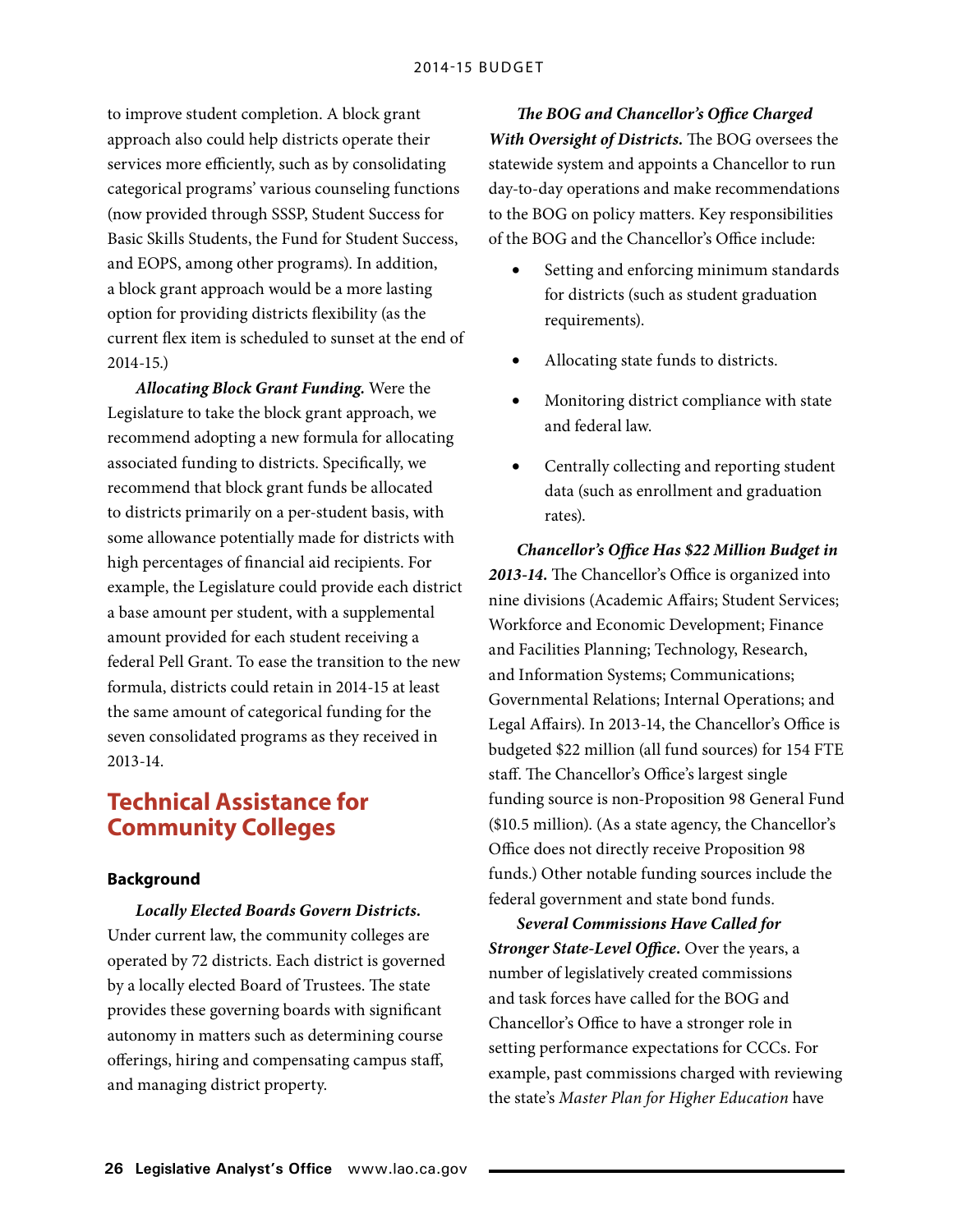recommended the Chancellor's Office establish accountability measures (including ones related to student achievement and financial management); evaluate individual district performance based on those measures; and, when warranted, take corrective actions against poorly performing districts. Similarly, in its report the CCC Student Success Task Force recommended the Chancellor's Office set statewide and local student success goals (using the new accountability scorecard), provide technical assistance to colleges, and play a larger coordinating role in the dissemination of best practices throughout the system.

### **Governor's Proposal**

The Governor proposes to create a new system of support for CCC districts. Under his proposal, \$1.1 million would be provided for state operations at the CCC Chancellor's Office and \$2.5 million would be provided as local assistance for CCC districts and colleges.

*Proposes Increase of \$1.1 Million for Nine New Positions at Chancellor's Office.* The Governor proposes a \$1.1 million non-Proposition 98 General Fund augmentation to add nine permanent positions at the Chancellor's Office. According to the administration, the overarching purpose of these new positions is to enhance the Chancellor's Office's ability to provide leadership and coordinate local technical assistance so as to improve the functioning of the statewide system. These positions would have various roles and responsibilities. Specifically:

Four positions (one each in Academic Affairs, Student Services, Workforce and Economic Development, and Finance and Facilities Planning) to develop new performance measures for districts and colleges in each of the four areas (such as measures of local fiscal stability for Finance and Facilities Planning) and identify and disseminate best practices.

- Two positions (one each in Academic Affairs and Student Services) to assist districts and colleges with improving their performance in areas such as transfer and basic skills (remedial) education and student support services.
- Three positions assigned to the Technology, Research, and Information Systems Division to: (1) provide data in support of the above positions, (2) help to develop systemwide and college-level goals for each of the measures in the existing CCC scorecard (such as graduation and transfer rates), and (3) handle the logistics of assembling technical assistance teams (discussed below).

*Provides \$2.5 Million for Local Assistance Teams.* The Governor's proposal provides an additional \$2.5 million in Proposition 98 General Fund to provide technical assistance to CCCs in the areas of academic affairs, student services, workforce and economic development, and finance. Under the Governor's proposal, districts or colleges could request assistance directly or the Chancellor's Office could initiate an intervention on its own. If they asked for assistance, community colleges would be required to provide a local match (\$1 for every \$2 in state support). If the Chancellor's Office initiated the intervention, no fee or match would be required of CCCs. In either case, the Governor describes a general approach whereby Chancellor's Office staff would contract with teams of community college experts (such as leading faculty and budget officers) to consult with CCCs in need of help. The budget bill includes provisional language that requires the Chancellor's Office to provide an annual report beginning in 2015-16 to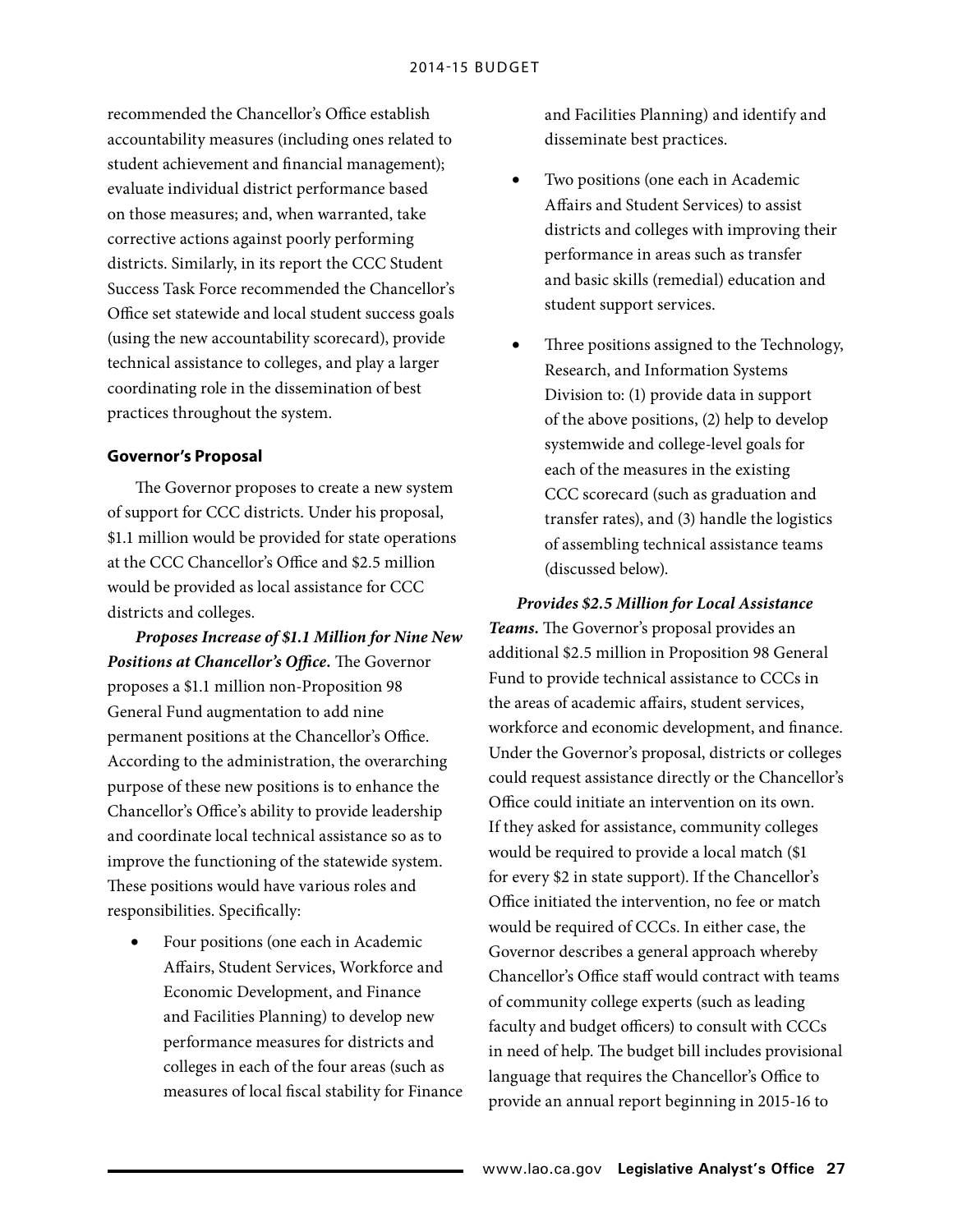the JLBC and DOF on prior-year expenditures of these funds.

### **Assessment**

As discussed below, while we think the Governor's focus on CCC performance is commendable, we have two primary concerns with his specific proposal.

*Governor's Focus on CCC Performance Is Commendable.* In recent years, reports, legislative hearings, and press accounts have examined a number of CCC performance issues. For example, a number of studies have highlighted low completion rates by CCC students. Moreover, 12 community colleges currently are on sanction by CCC's accreditor, the Accrediting Commission for Community and Junior Colleges. (One of these colleges, City College of San Francisco, is facing the possibility of losing its accreditation later this year.) Another CCC (Compton Community College) lost its accreditation in 2006 and has yet to earn it back. Given these significant problems, we give the Governor credit for setting performance expectations for the system and attempting to identify ways of helping struggling community colleges.

*Existing Funds Already Support CCC Statewide Efforts.* Though we think the Governor's overall goal of improving CCC performance is laudable, we are concerned that the Governor's request for new resources duplicates funding the CCC system already receives for state-level activities. Our concern with duplication is greatest in three particular areas.

**Workforce and Economic Development.** As noted above, one of his proposed new positions would be assigned to the Workforce and Economic Development Division. Yet the proposed budget already allows the Chancellor's Office to use up to \$2.3 million (10 percent) of Economic

Development categorical program funds for a variety of state-level leadership, coordination, and technical assistance purposes. It is unclear why an additional position is needed to perform what would appear to be similar or the same functions.

- Academic Affairs. Likewise, the Chancellor's Office has identified basic skills education as a potentially significant focus of one or more of the proposed new positions in the Academic Affairs Division. Yet the Governor's proposed budget also provides nearly \$1 million from the Student Success for Basic Skills Students categorical program for statewide activities (including professional development and the dissemination of best practices) related to basic skills.
- *Student Services.* As regards the Student Services Division, Chapter 624 permits the Chancellor's Office to set aside up to 5 percent of SSSP funds for state administrative purposes. The Governor's proposal to triple funding for SSSP in the budget year would increase the amount available to the Chancellor's Office by several million dollars. (In addition, the Chancellor's Office currently sets aside smaller amounts from certain other student support categorical programs such as EOPS—for state-level leadership and coordination.)

*Unrealistic Timing.* Another issue concerns the assumed timing of filling the nine positions and using the local assistance funds. The Governor's budget provides full-year funding for each of the nine Chancellor's Office positions. Given the time it can take to recruit and hire new staff, however, we do not think that it is reasonable to assume any of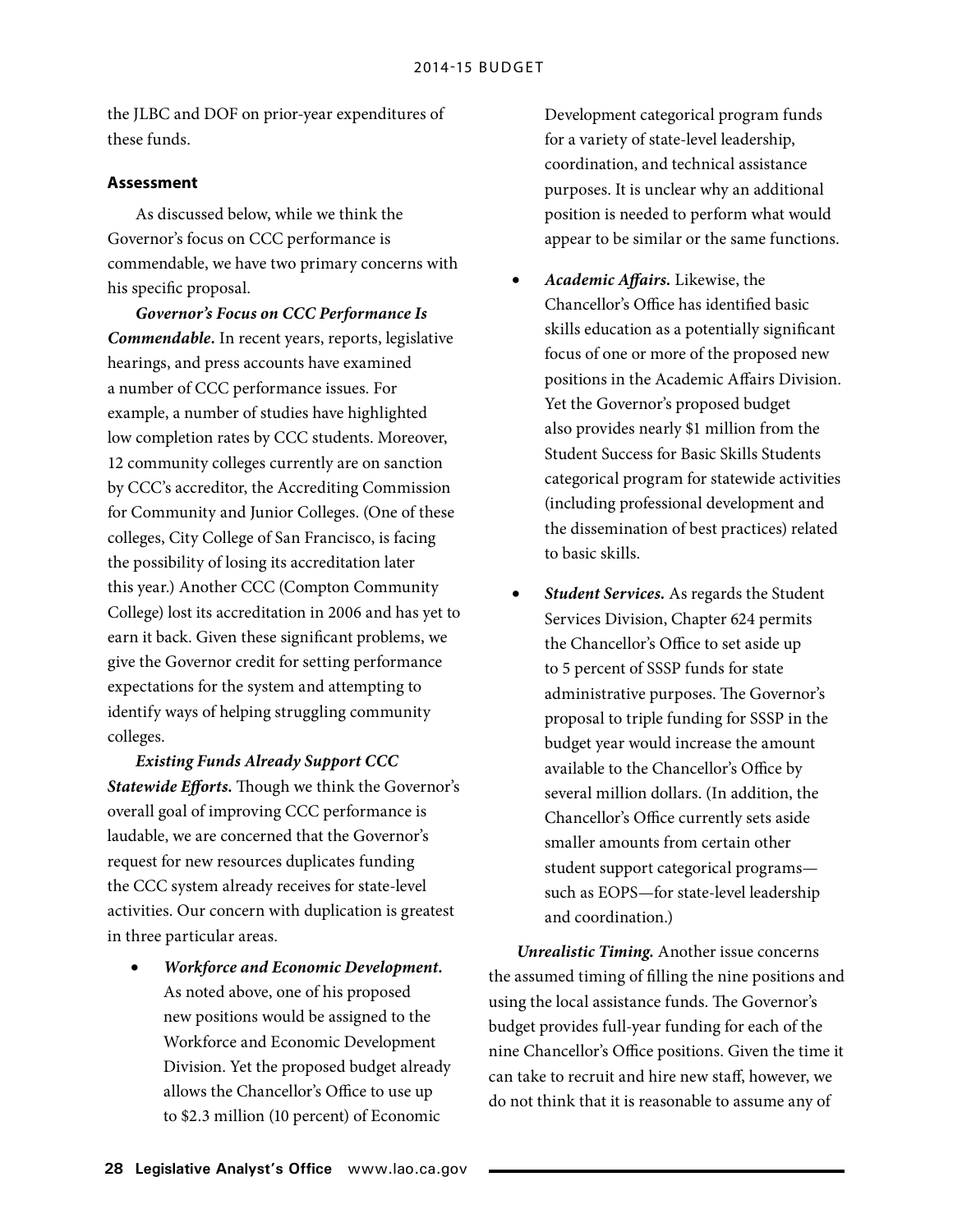these positions will be filled by July 2014. Given the likely lag in ramping up any new program, we also question whether all \$2.5 million in local assistance funding could be spent in the budget year. (In cases like this, the state typically would consider providing half-year funding.)

### **Recommendation**

*Recommend Legislature Request DOF and Chancellor's Office to Provide for More Detail on Need for Additional Resources.* In light of the funding the state already provides for similar state-level activities, we recommend the Legislature request DOF and the Chancellor's Office to provide additional detail at spring hearings on the need both for these positions and the \$2.5 million in local assistance funds. In particular, the agencies should be prepared to explain how CCC is using

General Fund monies already earmarked for statewide purposes, why these current funding streams are insufficient, and how the Governor's proposed new positions and program would further (and not duplicate) these existing efforts.

*Recommend Legislature Consider Funding Any New Positions Using Workload Savings.* As discussed earlier in this report, we recommend consolidating a number of student support categorical programs into a block grant. Were the Legislature to take such an action, the Chancellor's Office's costs associated with the administration of these programs likely would be somewhat reduced. To the extent the Legislature agrees that at least some of the proposed new positions are warranted, we recommend the Legislature use the resulting workload savings from the categorical consolidation to fund the added costs.

# **NEW INNOVATION AWARDS**

#### **Governor's Proposal**

*Proposes \$50 Million (One-Time) for New Award Program.* Also included in the Governor's budget is \$50 million in one-time funding to foster and reward innovation at UC, CSU, and CCC campuses. Proposed budget bill language sets forth three overarching state priorities: (1) significantly increasing bachelor's degree attainment in the state, (2) shortening time to degree, and (3) easing transfer across segments. Campuses, both individually and in groups, could apply for awards to advance innovative higher education models that achieve these priorities. Applications would be accepted through January 9, 2015—one year from the date the Governor proposed the program.

*New Committee Would Award Funds.* A committee of seven members—five Governor's appointees representing DOF, the three segments, and the State Board of Education, and two

legislative appointees selected by the Assembly Speaker and Senate Rules Committee—would make award decisions. In addition to ensuring that proposals meet state priorities, the committee would look for proposals that: reduce the costs of instruction; involve collaboration across campuses, segments, and educational levels; have the support of faculty, students, and other groups affected by the proposal; are replicable and sustainable over the long term; and demonstrate commitment, as reflected by actions taken since January 10, 2014.

#### **Concerns About New Award Program**

We have three main concerns about the Governor's proposal, as discussed below.

*Sends Wrong Message.* Our most significant concern is that the new program sends a poor message. By earmarking a relatively small amount of one-time funding for individual campuses or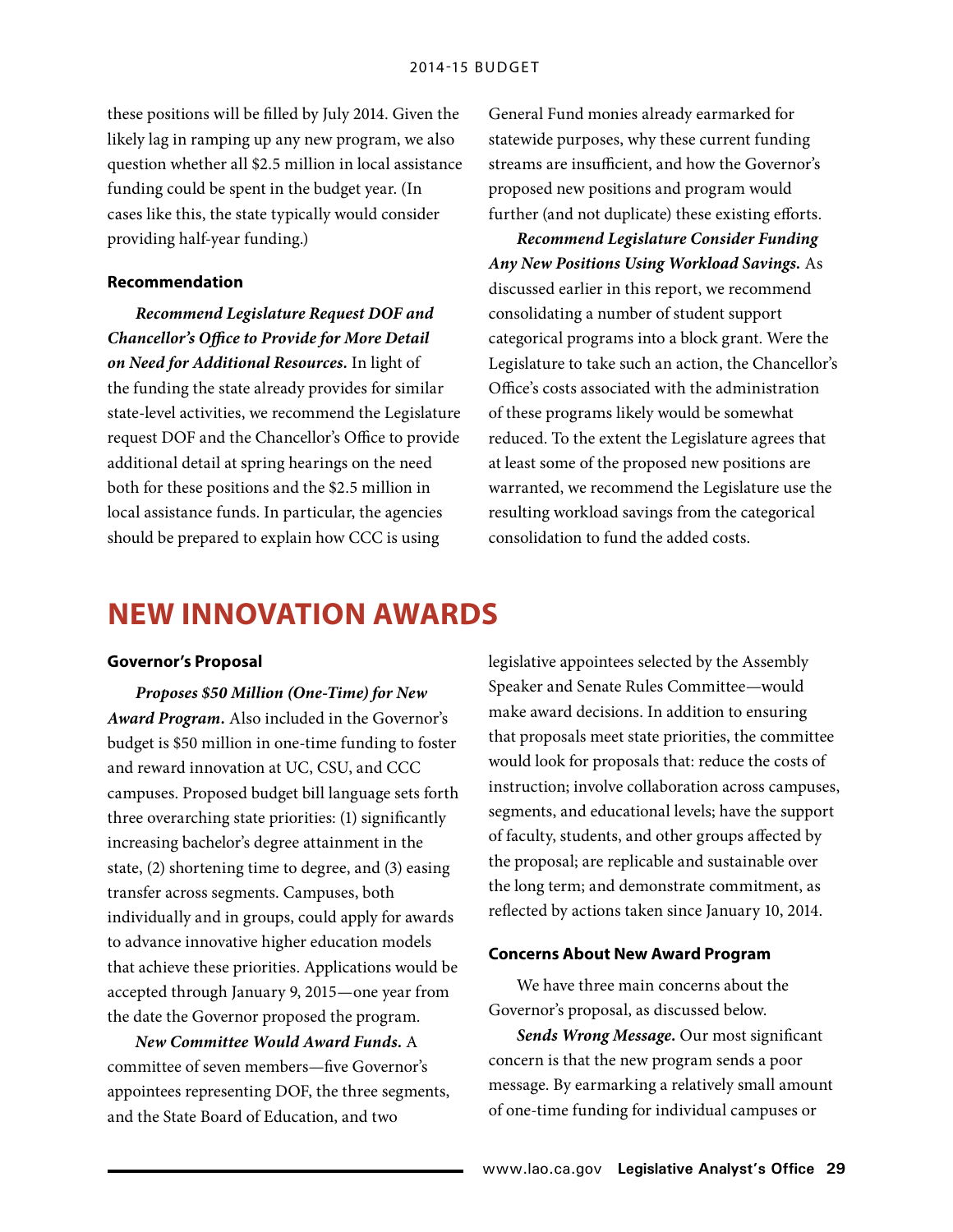groups of campuses to address state priorities (including those relating to student success and institutional cost-effectiveness), the state seems to be implying this is somehow different from how the segments should be using the remainder of their funding. Presumably, the state intends for the segments' entire core budgets to be dedicated to meeting core public priorities through appropriate, cost-effective means (including new means discovered through ongoing exploration and innovation in teaching strategies and technologies).

*Fragments Improvement Efforts.* Whereas the state adopted three broad higher education goals last year, the Governor's award proposal independently establishes program priorities without regard to those goals. Most notably, Chapter 367 set forth goals relating to student access and success, institutional effectiveness and efficiency, and alignment of degrees to workforce and civic needs. Chapter 367 called for the state to adopt at least 6 but no more than 12 metrics to measure progress in meeting these goals. It also called for the state to consider the corresponding performance results as part of the annual state

budget process. The Governor's proposal sidesteps this approach and fragments improvement efforts by empowering a small group to make award decisions based on the administration's expressed priorities.

*Poor Timing.* The Governor indicates the new program is intended to build on last year's efforts to expand the use of technology to remove course bottlenecks and reduce the costs of education. The results of those efforts, however, are not yet clear. Expanding in this area before giving the existing efforts time to show results would be premature.

### **Recommend Rejecting Proposed New Award Program**

For these reasons, we recommend the Legislature reject this proposal. If the Legislature still wishes to use the \$50 million, one-time funding in the higher education budget, it could target the funding to one or more of the state priorities described in the "Universities" and "California Community Colleges" sections earlier in the report.

# **TUITION AND FINANCIAL AID**

In this section, we provide background on tuition and fee levels at the public segments, describe the various financial aid programs for California students, and track key trends in recent years. We then describe the Governor's tuition and aid proposals, assess these proposals, and offer associated recommendations.

### **Background**

*Students' Share of Educational Costs Overall Is Much Lower Than State Share.* Each year through its budget decisions, the Legislature grapples with the share of college costs to be borne by students and the state. Historically, the state

has paid the vast majority of costs for California's public college students through General Fund and other state support to the institutions, as well as funding for student financial aid programs. During the recent recession, students assumed a larger share of these costs through tuition increases. Tuition and fee levels have nearly doubled at the universities and more than doubled at the CCC since 2007-08. Whereas in 2007-08 students paid 19 percent of educational costs at the universities, by 2011-12 students were paying 31 percent of these costs. At the community colleges, the student share of costs increased from 4 percent in 2007-08 to slightly more than 6 percent in 2012-13 (the year of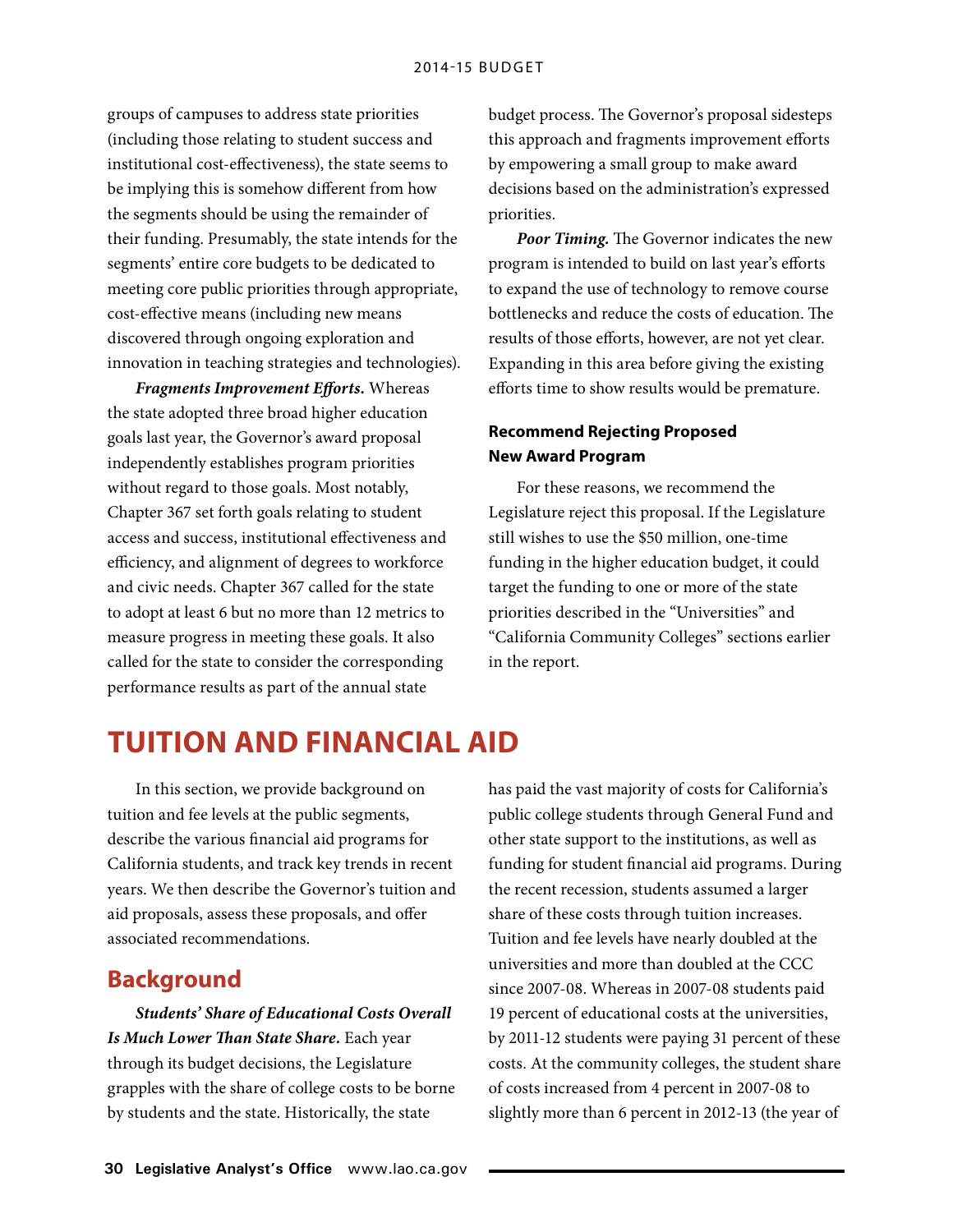the most recent CCC fee increase). In 2013-14, the student share of educational costs declined at all three segments, to 26 percent at the universities and 6 percent at the CCC.

*California's Tuition and Fee Levels Remain Low.* Despite these large increases, tuition and fee levels at California's public colleges and universities remain relatively low. As shown in Figure 10 (see next page), UC's average tuition and required fees for resident undergraduates remain below three of four comparison institutions. The CSU's tuition and required fees for resident undergraduates are the lowest in its comparison group of 16 public universities. At CCC, students pay the lowest fees in the nation—only 38 percent of the national average for community colleges.

*Other Costs of Attendance Relatively High and Rising.* Living expenses, including food and housing, transportation, and personal expenses, make up the majority of undergraduate student budgets. These expenses are similar across segments, as shown in Figure 11 (see page 33). These costs are relatively high in California—about 20 percent higher than the national averages.

*Various Sources of Financial Aid Help Students Cover Their Costs of Attendance.*  About two-thirds of students at UC and CSU receive financial aid to help them pay their costs of attendance. At the community colleges, about 45 percent of students receive aid, and the proportion is higher among students enrolled half time or more. Types of aid include grants, scholarships, and tuition waivers (collectively called gift aid, because students do not have to pay back these amounts), federal tax benefits, and student loans. Subsidized work-study programs also help support students. Gift aid may be need-based (to provide access for students who otherwise might be unable to afford college) or non-need-based (typically scholarships or other payments based on academic merit, athletic talent, or military

service). Major sources of gift aid in California include federal Pell Grants, state Cal Grants, and institutional financial aid programs. Tax benefits include income tax deductions and credits for tuition and related costs, as well as tax-free growth in tuition savings accounts (including California's Scholarshare College Savings Plan). Federal student loans may be subsidized (the government pays interest while the student is in school) or unsubsidized. Students also may access private loans, but these loans tend to have less beneficial terms and conditions. Figure 12 (see page 34) displays the major sources of financial aid for students at California's public institutions. As shown in the figure, California students received an estimated \$11.8 billion from these sources in 2012-13, more than half of it in need-based gift aid. (This in addition to \$9.3 billion in non-need-based subsidies the state provides for all students through General Fund and Proposition 98 appropriations.) For costs not covered by these sources, students typically rely on family income and assets, their own earnings, and other types of borrowing and savings.

*State Provides Aid Through Cal Grants.* The state's Cal Grant programs guarantee financial aid awards to California high school graduates and community college transfer students who meet financial, academic, and other eligibility criteria. In addition, students who do not qualify for the high school or community college entitlement programs but meet the other eligibility criteria may apply for a limited number of competitive grants. Awards cover full systemwide tuition and fees at the public universities and a fixed dollar amount toward costs at private colleges. The program also offers cash stipends (known as access awards) for students with family incomes below \$45,900 (for a family of four). A student may receive a Cal Grant for four years of full-time college enrollment or the equivalent. Figure 13 (see page 35) describes the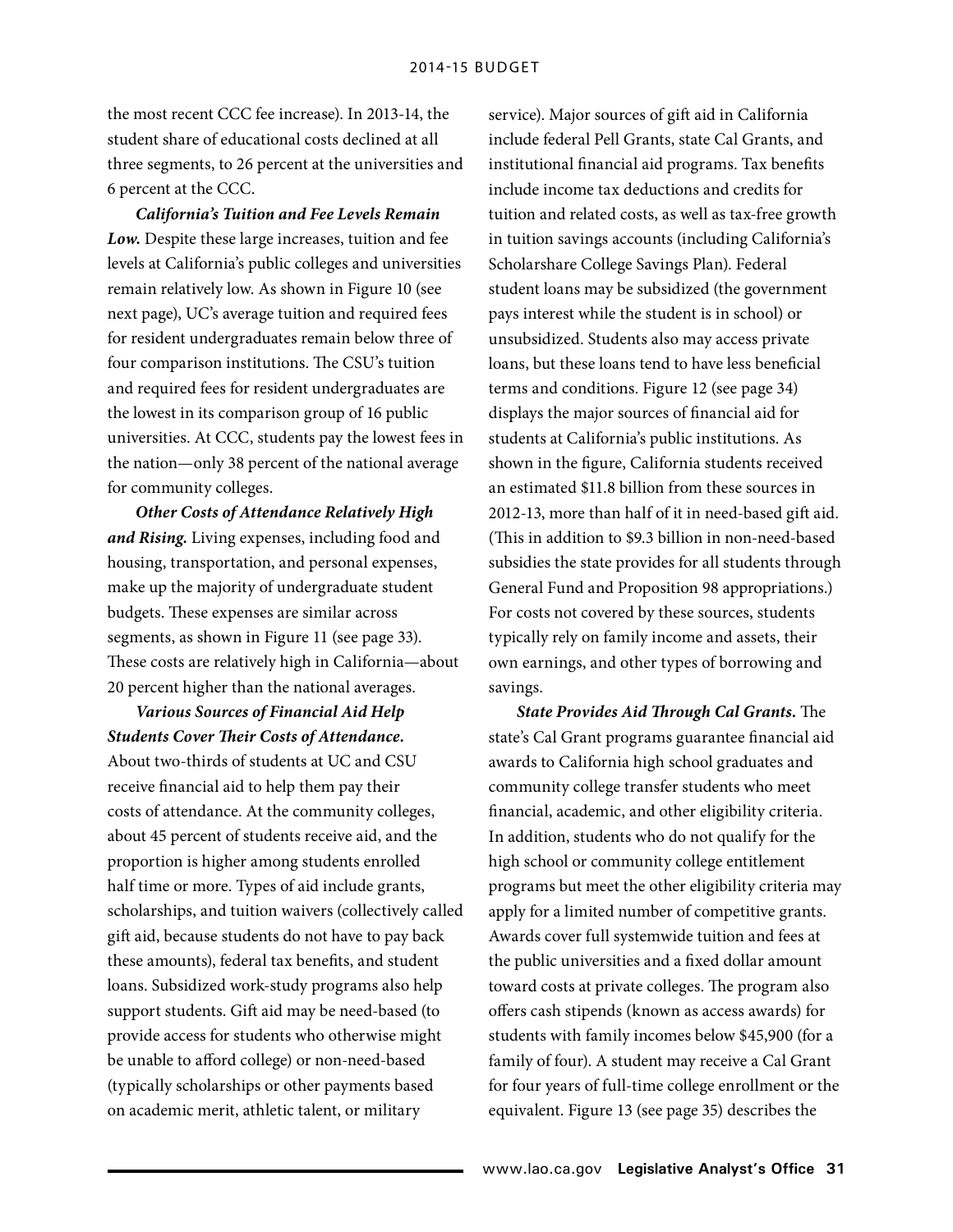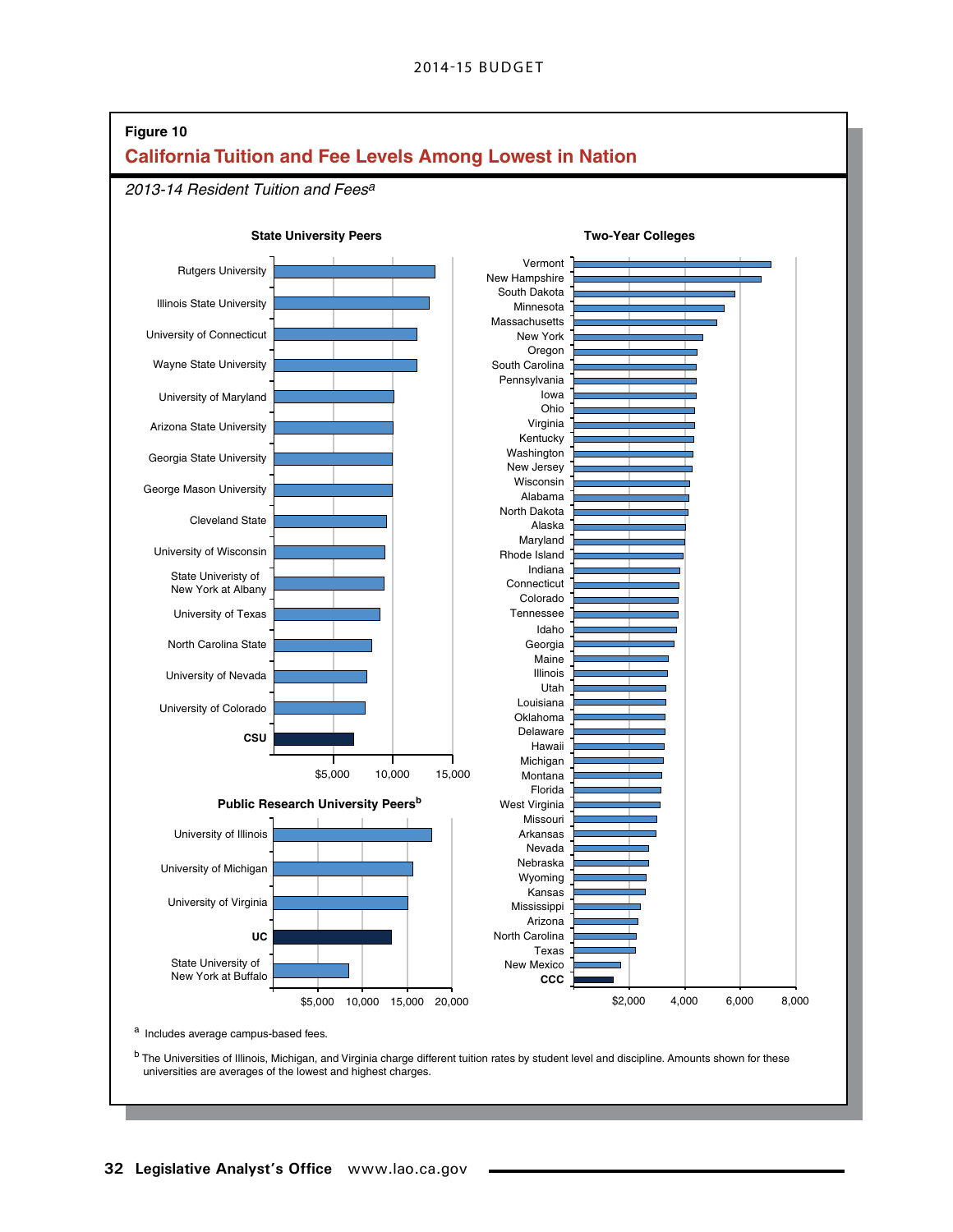various Cal Grant programs and awards.

*Cal Grant Spending Has Continued to Grow, Driven by Increased Participation.* Cal Grant spending nearly doubled from 2007-08 to 2011-12, mostly in response to tuition increases at UC and CSU. (Cal Grant tuition awards rise automatically to offset tuition increases.) Since 2011-12, tuition has remained flat and growth in Cal Grant costs has been driven mainly by participation increases. In 2012-13, for example, the number of new Cal Grant



recipients increased 19 percent over the prior year. (Implementation of the California Dream Act accounts for about one-quarter of the growth. Beginning in 2013-14, this legislation makes certain nonresident students eligible for state financial aid.)

*Colleges and Universities Offer Institutional Aid.* Campuses use institutional financial aid programs in combination with other sources of gift aid to help cover students' costs. Through its Blue and Gold Opportunity Program, for example, UC guarantees that students with family incomes up to \$80,000 will receive sufficient aid to fully cover tuition. That is, after accounting for federal and state aid, UC uses institutional aid to fill any remaining tuition gap for this group of students. In addition, institutional aid helps cover living expenses for many UC students. (In 2012-13, grant and scholarship recipients at UC received an average of \$16,600 in total gift aid, about \$3,400 more than total tuition and fees.) By comparison, CSU uses institutional aid in combination with

federal and state aid to cover full tuition for most students with family incomes up to about \$75,000. It does not cover other costs of attendance. At CCC, the BOG Fee Waivers fully cover enrollment fees (but not other costs of attendance) for financially needy students.

*Institutional Aid Also Growing.* Institutional aid spending is growing, though at a slower pace than in recent years. Between 2007-08 and 2011-12, institutional aid spending nearly doubled at the universities and tripled at the CCC, primarily driven by fee increases. Estimates from 2012-13 to 2013-14 show year-over-year increases of 3 percent, 3 percent, and 2 percent in institutional aid spending at UC, CSU, and CCC, respectively, primarily due to larger average grants and increased participation. Similar to Cal Grants, a portion of this growth is related to California Dream Act implementation.

*Federal Aid Continues to Expand.* Major sources of federal gift aid include Pell Grants, veterans' education benefits, and tax benefits. For Pell Grants,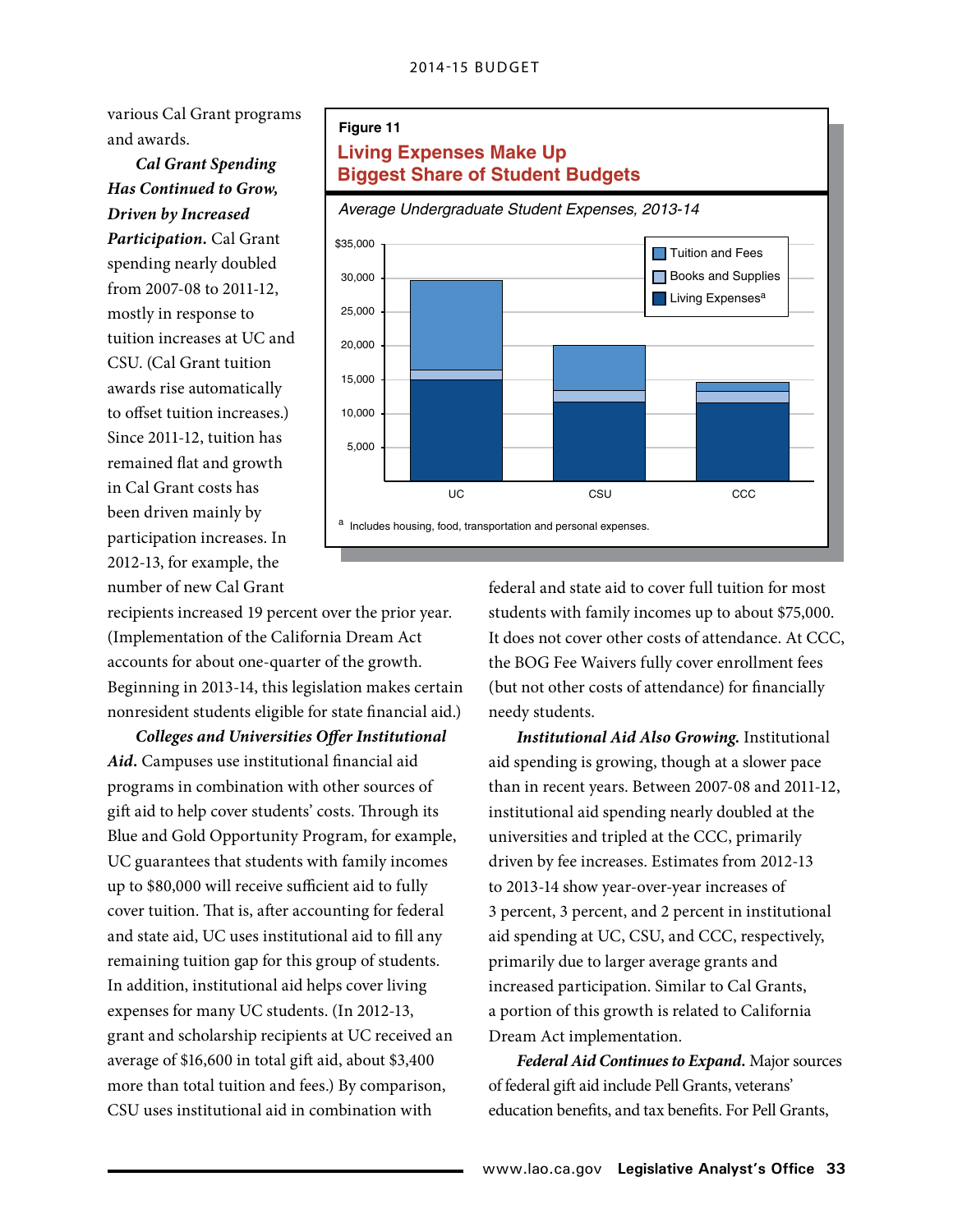### **Major Sources of Financial Aid Received by California's Public College Studentsa Figure 12**

| 2012-13 (In Billions)                                                    |                     |
|--------------------------------------------------------------------------|---------------------|
| <b>Need-Based Gift Aid</b>                                               |                     |
| Federal Pell Grants and supplemental opportunity grants                  | \$2.8               |
| Institutional grants and waivers                                         | 2.2                 |
| <b>State Cal Grants</b>                                                  | 1.5                 |
| Subtotal                                                                 | \$6.4               |
| <b>Other Gift Aid and Work-Study</b>                                     |                     |
| Scholarships and fellowships                                             | \$0.7               |
| Non-need-based fee waivers                                               | 0.1                 |
| Federal and institutional work-study                                     | 0.1                 |
| Subtotal                                                                 | \$0.9               |
| <b>Federal Tax Benefits</b>                                              |                     |
| Federal tax deductions and credits                                       | \$1.3               |
| Loans                                                                    |                     |
| Subsidized federal student loans                                         | \$1.3               |
| Unsubsidized federal student/parent loans                                | 1.8                 |
| Nonfederal loans                                                         | 0.1                 |
| Subtotal                                                                 | \$3.2               |
| <b>Total</b>                                                             | \$11.8              |
| Loans<br><b>Federal Tax Benefits</b><br>Other Gift Aid<br>and Work Study | Need-Based Gift Aid |

a Reflects our estimates using multiple data sources, including data from the segments and federal grovenment. Though some of the data shown are readily available for private college students (such as Pell Grants), other data (such as intitutional aid) are not.

the maximum award increased from \$5,550 to \$5,645 in 2013-14 (a 1.7 percent increase) and more students met the financial need criteria to qualify for awards. (See nearby box for an explanation of how financial need is determined for most financial aid programs.) For veterans, the Post-9/11 GI Bill, implemented in 2009, has been providing education benefits to

students receive partial tuition coverage from these sources. At the CCC, nearly half of students receive fee waivers accounting for more than 60 percent of all instructional units taken. For students at all segments paying full or partial tuition, up to \$2,500 may be reimbursed through federal tax credits.

an increasing number of military veterans each year. Veterans can receive full tuition coverage at a public college (or about \$19,000 annually toward tuition at a private college) in addition to a book and housing allowance. For tax benefits, the American Opportunity Tax Credit, implemented in 2009, expanded the existing Hope Scholarship Credit by increasing the credit individuals can claim (from \$1,800 to \$2,500) and raising the income cap for claiming the credit (from \$60,000 for single filers and \$120,000 for joint filers to \$90,000 and \$180,000, respectively). As a result, the total amount of tax credits claimed tripled within two years.

*Altogether, Public Financial Aid Covers Tuition for Majority of Public College Students.* Through some combination of Cal Grants, institutional aid, fee waivers, and federal grants, about half of UC and CSU students receive aid sufficient to fully cover systemwide tuition and fees. Additional university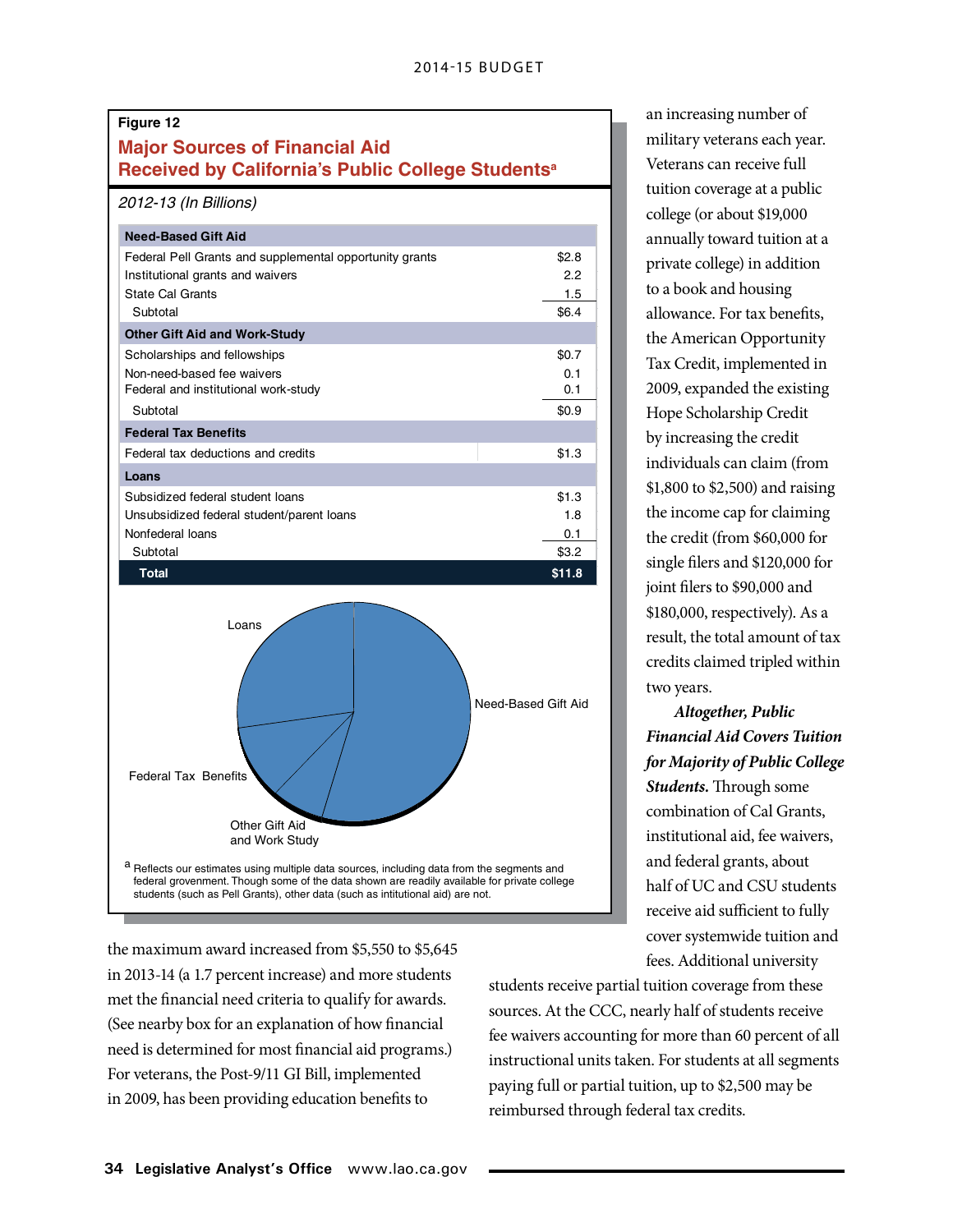### **Determining Financial Need**

To be eligible for many federal, state, and institutional financial aid programs, students must complete a common, web-based application form (the Free Application for Federal Student Aid, or FAFSA). The federal Department of Education uses information from this form, including family income, available assets, and number of children in college, to determine the student's expected family contribution (EFC) toward college costs. A student's financial need is the total cost of attendance (including living costs) at a particular campus less his or her EFC. Campuses then combine (or "package") various types of financial aid to meet as much of each student's financial need as possible.

| <b>High School Entitlement Program</b> | This program guarantees awards to recent high school graduates who<br>meet income and grade point average (GPA) requirements. Depending on<br>income level, a student may get a Cal Grant A or B award.<br>• Students must have a GPA of at least 3.0 for a Cal Grant A award, which<br>covers full systemwide tuition at UC and CSU and provides a fixed<br>amount toward tuition at private California colleges. (For 2014-15, the<br>maximum tuition awards are \$8,056 for students at nonprofit or Western<br>Association of Schools and Colleges-accredited for-profit colleges and<br>\$4,000 for students at other for-profit colleges.)<br>• Cal Grant B awards are for students with greater financial need who<br>have at least a 2.0 GPA. Cal Grant B awards provide up to \$1,473 toward<br>books and living expenses in the first year. Beginning in the second year,<br>the B award is this amount plus tuition support (in the same amounts as<br>Cal Grant A awards). |
|----------------------------------------|----------------------------------------------------------------------------------------------------------------------------------------------------------------------------------------------------------------------------------------------------------------------------------------------------------------------------------------------------------------------------------------------------------------------------------------------------------------------------------------------------------------------------------------------------------------------------------------------------------------------------------------------------------------------------------------------------------------------------------------------------------------------------------------------------------------------------------------------------------------------------------------------------------------------------------------------------------------------------------------|
| <b>Transfer Entitlement Program</b>    | This program is for graduates of California high schools who transfer from<br>a CCC to a qualifying baccalaureate degree granting institution. Students<br>must also meet financial and academic eligibility criteria, and be under the<br>age of 28 upon transferring. As under the high school entitlement, transfer<br>entitlements include both A and B awards, with the same maximum awards<br>for tuition, books, and living expenses.                                                                                                                                                                                                                                                                                                                                                                                                                                                                                                                                           |
| <b>Competitive Program</b>             | This program is for students who meet the basic income and GPA criteria<br>of the entitlement program (such as income and GPA), but are not<br>recent high school graduates or transfers. A total of 22,500 awards are<br>authorized in statute. Recipients are selected for A and B awards through a<br>competitive process with special consideration for disadvantaged students.<br>Because of limited funding, only about 6 percent of qualified applicants<br>receive awards.                                                                                                                                                                                                                                                                                                                                                                                                                                                                                                     |
| <b>Cal Grant C</b>                     | This program provides up to \$2,462 for tuition and fees and up to \$547<br>for other costs for eligible low- and middle-income students enrolled in an<br>occupational, technical, or vocational program that is at least four months<br>long. A total of 7,761 awards is authorized in statute. Funding is available<br>for up to two years or the length of the program, whichever is shorter.                                                                                                                                                                                                                                                                                                                                                                                                                                                                                                                                                                                      |

### **Figure 13 Summary of Cal Grant Program Requirements and Awards**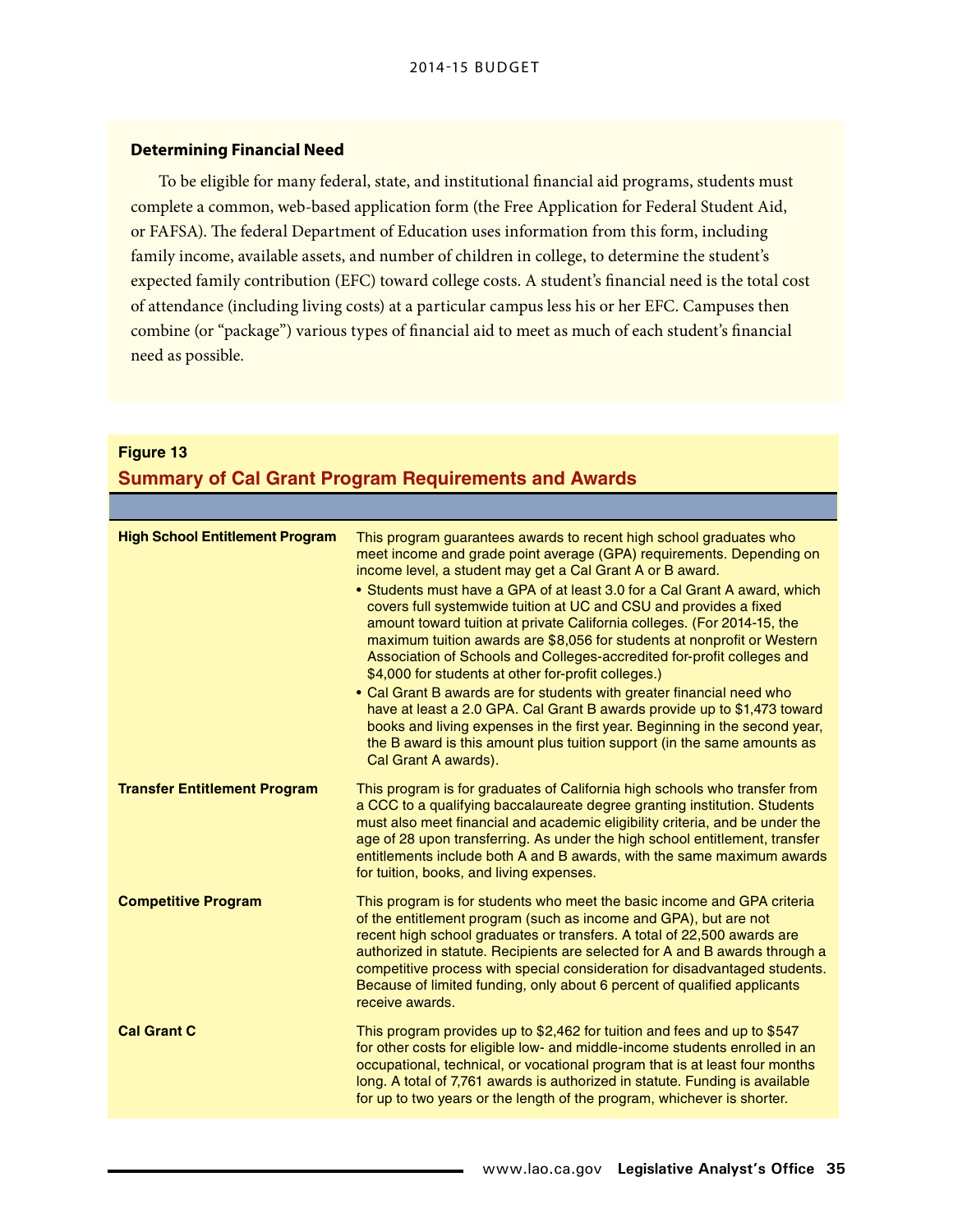*Net Cost of Attendance About the Same at Three Public Segments.* Figure 14 highlights the difference between total cost and net cost for grant and scholarship recipients at each higher education segment. As shown in the figure, total costs vary significantly, from nearly \$30,000 at UC to less than \$15,000 at CCC, but the net costs to students are more similar across the three segments. This is because financial aid for these students typically covers tuition and fees, the main source of variation in total costs across the segments.

*Average Student Debt Still Comparatively Low.* In 2011-12, about half of UC and CSU baccalaureates graduated with no debt. Nationally, the corresponding figure was 42 percent. (The proportion of students with debt varies by campus. For example, nearly two-thirds of UC Merced and UC Riverside graduates had student loan debt compared with 40 percent of UC Berkeley graduates.) Among UC and CSU students who borrowed, the average debt upon graduation was about \$19,800 and \$18,500, respectively, compared

with about \$24,400 for public four-year college students nationally. About 95 percent of CCC students report no student debt, compared to between 60 percent and 70 percent of community college graduates nationally.

*State Creates New Middle Class Scholarship Program.* To address concerns about high costs for students who do not qualify for need-based financial aid, the 2013 budget package created the Middle Class Scholarship Program. The program will assist UC and CSU undergraduate students who do not have at least 40 percent of their tuition covered by Cal Grants and other public financial aid programs. The program does not require that students have financial need. Instead, it uses family income to determine student eligibility. *Secretary* Specifically, students with family incomes up to \$100,000 qualify to have up to 40 percent of their tuition covered (when combined with all other public financial aid). The percent of tuition covered declines for students with family income between \$100,000 and \$150,000, such that a student



with a family income of \$150,000 qualifies to have up to 10 percent of tuition covered. The program is to be phased in over four years, beginning in 2014-15, with awards in 2014-15 set at 35 percent of full award levels, then 50 percent, 75 percent, and 100 percent of full award levels the following three years, respectively. The budget legislation includes annual appropriations for the program beginning with \$107 million for 2014-15 and capped at \$305 million for 2017-18 and thereafter. (If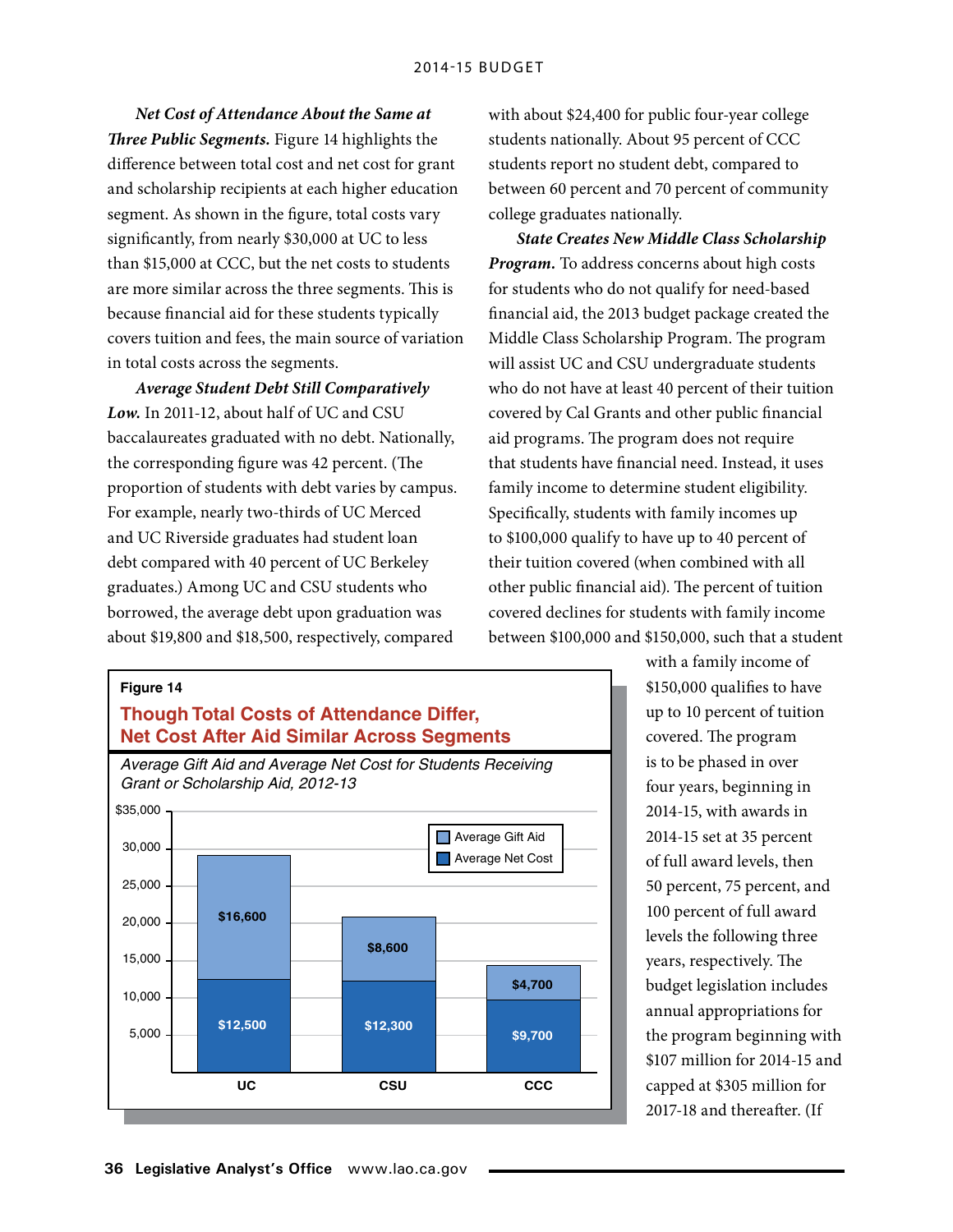the budget appropriation is insufficient to provide the tuition coverage cited above, then the legislation sets forth that scholarships are to be automatically prorated downward.)

### **Governor's Proposals**

The Governor's budget provides \$1.9 billion for student financial aid in 2014-15. This is \$222 million (13 percent) more than the revised current-year level. Funding includes \$1.3 billion from the General Fund, \$545 million in federal TANF funds, and \$60 million from the SLOF. Nearly all the new funding implements current-law provisions. Most notably, the Governor's budget funds increased participation in Cal Grant entitlement programs and launches the already adopted Middle Class Scholarship Program. (As discussed in the nearby box, the Governor's budget also continues funding two financial aid outreach programs.)

*Assumes Tuition Flat.* Although the Governor acknowledges in his budget summary that college is relatively affordable for California's public college students (due to high public subsidies, relatively low tuition and fees, and robust financial aid programs), he proposes no CCC fee increase and conditions his proposed annual funding increases for the universities on their maintaining tuition at current levels. Under his plan, tuition and fee levels at UC and CSU, which have not increased since 2011-12, would remain flat through 2016-17.

*Funds First-Year Implementation of Middle Class Scholarship Program (\$107 Million).* The budget provides \$107 million for the first year of scholarship awards under this new program, as described above. Students will be eligible for up to 35 percent of the full scholarship award in 2014-15, or up to 14 percent of tuition amounts at UC and CSU.

### **Funding for Two Financial Aid Outreach Programs Set to Expire in 2015-16**

*California Funds Two Relatively Longstanding Financial Aid Outreach Programs.* Financial aid awareness and college outreach programs can help inform students and parents about college opportunities. The state oversees two such programs through the California Student Aid Commission (CSAC). Created in 1978, the California Student Opportunity and Access Program is designed to increase postsecondary education opportunities for low-income and underrepresented elementary and secondary school students. The program provides special tutoring, counseling, and information services to participants. Funds support 15 local consortia, each consisting of a local high school and community college. Consortia also include representatives from nonprofit educational, counseling, or community agencies as well as postsecondary education institutions. The second outreach program—California Cash for College—provides free workshops across the state to help students and their parents complete the federal financial aid application.

*Recommend Directing CSAC to Report on Programs' Effectiveness.* Both programs have been funded at times from the General Fund, the Student Loan Operating Fund, and federal funds. Since 2008-09, they have been supported by the federal College Access Challenge Grant, which is set to expire in 2015-16. We recommend the Legislature direct CSAC to report on outcomes and effectiveness of these programs by October 2014. The Legislature could use this information to determine whether to continue funding these outreach efforts (including whether to backfill with state funds if the federal grant is not renewed).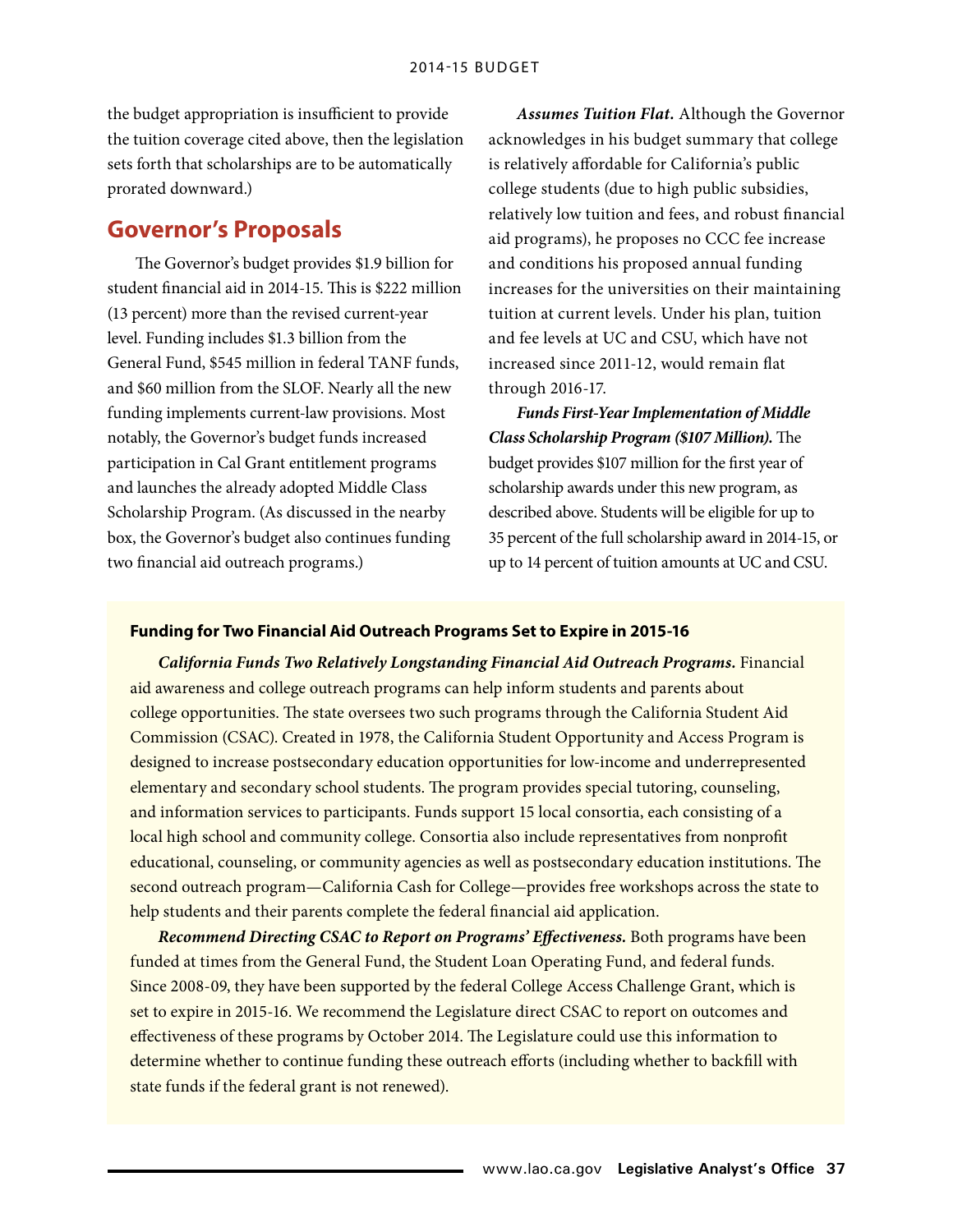*Higher Net Cal Grant Costs (\$100 Million).*  The budget also provides \$100 million for higher Cal Grant costs in 2014-15, as shown in Figure 15. A portion of this increase is due to a surge in new awards in 2013-14, which results in more renewals in 2014-15, as shown in Figure 16. In addition, the second cohort of Dream Act students accounts for about one-quarter of the increase. A reduction in the maximum award for students at private institutions offsets a small amount of the overall increase in Cal Grant costs. As has been the administration's custom in recent years, the budget does not assume additional growth in the number of new awards for 2014-15. If the segments increase enrollment in 2014-15 or participation continues to grow as it has in recent years, Cal Grant expenses will be greater than budgeted. In addition, the

budget authorizes no new loan assumptions for teachers, nurses, or graduate students, continuing a phase-out of these programs.

*Makes One Change to Cal Grant Eligibility (\$15 Million).* Under current practice, a Cal Grant recipient must reapply for aid each year. If a recipient's family income exceeds the Cal Grant income cap in any year, that student is no longer eligible for renewals. The Governor proposes to change this so that students who become ineligible because they exceed the income cap can become eligible again in a subsequent year if their income falls below the cap. The policy would apply only to students who reapply no more than three academic years after receiving an initial award. The DOF estimates the cost for this expansion at \$15 million.

### **Figure 15**

|  | <b>Cal Grant Recipients</b> |  |  |
|--|-----------------------------|--|--|
|--|-----------------------------|--|--|

|                                                                                                     | 2012-13       | 2013-14        | 2014-15         |               | Change From 2013-14       |
|-----------------------------------------------------------------------------------------------------|---------------|----------------|-----------------|---------------|---------------------------|
|                                                                                                     | <b>Actual</b> | <b>Revised</b> | <b>Proposed</b> | <b>Number</b> | <b>Percent</b>            |
| <b>By Segment:</b>                                                                                  |               |                |                 |               |                           |
| <b>California State University</b>                                                                  | 86,571        | 97,755         | 105,247         | 7,492         | 8%                        |
| <b>California Community Colleges</b>                                                                | 80,174        | 89,968         | 96,028          | 6,060         | $\overline{7}$            |
| University of California                                                                            | 60,411        | 64,892         | 68,475          | 3,583         | 6                         |
| Private nonprofit institutions                                                                      | 25,487        | 27,128         | 27,909          | 781           | 3                         |
| Private for-profit institutions                                                                     | 8,074         | 5,991          | 7,264           | 1,273         | 21                        |
| <b>Totals</b>                                                                                       | 260,717       | 285,734        | 304,923         | 19,189        | 7%                        |
| <b>By Program:</b>                                                                                  |               |                |                 |               |                           |
| <b>High School Entitlement</b>                                                                      | 194,818       | 210,671        | 225,364         | 14.693        | 7%                        |
| <b>CCC Transfer Entitlement</b>                                                                     | 23,448        | 27,224         | 27,916          | 692           | $\ensuremath{\mathsf{3}}$ |
| Competitive                                                                                         | 36,020        | 39,370         | 42,121          | 2,751         | $\overline{7}$            |
| <b>Cal Grant C</b>                                                                                  | 6,431         | 8,468          | 9,522           | 1,054         | 12 <sub>2</sub>           |
| <b>Totals</b>                                                                                       | 260,717       | 285,733        | 304,923         | 19,190        | 7%                        |
| <b>By Award Type:</b>                                                                               |               |                |                 |               |                           |
| <b>Cal Grant A</b>                                                                                  | 92.186        | 102.943        | 111,197         | 8,254         | 8%                        |
| <b>Cal Grant B</b>                                                                                  | 162,101       | 174,321        | 184,204         | 9,883         | $6\phantom{1}6$           |
| <b>Cal Grant C</b>                                                                                  | 6,431         | 8,468          | 9,522           | 1,054         | 12 <sub>2</sub>           |
| <b>Totals</b>                                                                                       | 260,718       | 285,732        | 304,923         | 19,191        | 7%                        |
| <b>By New or Renewal:</b>                                                                           |               |                |                 |               |                           |
| <b>New</b>                                                                                          | 100,282       | 118,839        | 118,458         | $-381$        | $-0%$                     |
| Renewal                                                                                             | 160,435       | 166,894        | 186,465         | 19,571        | 12 <sub>2</sub>           |
| <b>Totals</b>                                                                                       | 260,717       | 285,733        | 304.923         | 19,190        | 7%                        |
| Clight difference in total number of reginiante emeny the verious estegaries due to modeling issues |               |                |                 |               |                           |

Slight difference in total number of recipients among the various categories due to modeling issues.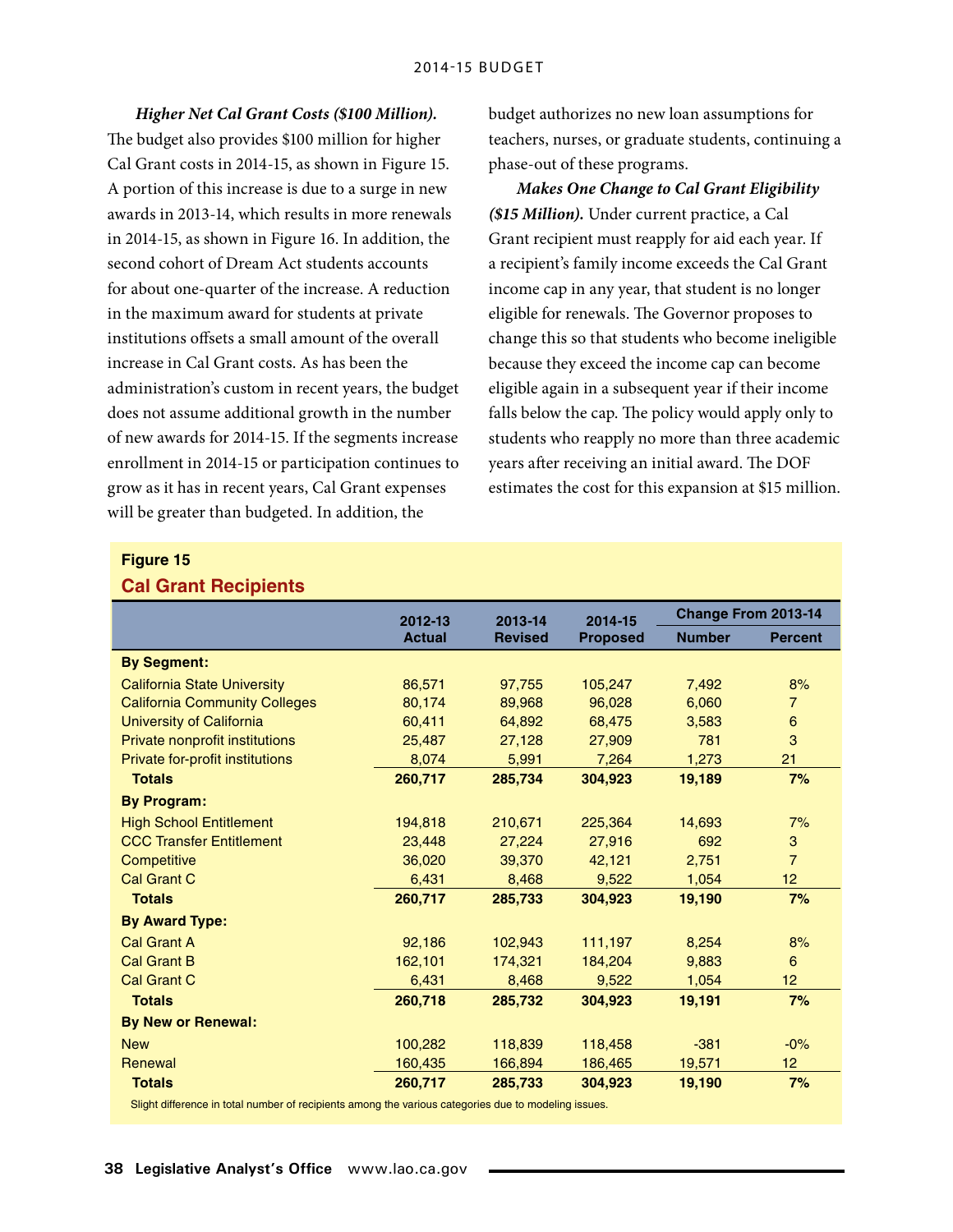### **Assessment and Recommendations**

*Tuition Freeze Likely Would Have Problematic Near-Term and Long-Term Consequences.* The Governor's proposal would extend for three more years UC and CSU tuition levels that already have been flat since 2011-12. While this would benefit current students, it likely would increase volatility for future students. As shown in Figure 17 (see next page), extended tuition freezes at California's public institutions have been followed by periods of high annual tuition increases. The proposal also would

have the negative near-term effects of: (1) reducing the incentive students and their families have to hold higher education institutions accountable for keeping costs low and maintaining quality, and (2) reducing the resources available to support student enrollment. Given the important role of tuition in higher education budgets, the relatively low share of cost now borne by students and their families, and the likely negative consequences of an extended tuition freeze, we do not see a strong justification for having the state bear all higher education cost increases for the next three years.

# **Figure 16**

**Cal Grant Spending**

| (Dollars in Millions)                           |                |                |                 |                     |                  |
|-------------------------------------------------|----------------|----------------|-----------------|---------------------|------------------|
|                                                 | 2012-13        | 2013-14        | 2014-15         | Change From 2013-14 |                  |
|                                                 | <b>Actual</b>  | <b>Revised</b> | <b>Proposed</b> | <b>Amount</b>       | <b>Percent</b>   |
| <b>By Segment:</b>                              |                |                |                 |                     |                  |
| University of California                        | \$721          | \$781          | \$822           | \$41                | 5%               |
| <b>California State University</b>              | 437            | 501            | 552             | 51                  | 9                |
| Private nonprofit institutions                  | 222            | 240            | 238             | $-1$                | $-1$             |
| <b>California Community Colleges</b>            | 88             | 100            | 107             | $\overline{7}$      | $\overline{7}$   |
| Private for-profit institutions                 | 50             | 35             | 37              | $\overline{2}$      | 6                |
| <b>Totals</b>                                   | \$1,518        | \$1,656        | \$1,756         | \$100               | 6%               |
| <b>By Program:</b>                              |                |                |                 |                     |                  |
| <b>High School Entitlement</b>                  | \$1,234        | \$1,331        | \$1,418         | \$87                | 7%               |
| <b>CCC Transfer Entitlement</b>                 | 185            | 214            | 217             | 3                   | 1.               |
| Competitive                                     | 95             | 105            | 114             | 9                   | $\boldsymbol{9}$ |
| <b>Cal Grant C</b>                              | $\overline{4}$ | 6              | 6               | 1                   | 11               |
| <b>Totals</b>                                   | \$1,518        | \$1,656        | \$1,756         | \$100               | 6%               |
| <b>By Award Type:</b>                           |                |                |                 |                     |                  |
| <b>Cal Grant A</b>                              | \$868          | \$985          | \$1,059         | \$74                | 7%               |
| <b>Cal Grant B</b>                              | 646            | 665            | 691             | 26                  | $\overline{4}$   |
| <b>Cal Grant C</b>                              | $\overline{4}$ | 6              | 6               | 1                   | 11               |
| <b>Totals</b>                                   | \$1,518        | \$1,656        | \$1,756         | \$100               | 6%               |
| <b>By New or Renewal:</b>                       |                |                |                 |                     |                  |
| <b>New</b>                                      | \$471          | \$541          | \$525           | $-$16$              | $-3%$            |
| Renewal                                         | 1,047          | 1,115          | 1,231           | 116                 | 10               |
| <b>Totals</b>                                   | \$1,518        | \$1,656        | \$1,756         | \$100               | 6%               |
| <b>By Funding Source:</b>                       |                |                |                 |                     |                  |
| <b>General Fund</b>                             | \$630          | \$1,016        | \$1,151         | \$135               | 12%              |
| <b>Student Loan Operating Fund</b>              | 85             | 98             | 60              | $-38$               | $-64$            |
| <b>Federal TANF</b>                             | 804            | 542            | 545             | 3                   | $\mathbf{1}$     |
| <b>Totals</b>                                   | \$1,518        | \$1,656        | \$1,756         | \$100               | 6%               |
| TANF = Temporary Assistance for Needy Families. |                |                |                 |                     |                  |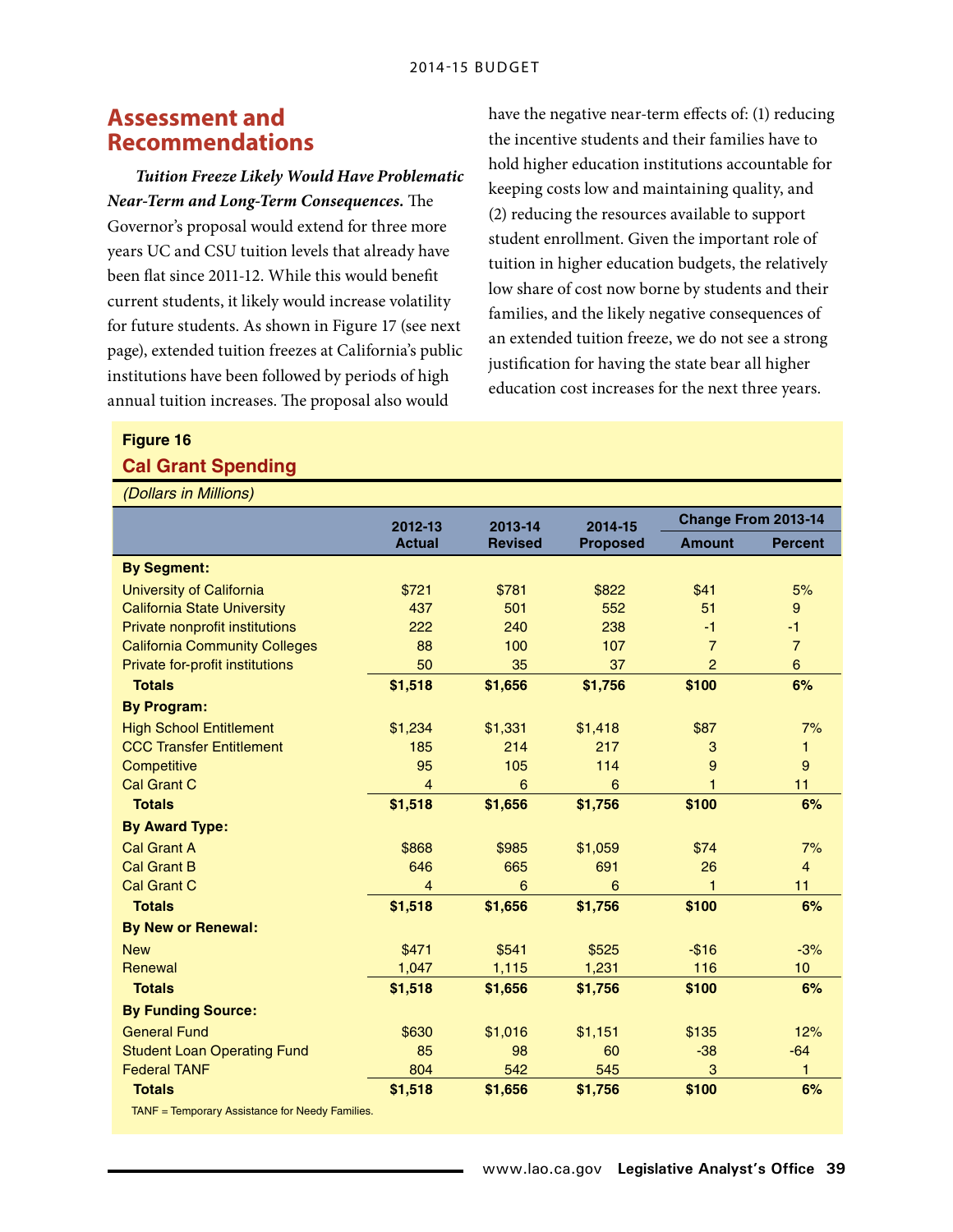*Recommend Share-of-Cost Policy.* For these reasons, we do not think an extended tuition freeze would be in the public's best longer-term interests. Instead of an extended tuition freeze, we recommend the Legislature adopt a policy that bases tuition and fee charges at each of the public higher education segments on a share of educational costs. Such a policy would provide a rational basis for fee levels and a simple mechanism for annually adjusting them. It would recognize explicitly the partnership between students and the public. Though such a policy would depend on the state providing its share of funding, we believe it would be more likely than the Governor's proposal to result in moderate, gradual, and predictable tuition increases over time.

*Middle Class Scholarships Likely to Be Prorated.* Although predicting how many UC and CSU students will apply and qualify for Middle

Class Scholarship awards is difficult, early estimates suggest the statutory appropriation of \$107 million may be insufficient to cover the award levels scheduled for 2014-15. As a result, awards are likely to be prorated downwards.

*Consider Prioritizing Scholarship Awards.*  Rather than reducing all awards proportionally, we recommend the Legislature consider adjusting this requirement to prioritize students with greater financial need (based upon the federal need determination described earlier). Students with the highest need could receive the full scheduled award (up 14 percent of UC or CSU tuition for 2014-15) while those with no financial need might receive lesser amounts.

*Recommend Time Limit for Middle Class Scholarship Awards.* Many financial aid programs, including Cal Grants, provide support for a limited number of years (typically four years of full-time

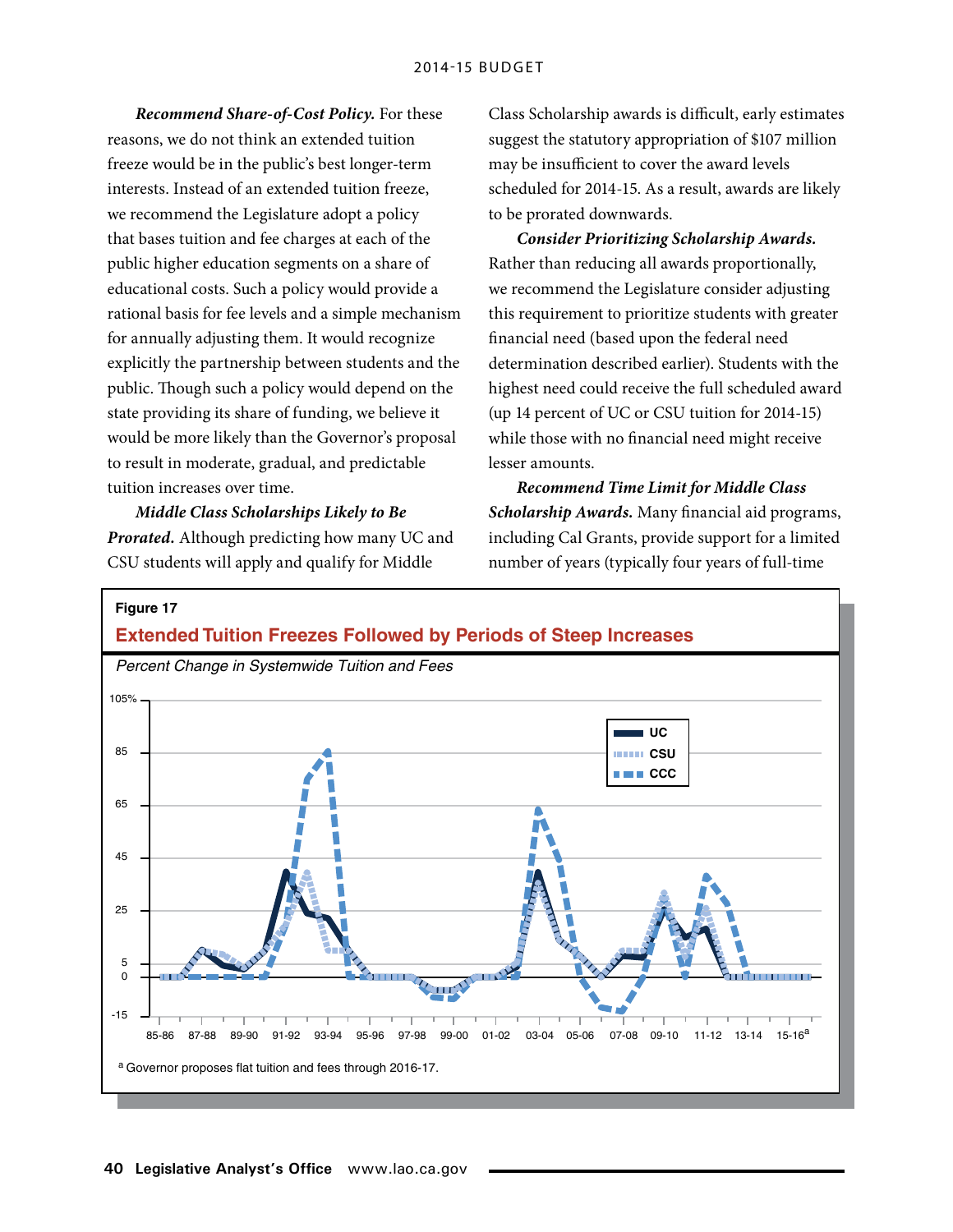enrollment or the equivalent). Such limits provide a strong incentive for students to complete their studies expeditiously. California's nonprofit colleges and universities maintain that Cal Grant recipients at their institutions have higher four-year graduation rates than nonrecipients because of this incentive. For the new Middle Class Scholarship Program, however, the number of years a student may qualify for awards is unlimited. We recommend the Legislature set a statutory time limit, comparable to the Cal Grant limit.

*Recommend Adopting Cal Grant Eligibility Change.* We see no justification for denying a Cal Grant renewal award to an otherwise eligible recipient who temporarily exceeded financial limits in one of the past few years. We recommend the Legislature adopt the Governor's proposal to permit these recipients to qualify for renewals within three academic years of initially receiving an award.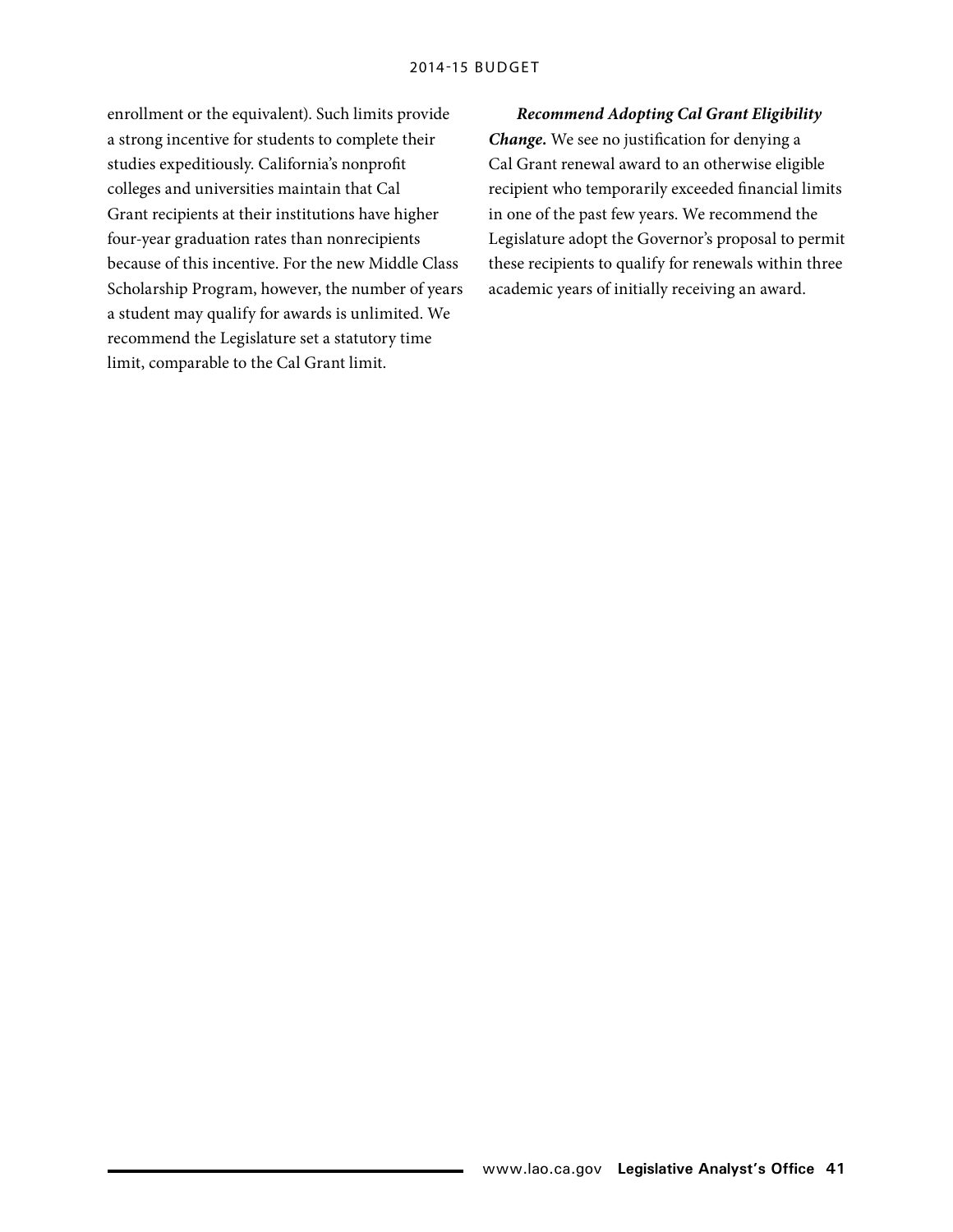# **SUMMARY OF RECOMMENDATIONS**

### **LAO Recommendations**

#### **Universities**

9*Governor's Budget Plan.* Reject Governor's overall budget plan, including unallocated base increases, extended tuition freeze, changes to CSU capital outlay review, and omission of enrollment targets.

9*Alternative Budget.* Build a workload budget that provides UC with \$186 million and CSU with \$209 million—\$44 million and \$18 million more, respectively, than the Governor's plan. Assume state and students share in cost increases, with state support for UC and CSU totaling \$100 million less than Governor's plan. Specifically:

- *Fund 2 Percent Enrollment Growth at CSU.* Provide \$34 million to increase enrollment by 7,000 fulltime equivalent students at CSU. Require CSU to report next year on (1) the number of eligible students denied admission to the system, including their local campus, and (2) efforts to expand enrollment at impacted programs and campuses.
- *Maintain Flat Enrollment at UC.* Specify UC is to serve the same number of students in 2014-15 as in 2013-14.
- *Fund Inflation.* Provide \$68 million to UC and \$53 million to CSU to cover expected 2.2 percent inflationary cost increase.
- *Fund Retirement and Debt Service.* Provide \$29 million to UC and \$30 million to CSU to fund increased costs for pensions, retiree health care, and debt service on state bonds.
- *Assume Modest Tuition Increase.* Assume tuition increases by 2.5 percent at UC and 3.3 percent at CSU to help cover cost increases.

9*Performance.* Require UC and CSU to discuss their performance in specific areas (such as student success) at budget hearings each spring, establish state expectations for performance, and use this information to guide funding decisions.

#### **Community Colleges**

**Enrollment Growth.** Withhold recommendation on Governor's proposal to provide \$155 million (3 percent) enrollment growth pending receipt of updated information on current-year enrollment trends. Postpone implementation of new CCC enrollment growth allocation formula to 2015-16 and release any 2014-15 enrollment growth funds to districts on across-the-board basis. Further recommend the Legislature request CCC Chancellor's Office and California Department of Education to report periodically throughout 2014 on development of funding allocation formula for new adult education initiative.

9*Student Support Programs*. Reject Governor's proposals to augment funding for Student Success and Support Program (SSSP) and allow partial flexibility for three other student support programs. Instead provide CCCs with substantially more flexibility by consolidating seven student support programs (including SSSP) into block grant.

**Technical Assistance Program.** Withhold recommendation on Governor's proposal to create new CCC technical assistance program pending receipt of additional detail on the need for requested positions and local assistance funds. If Legislature agrees with need for new positions in the CCC Chancellor's Office, recommend using administrative savings from creation of block grant (recommended above) to fund added costs.

#### **Tuition and Financial Aid**

**Tuition.** Reject proposal for extended tuition freeze at the universities. Adopt share-of-cost tuition policy.

9 *Middle Class Scholarship Program.* If funding is insufficient to cover maximum award levels, consider prioritizing awards for students with the greatest financial need. Set a statutory time limit for scholarships, comparable to Cal Grant limit (four years of full-time instruction or the equivalent).

9*Cal Grant Eligibility Change.* Adopt Governor's proposal to permit students who become ineligible because they exceed the income cap to become eligible again in a subsequent year if their income falls below the cap.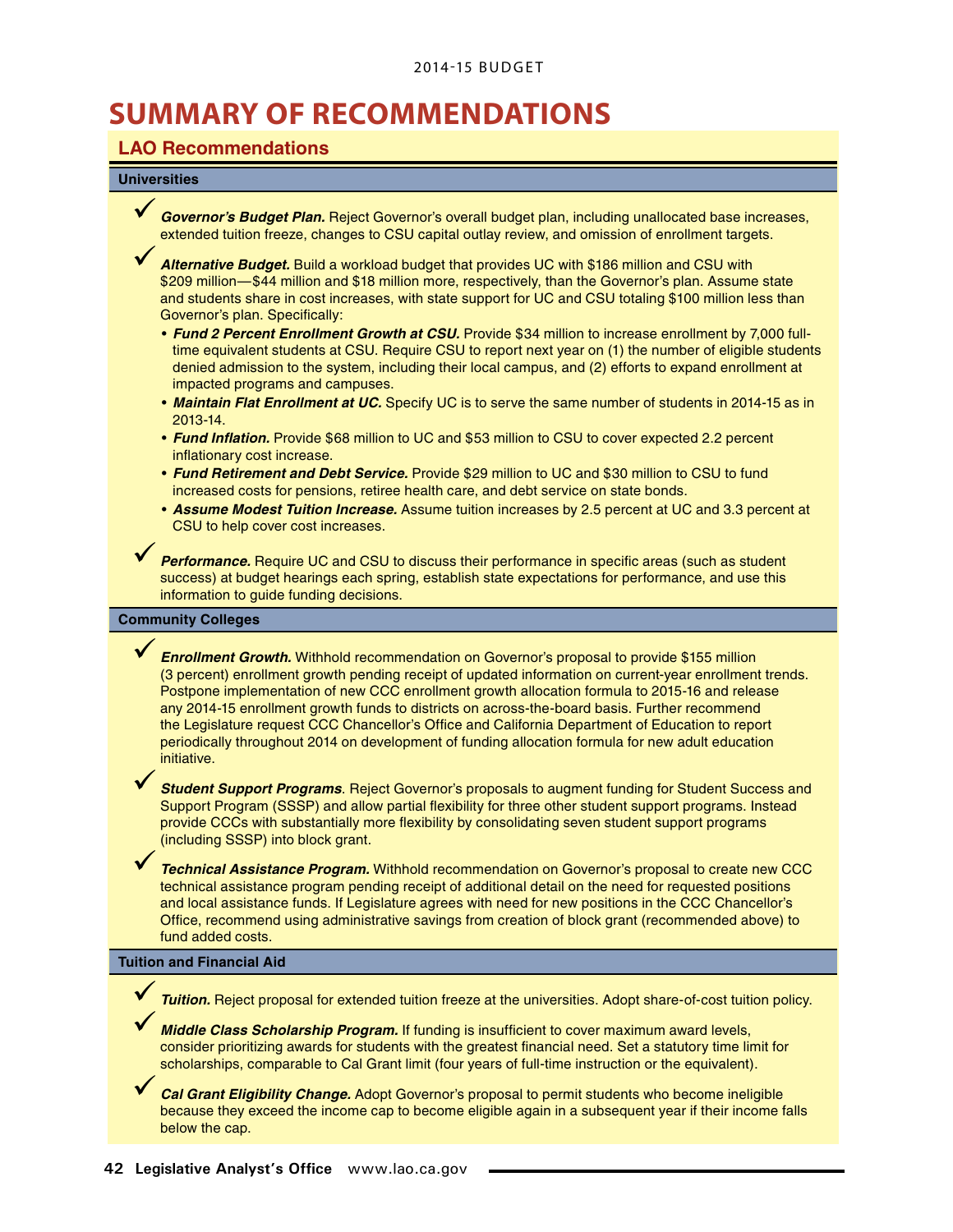$\blacksquare$